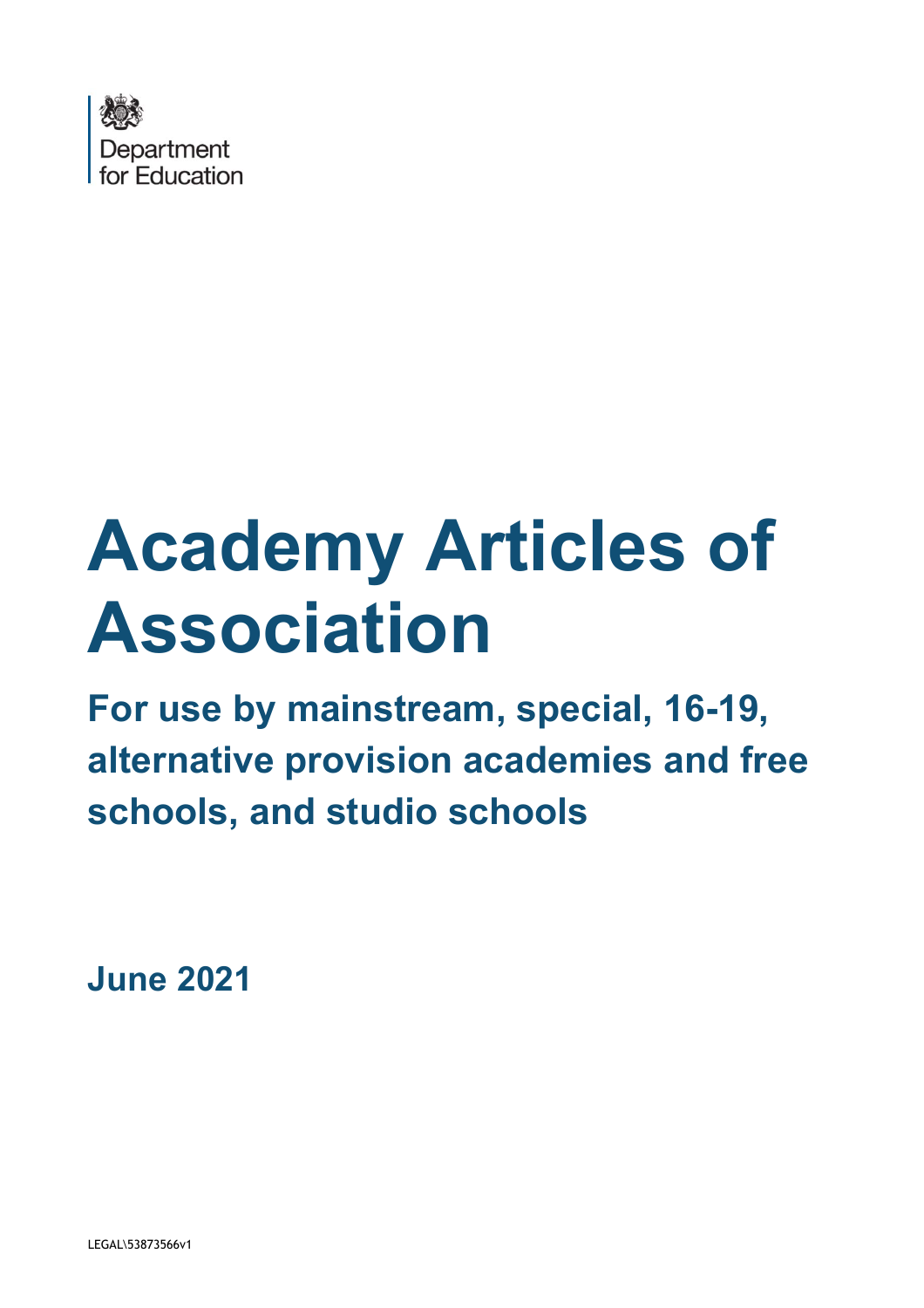For use by mainstream, special, 16-19, alternative provision, free and studio schools

# **Contents**

| Introduction                                                                 | 4  |
|------------------------------------------------------------------------------|----|
| What's new?                                                                  | 4  |
| Interpretation                                                               | 9  |
| Academy Trust name and registered office                                     | 13 |
| Charitable objects                                                           | 13 |
| Powers of the Academy Trust                                                  | 14 |
| Use of income and property                                                   | 16 |
| Trustees benefiting from indemnity arrangements                              | 17 |
| Trustees' reasonable expenses and restrictions on benefits and payments      | 18 |
| Liability of Academy Trust Members                                           | 21 |
| Arrangements for Academy Trust property on closure of trust                  | 21 |
| Restrictions on alterations to articles to protect charitable company status | 22 |
| <b>Members</b>                                                               | 22 |
| <b>Rights to remove Members</b>                                              | 23 |
| Disqualification and termination of membership                               | 23 |
| Appointing and removing Members                                              | 24 |
| Members and the charitable objects                                           | 25 |
| Consent to become a Member                                                   | 25 |
| Member resignation                                                           | 25 |
| <b>General Meetings</b>                                                      | 25 |
| <b>Annual General Meeting</b>                                                | 25 |
| <b>Arrangements for General Meetings</b>                                     | 25 |
| <b>Notice of General Meetings</b>                                            | 26 |
| Proceedings at General Meetings                                              | 26 |
| <b>Votes of Members</b>                                                      | 29 |
| Voting by proxy                                                              | 29 |
| <b>Trustees</b>                                                              | 31 |
| <b>Appointment of Trustees</b>                                               | 32 |
| <b>Parent Trustees</b>                                                       | 32 |
| <b>Election of Parent Trustees and Parent Local Governors</b>                | 32 |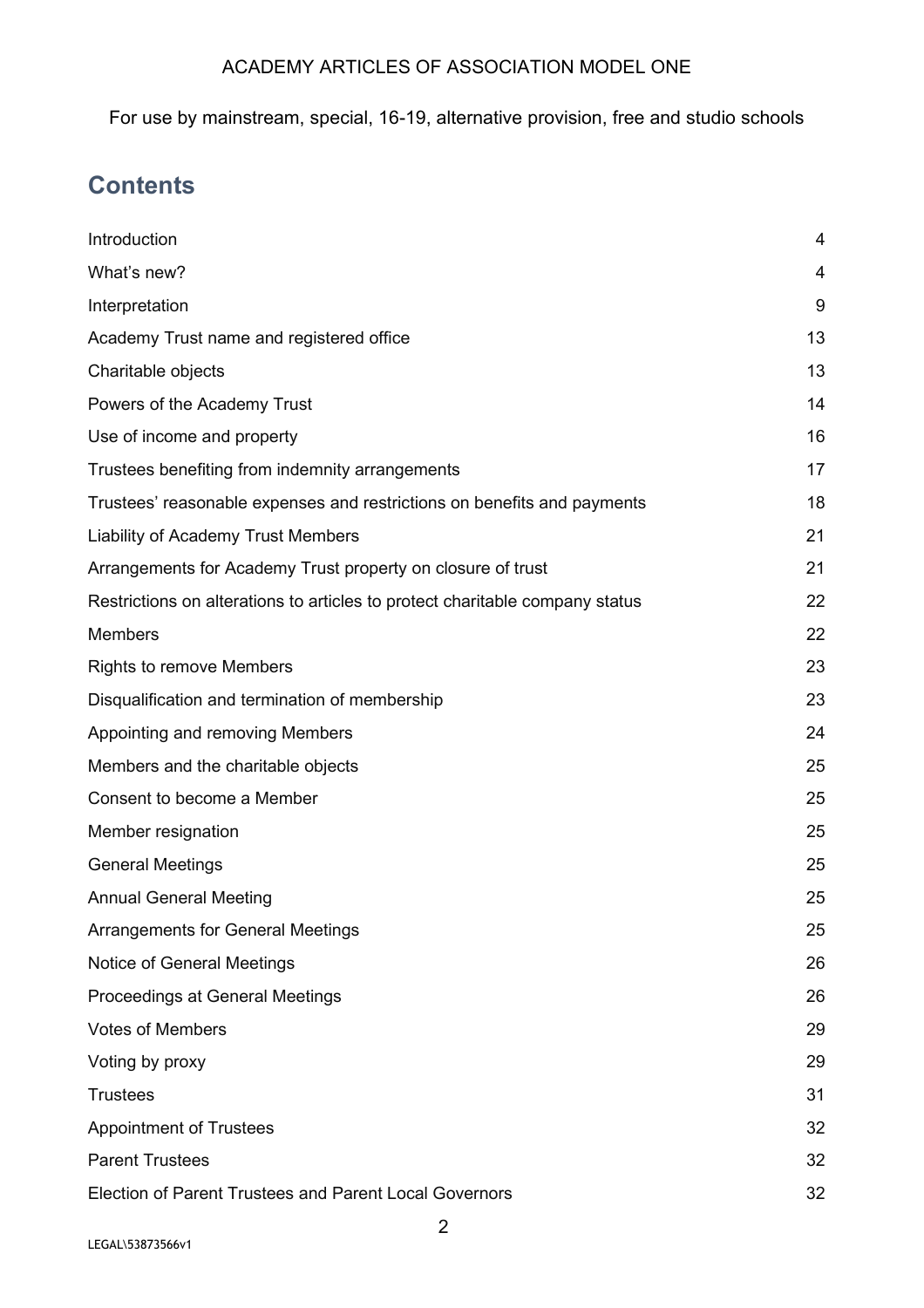| Chief Executive Officer as Trustee                                       | 34 |
|--------------------------------------------------------------------------|----|
| <b>Co-opted Trustees</b>                                                 | 34 |
| Term of office                                                           | 34 |
| Resignation and removal                                                  | 34 |
| <b>Disqualification of Trustees</b>                                      | 35 |
| Disqualification of those on committees including Local Governing Bodies | 37 |
| Governance Professional to the Trustees                                  | 37 |
| Chair and Vice-Chair of the Trustees                                     | 37 |
| Powers of the Trustees                                                   | 38 |
| <b>Conflicts of interest</b>                                             | 39 |
| The minutes                                                              | 40 |
| Committees                                                               | 40 |
| Delegation                                                               | 41 |
| Appointing and delegating to Chief Executive Officer and Principals      | 41 |
| Meetings of the Trustees                                                 | 42 |
| Proceedings at Trustee meetings                                          | 42 |
| Quorum for Trustee meetings                                              | 43 |
| Voting at Trustee meetings                                               | 44 |
| Making the minutes of Trustee meetings available                         | 44 |
| Participation at meetings                                                | 45 |
| Patrons and honorary officers                                            | 45 |
| The seal                                                                 | 46 |
| Accounts                                                                 | 46 |
| <b>Annual Report</b>                                                     | 46 |
| <b>Confirmation statement</b>                                            | 46 |
| <b>Notices</b>                                                           | 46 |
| Indemnity                                                                | 47 |
| <b>Rules</b>                                                             | 48 |
| Avoiding influenced company status                                       | 48 |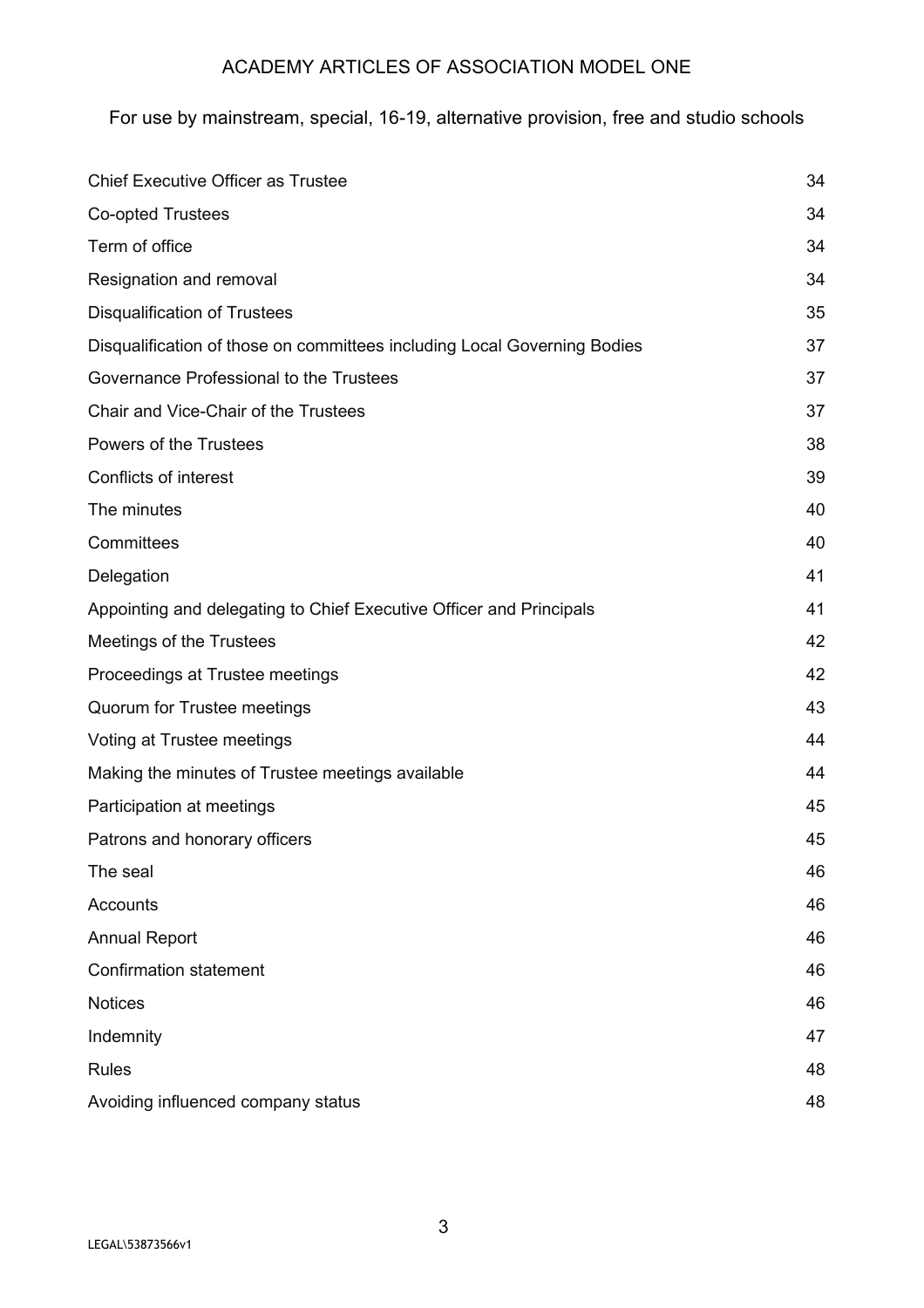For use by mainstream, special, 16-19, alternative provision, free and studio schools

## **Introduction**

Academy trusts must comply with the requirements set out in their articles of association as a condition of their funding agreements with the Secretary of State.

The model articles provide a framework for academy trusts to govern in transparent and accountable ways that fulfil the trust's charitable purpose. The model articles reflect elements of charity and company law and departmental governance policy. We update the model articles of association from time to time to reflect developments in these areas; it is important for trusts to review their articles regularly and to keep them up-to-date.

## **What's new?**

This model replaces the version first published in February 2016. It should be used by trusts in the process of being established and by existing trusts updating their articles. If you are in the process of establishing a trust and have already begun work on your articles, you may not be required to adopt the whole model from scratch; please discuss with your DfE contact. Please note that you may need permission from the DfE and/or the Charity Commission to make changes to your existing articles.

## **What has changed in this version?**

The main changes are as follows:

## **Across the model**

New side headings to help you find the information you need. Gender neutral language to replace masculine nouns and pronouns.

## **Definitions**

New definitions including:

- 'Chair'  $[1e]$ .
- 'Co-opted Trustee' [1h].
- 'Electronic form' [1i].
- 'Parent' [1s].
- 'Serious Criminal Offence' [1z].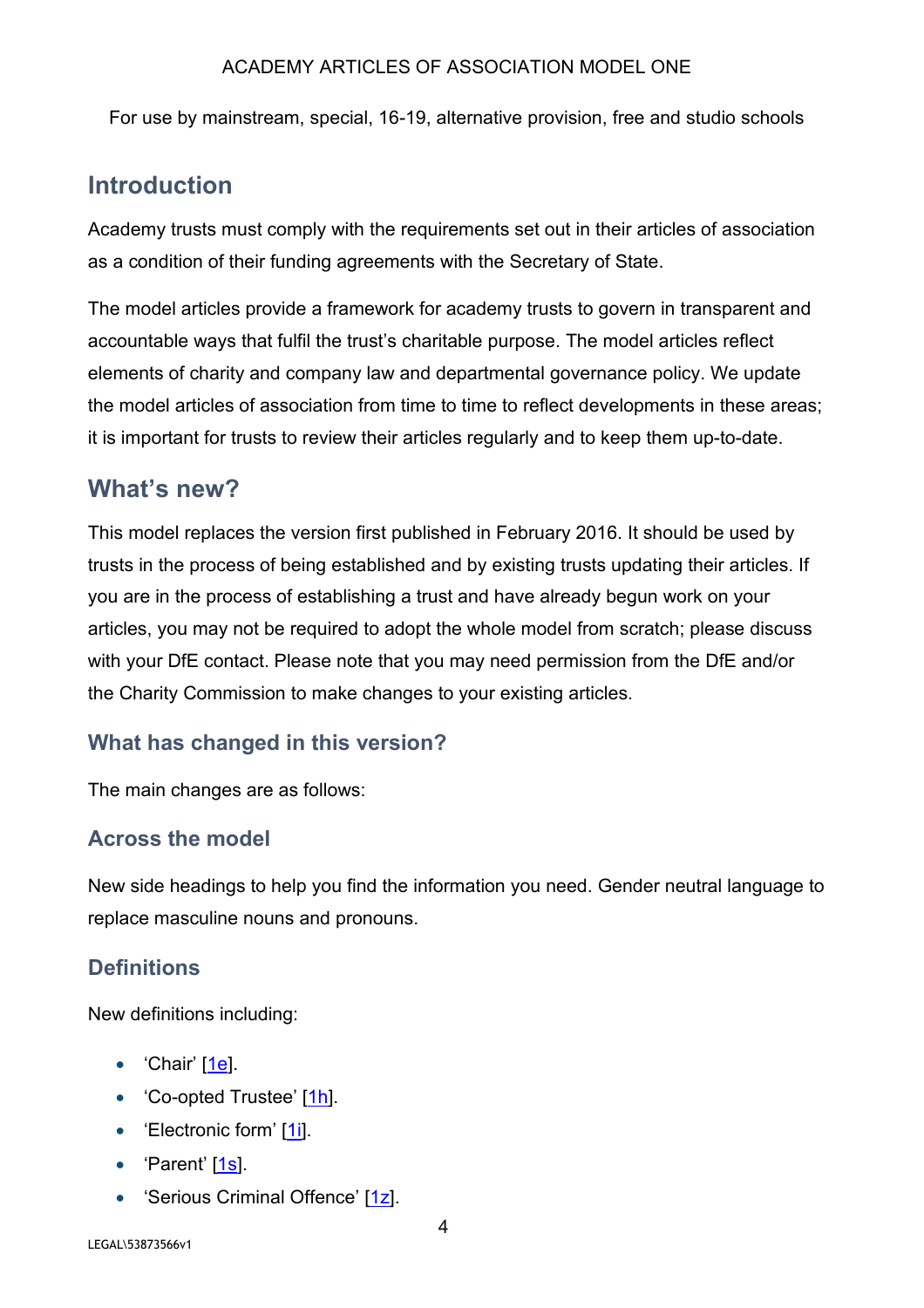For use by mainstream, special, 16-19, alternative provision, free and studio schools

- 'Vice-Chair' [1ee].
- References to a document being 'signed' includes those signed electronically [1ii].
- References to communication or documents being 'in writing' or 'written' includes those in electronic form. [1jj].

# **Trustees' reasonable expenses and restrictions on benefits and payment**

Substitution of 'company' for 'academy trust' so the restrictions on trustees in articles 6.2- 6.4 (use of income and property) and 6.6-6.8A (benefits and payments) apply to the academy trust's subsidiary companies [6.9a].

## **Members**

We have introduced a new requirement to the model that the majority of Members must not also serve as Trustees [12B]. This is to ensure that Members provide independent challenge and that Members exercise their powers objectively and in accountable and transparent ways. It also reduces the risk of unchecked 'group think' by the board.

## **Disqualification and termination of membership**

New provisions for the disqualification and termination of Members [15a-i].

## **Members and the charitable objects**

Amended wording to emphasise the duty of Members to exercise their powers to further the academy trust's charitable objects [16A].

## **Annual General Meetings**

The academy trust must now hold an Annual General Meeting [19]. In previous versions of the mainstream model, this was an optional clause.

## **Proceedings at Annual General Meetings and General Meetings**

New requirement for the quorum at Annual General Meetings and General Meetings [23]. It is now a requirement that a majority of Members are present at an Annual General Meeting and a General Meeting. In previous versions of the mainstream model articles,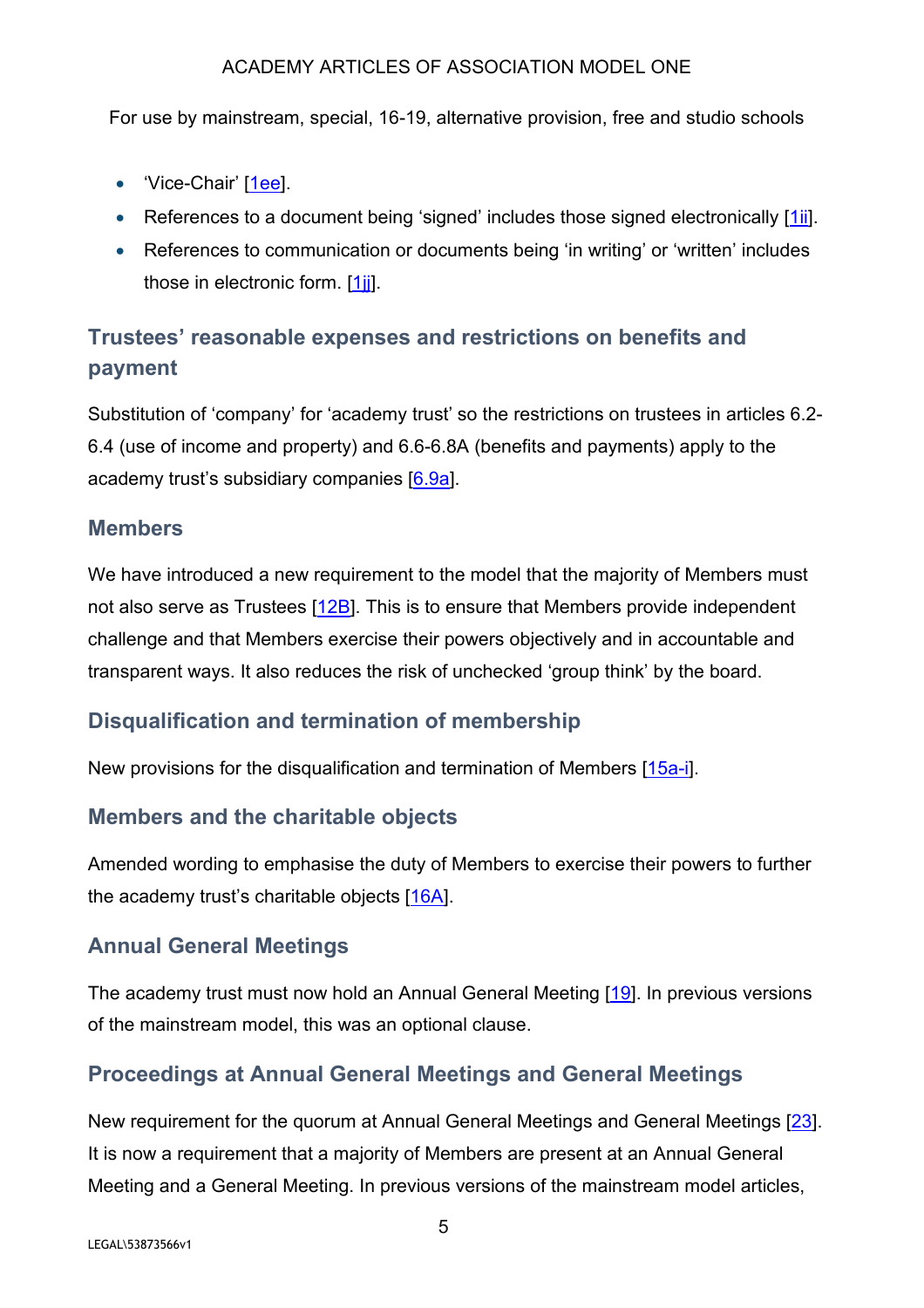For use by mainstream, special, 16-19, alternative provision, free and studio schools

only two Members were required to make up a quorum.

New wording to allow Members to participate formally in General Meetings held virtually [23A-23B].

## **Term of office for Trustees**

New wording to give Members the option to shorten terms of office for Trustees they appoint and for Trustees to shorten terms of office for Co-Opted Trustees [64b].

## **Disqualification of Trustees**

New provisions for the disqualification of Trustees should they refuse to consent to checks required by the Secretary of State or are found to be unsuitable to serve as a Trustee by the Secretary of State under the provisions of the Funding Agreement or the Education (Independent School Standards) Regulations 2014 [78A].

## **Governance Professional**

The term 'clerk' has been replaced with 'Governance Professional' across the model.

Amended wording to clarify that the Trustees must appoint a Governance Professional [81].

## **Annual accounts**

Amended wording to reflect changes in company law that replaces a requirement for an annual return with a requirement for a confirmation statement [129-131].

## **Participation at meetings of the Trustees**

New wording to allow Trustees to participate formally in meetings held virtually [126- 126A].

## **Rules**

Amended wording to simplify the provisions for Trustees to make rules provided the rules do not conflict with the articles [137].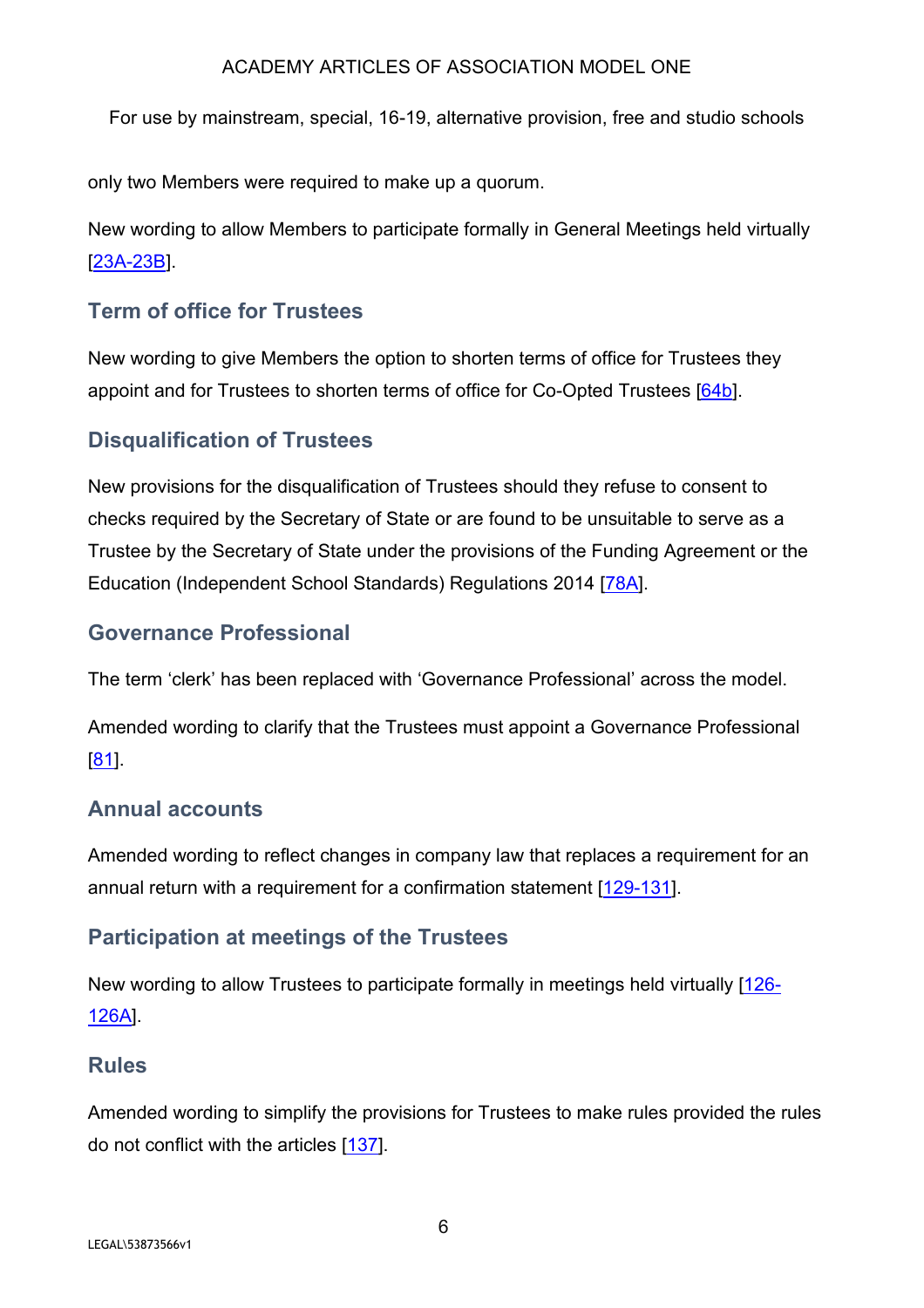For use by mainstream, special, 16-19, alternative provision, free and studio schools

THE COMPANIES ACT 2006

## A COMPANY LIMITED BY GUARANTEE

## ARTICLES OF ASSOCIATION

OF

## THE CORVUS LEARNING TRUST

## COMPANY NUMBER: 11045796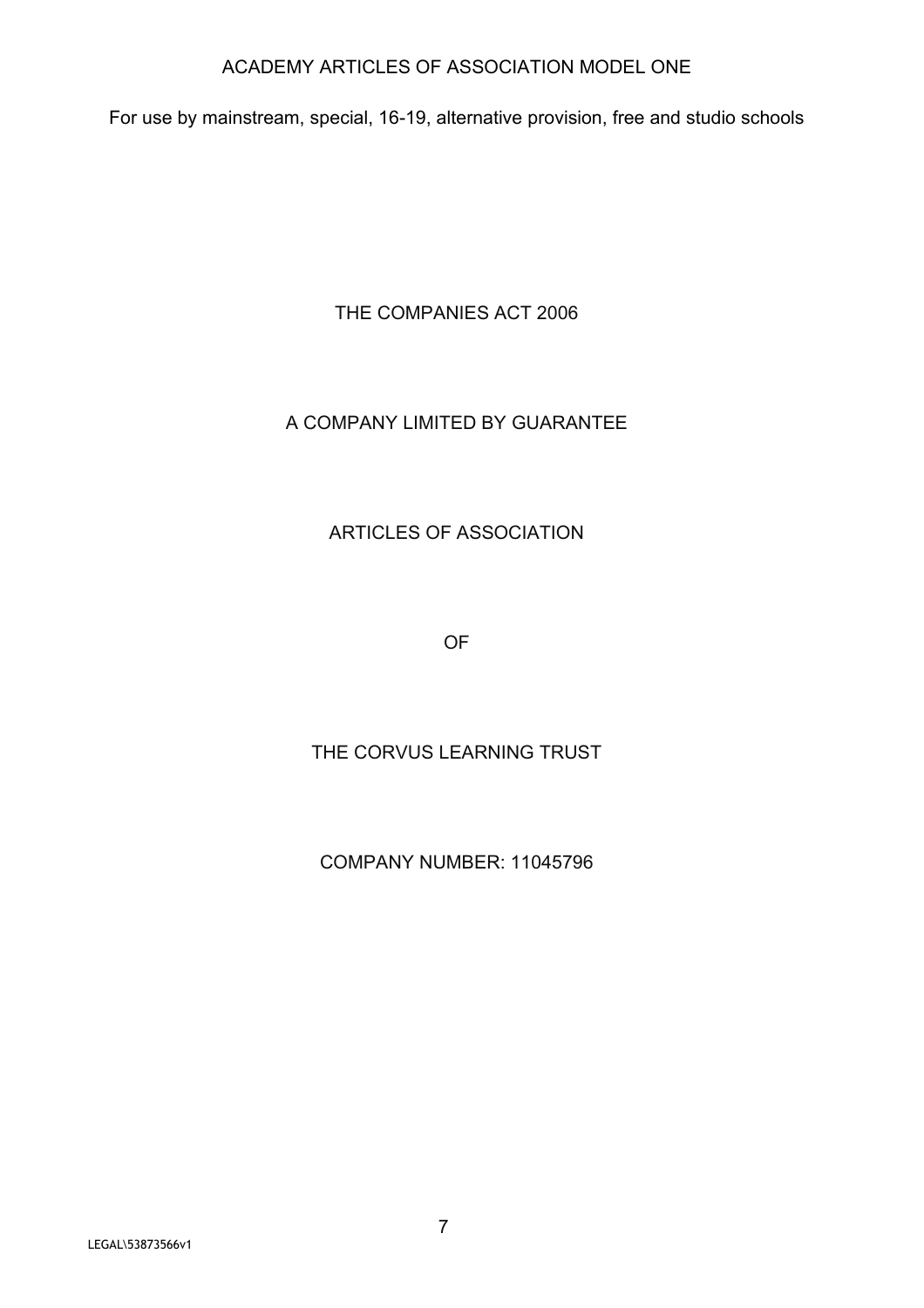For use by mainstream, special, 16-19, alternative provision, free and studio schools

## THE COMPANIES ACT 2006

#### COMPANY LIMITED BY GUARANTEE

#### ARTICLES OF ASSOCIATION

OF

#### THE CORVUS LEARNING TRUST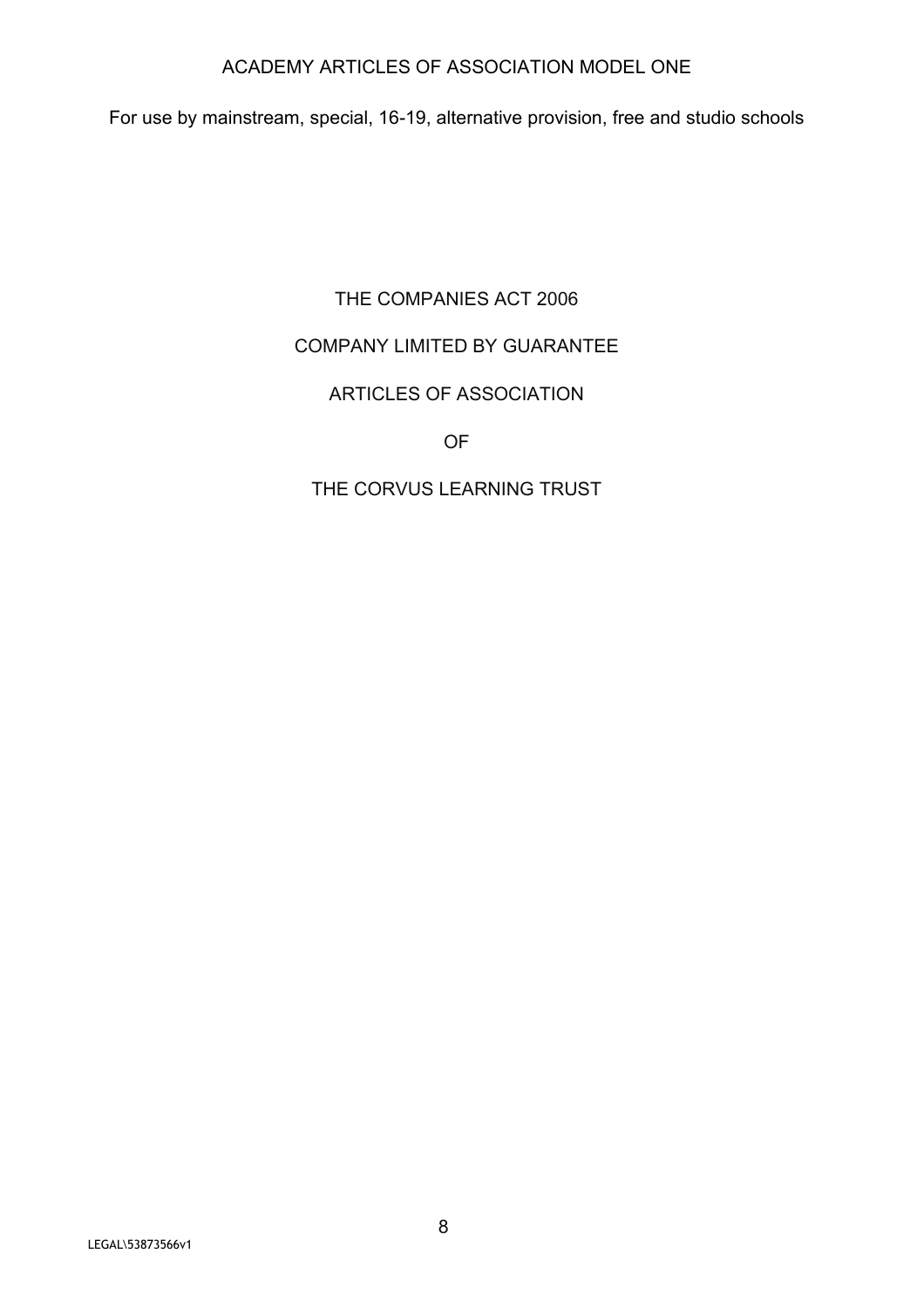For use by mainstream, special, 16-19, alternative provision, free and studio schools

## **Interpretation**

- 1. In these Articles:
	- a. "the Academies" means all the schools and educational institutions referred to in Article 4a and operated by the Academy Trust (and "Academy" shall mean any one of those schools or educational institutions);
	- b. "Academy Financial Year" means the academic year from 1<sup>st</sup> of September to 31<sup>st</sup> of August of the following year;
	- c. "the Academy Trust" means the company intended to be regulated by these Articles and referred to in Article 2, subject to the definition of this term at Article 6.9(a) in relation to articles 6.2-6.4 and 6.6-6.8A;
	- d. "the Articles" means these Articles of Association of the Academy Trust;
	- e. "Chair" means the Chair of the Trustees, save that for the purposes of Articles 23 – 44 chair means the individual appointed as chair of a General Meeting pursuant to Article 25;
	- f. "Chief Executive Officer" means such person as may be appointed by the Trustees as the Chief Executive Officer of the Academy Trust;
	- g. "clear days" in relation to the period of a notice means the period excluding the day when the notice is given or deemed to be given and the day on which it is given or on which it is to take effect;
	- h. "Co-opted Trustee" has the meaning contained in Article 58;
	- i. "electronic form" has the meaning given in section 1168 of the Companies Act 2006;
	- j. "financial expert" means an individual, company or firm who is authorised to give investment advice under the Financial Services and Markets Act 2000;
	- k. Not used;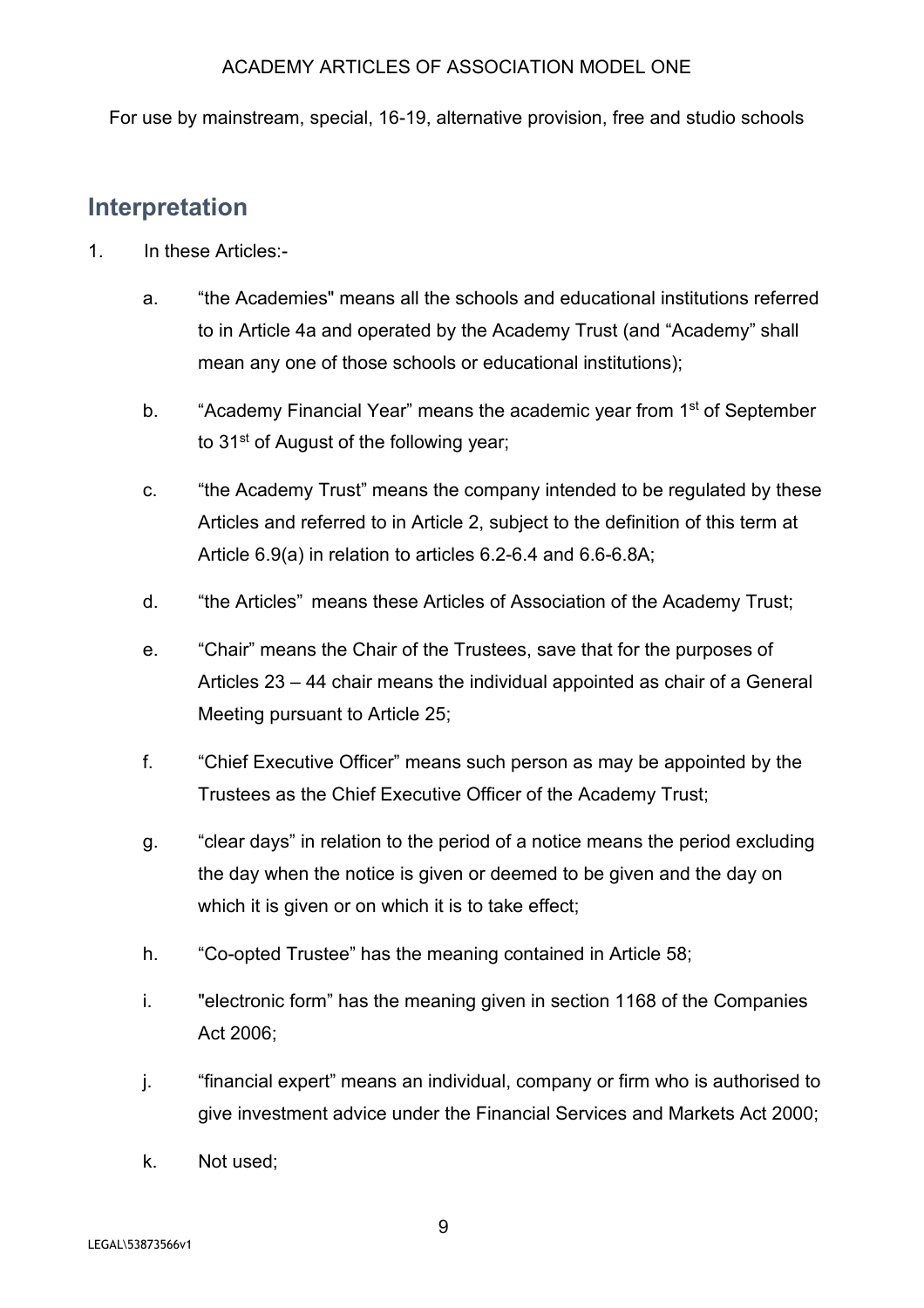- l. "Funding Agreement" means the agreement between the Academy Trust and the Secretary of State, including funding arrangements, obligations and termination provisions;
- m. "Governance Professional" means the Governance Professional to the Trustees or any other person appointed to perform the duties of the Governance Professional to the Trustees, including a joint, assistant or deputy Governance Professional;
- n. "Local Authority Associated Person" means any person associated (within the meaning given in section 69(5) of the Local Government and Housing Act 1989) with any local authority by which the Academy Trust is influenced;
- o. "Local Governing Bodies" means the committees appointed pursuant to Articles 100-101A and 104 (and "Local Governing Body" means any one of these committees);
- p. "Member" means a member of the Academy Trust and someone who, as such, is bound by the undertaking contained in Article 8;
- q. "the Memorandum" means the Memorandum of Association of the Academy Trust;
- r. "Office" means the registered office of the Academy Trust;
- s. "Parent" includes any person with parental responsibility or care for a pupil, student, or child;
- t. "Parent Local Governor" means the Parent member of a Local Governing Body elected or appointed in accordance with Articles 54-56;
- u. "Parent Trustees" means the Trustees elected or appointed pursuant to Articles 53 – 56 inclusive;
- v. "Principals" means the head teachers of the Academies (and "Principal" means any one of these head teachers);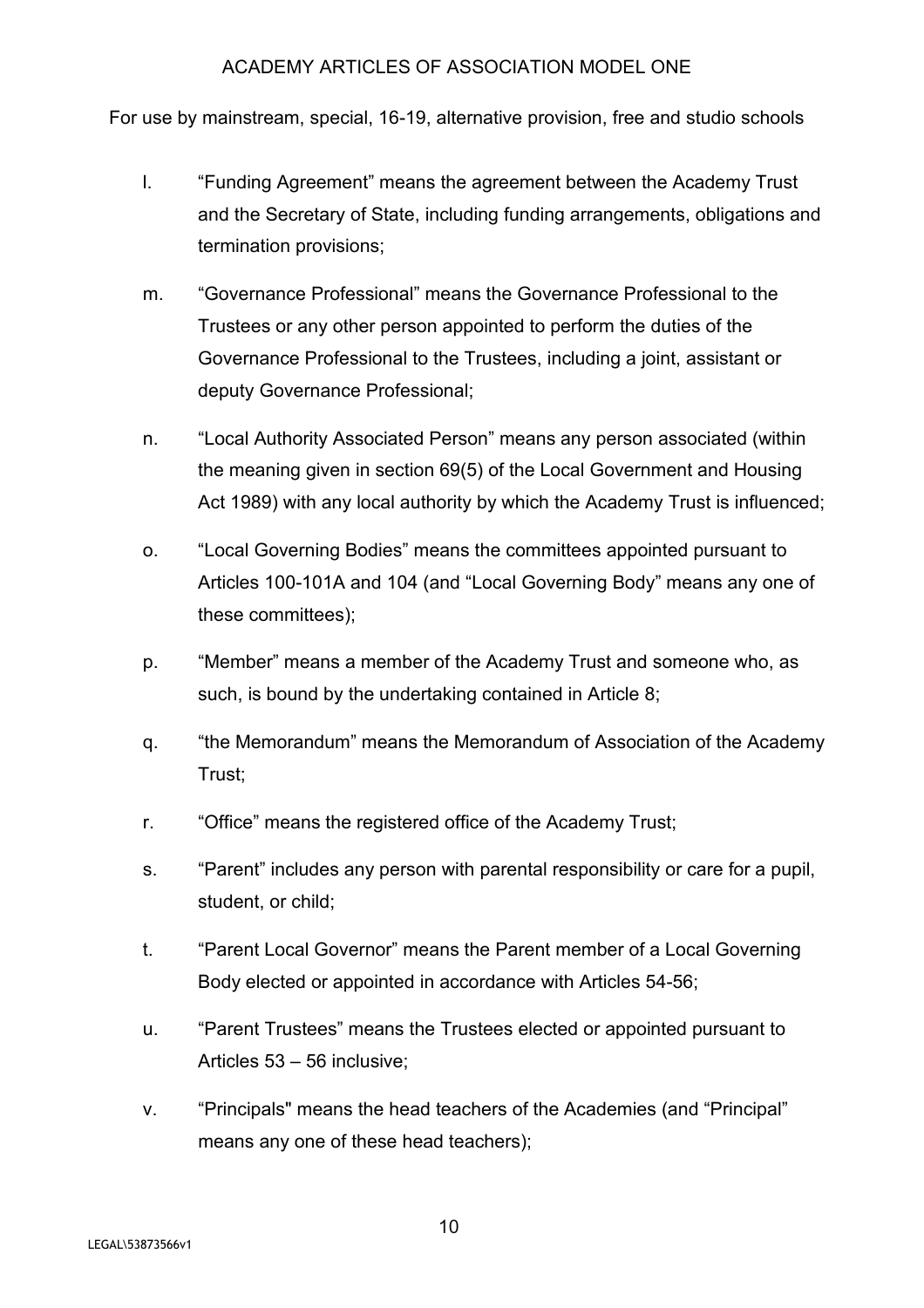- w. "Principal Regulator" means the body or person appointed as the Principal Regulator under the Charities Act 2011;
- x. "the seal" means the common seal of the Academy Trust, if it has one;
- y. "Secretary of State" means the Secretary of State for Education or successor;
- z. "Serious Criminal Offence" means any criminal offence excluding those which have been spent under the Rehabilitation of Offenders Act 1974 and excluding any offence for which the maximum sentence is a fine or a lesser sentence, except where a person has been convicted of any offence which falls under section 178 of the Charities Act 2011.
- aa. "Special Educational Needs" has the meaning set out in sections 20(1) and 21(2) of the Children and Families Act 2014;
- bb. "teacher" means a person employed under a contract of employment or a contract for services or otherwise engaged to provide their services as a teacher at one or more Academies;
- cc. "the Trustees" means the directors of the Academy Trust (and "Trustee" means any one of those directors), subject to the definition of this term at Article  $6.9(b)$  in relation to Articles  $6.2-6.4$  and  $6.6-6.8A<sup>1</sup>$ ;
- dd. "the United Kingdom" means Great Britain and Northern Ireland;
- ee. "Vice-Chair" means the Vice-Chair of the Trustees;
- ff. words importing the singular number shall include the plural number, and vice versa;
- gg. subject as aforesaid, words or expressions contained in these Articles shall, unless the context requires otherwise, bear the same meaning as in the Companies Act 2006, as appropriate;

<sup>&</sup>lt;sup>1</sup> Trustees perform similar governance functions to those of governing bodies in maintained schools.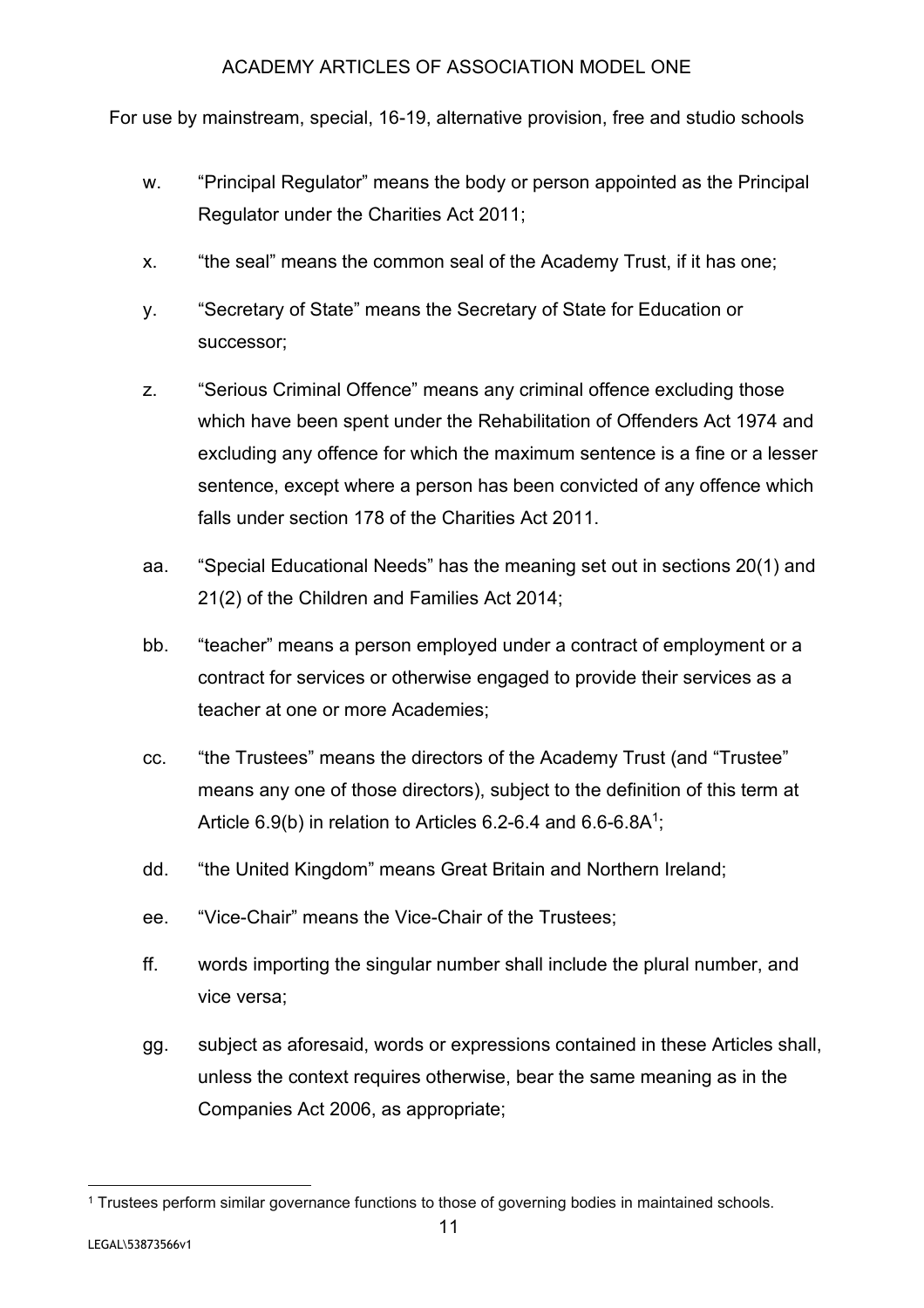- hh. any reference to a statute or statutory provision shall include any statute or statutory provision which replaces or supersedes such statute or statutory provision including any modification or amendment thereto;
- ii. any reference to a document being 'signed' includes being executed under hand or seal or by any other method, and in the case of communication in electronic form, such references are to its being authenticated as specified by the Companies Act 2006;
- jj. any reference to communication or documents being 'in writing' or 'written' includes communications or documents which are in electronic form.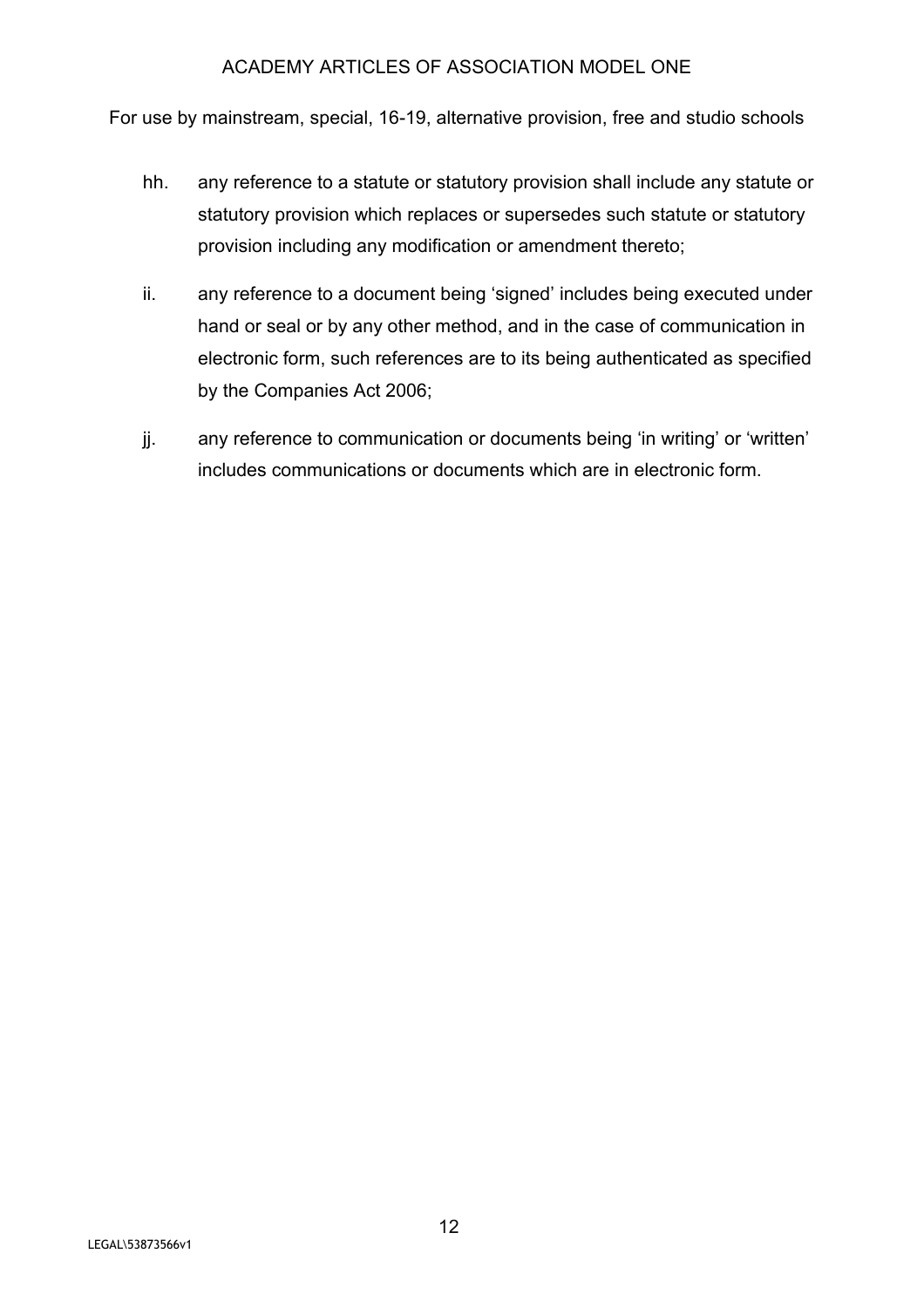For use by mainstream, special, 16-19, alternative provision, free and studio schools

# **Academy Trust name and registered office**

2. The company's name is **The Corvus Learning Trust** (and in this document it is called "the **Academy Trust**").

3. The Academy Trust's registered office is to be situated in England and Wales.

# **Charitable objects**

4. The Academy Trust's objects ("the **Objects**") are specifically restricted to the following:

- a. to advance for the public benefit education in the United Kingdom, in particular but without prejudice to the generality of the foregoing, by establishing, maintaining, carrying on, managing and developing schools offering a broad and balanced curriculum ("the **mainstream Academies**") or educational institutions which are principally concerned with providing full-time or part-time education for children of compulsory school age who, by reason of illness, exclusion from school or otherwise, may not for any period receive suitable education unless alternative provision is made for them ("the **alternative provision Academies**") or 16 to 19 Academies offering a curriculum appropriate to the needs of its students ("the **16 to 19 Academies**") or schools specially organised to make special educational provision for pupils with Special Educational Needs ("the **Special Academies**"); and
- b. to promote for the benefit of the inhabitants of the areas in which the Academies are situated and the surrounding area the provision of facilities for recreation or other leisure time occupation of individuals who have need of such facilities by reason of their youth, age, infirmity or disablement, financial hardship or social and economic circumstances or for the public at large in the interests of social welfare and with the objective of improving the condition of life of the said inhabitants*.*

13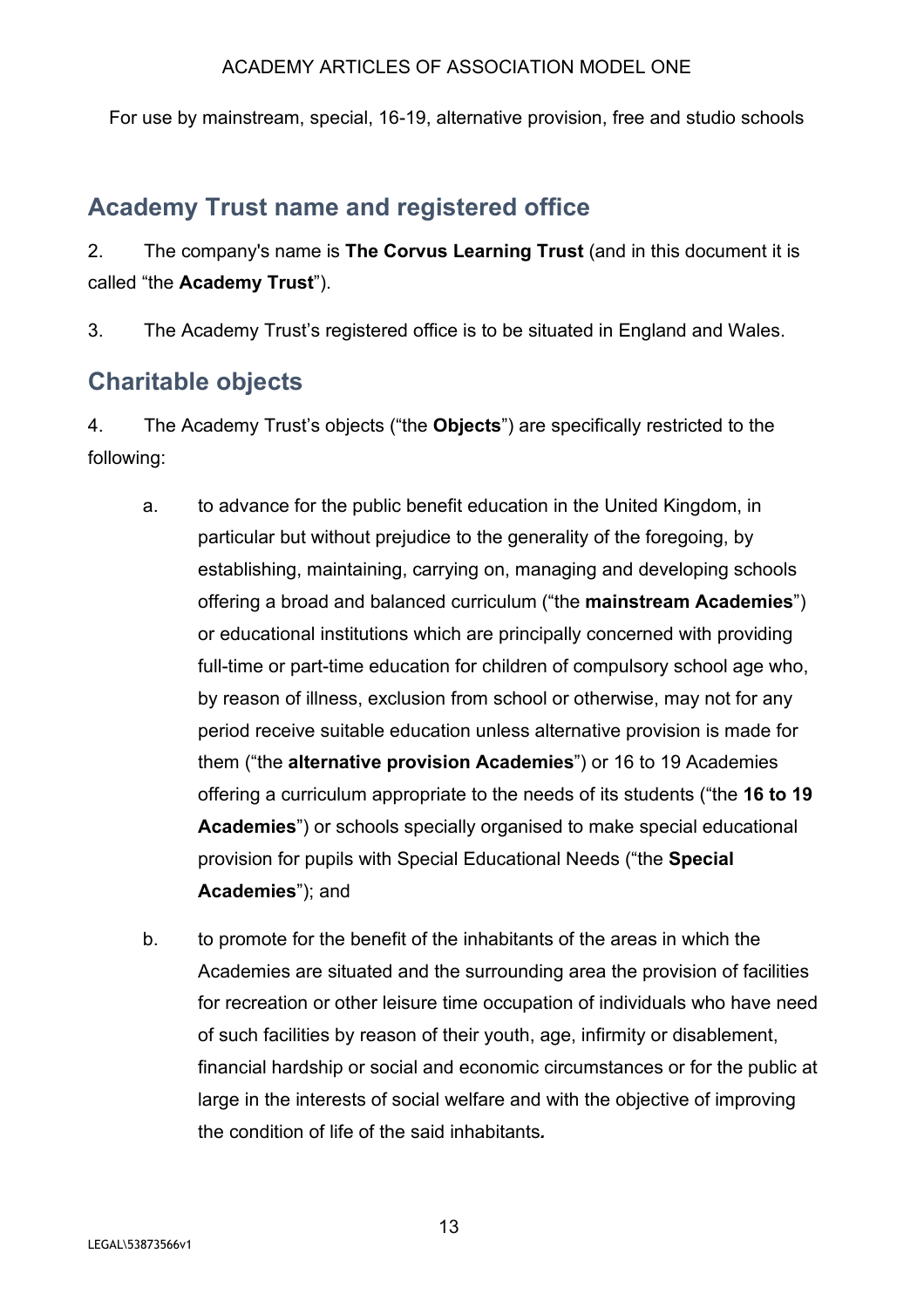For use by mainstream, special, 16-19, alternative provision, free and studio schools

## **Powers of the Academy Trust**

5. In furtherance of the Objects but not further or otherwise the Academy Trust may exercise the following powers:

- a. to draw, make, accept, endorse, discount, execute and issue promissory notes, bills, cheques and other instruments, and to operate bank accounts in the name of the Academy Trust;
- b. to raise funds and to invite and receive contributions provided that in raising funds the Academy Trust shall not undertake any substantial permanent trading activities and shall conform to any relevant statutory regulations;
- c. to acquire, alter, improve and (subject to such consents as may be required by law) to charge or otherwise dispose of property;
- d. subject to Articles 6.6-6.8A below to employ such staff as are necessary for the proper pursuit of the Objects and to make all reasonable and necessary provision for the payments of pensions and superannuation to staff and their dependants;
- e. to establish or support, whether financially or otherwise, any charitable companies, trusts, associations or institutions formed for all or any of the Objects;
- f. to co-operate with other charities, other independent and maintained schools, academies and institutions within the further education sector, voluntary bodies and statutory authorities operating in furtherance of the Objects and to exchange information and advice with them;
- g. to pay out of funds of the Academy Trust the costs, charges and expenses of and incidental to the formation and registration of the Academy Trust;
- h. to establish, maintain, carry on, manage and develop the Academies at locations to be determined by the Trustees;
- i. to offer scholarships, exhibitions, prizes and awards to pupils and students and former pupils and former students, and otherwise to encourage and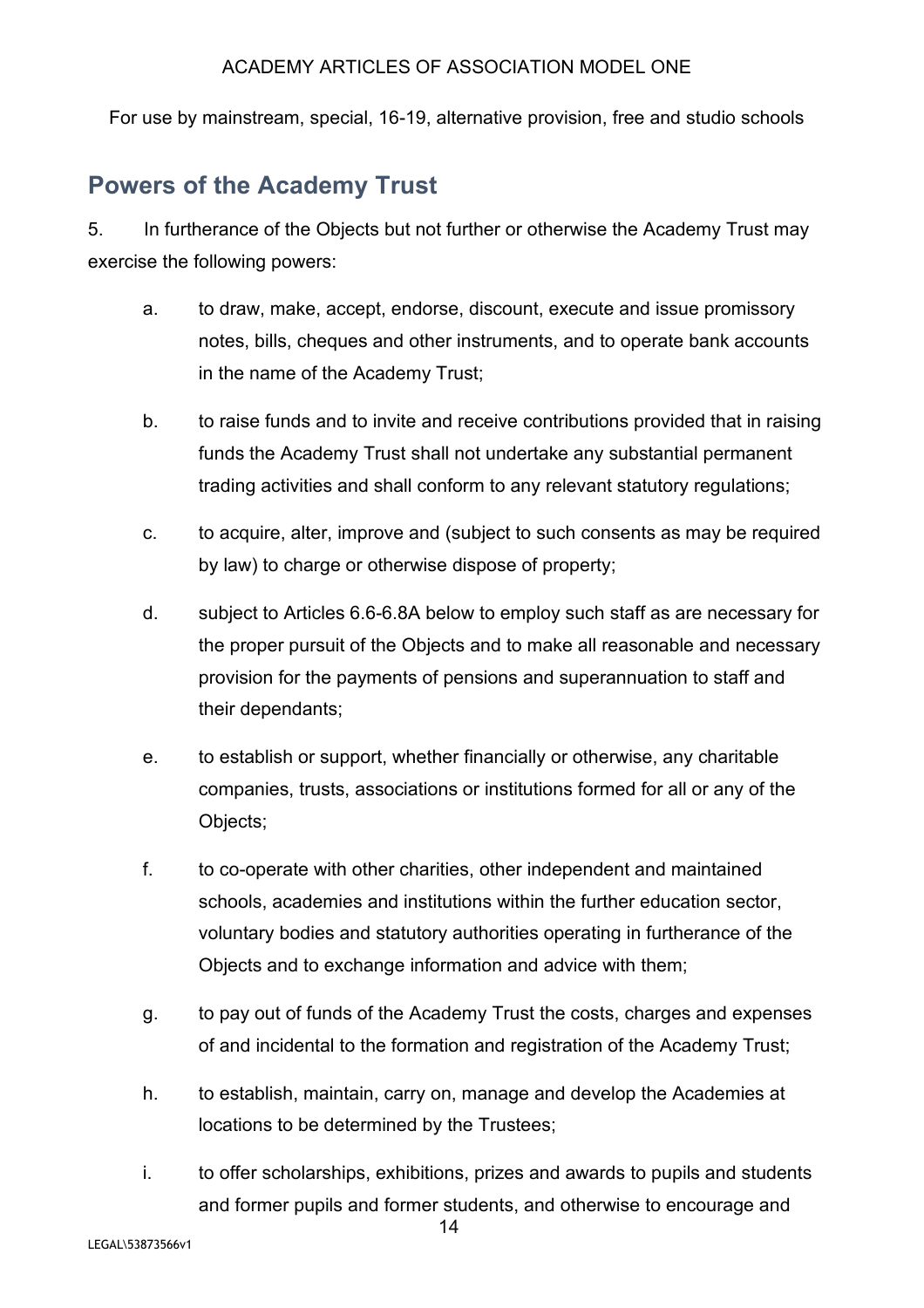For use by mainstream, special, 16-19, alternative provision, free and studio schools

assist the educational attainment of pupils and students and former pupils and former students;

- j. to provide educational facilities and services to students of all ages and the wider community for the public benefit;
- k. to carry out research into the development and application of new techniques in education and to their approach to curriculum development and delivery and to publish the results of such research, and to develop means of benefiting from application of the experience of industry, commerce, other schools, educational institutions and the voluntary sector to the education of pupils and students in academies;
- l. subject to such consents as may be required by law and/or by any contract entered into by or on behalf of the Academy Trust, to borrow and raise money for the furtherance of the Objects in such manner and on such security as the Academy Trust may think fit;
- m. to deposit or invest any funds of the Academy Trust not immediately required for the furtherance of its Objects (but to invest only after obtaining such advice from a financial expert as the Trustees consider necessary and having regard to the suitability of investments and the need for diversification);
- n. to delegate the management of investments to a financial expert, but only on terms that:
	- i. the investment policy is set down in writing for the financial expert by the Trustees;
	- ii. every transaction is reported promptly to the Trustees;
	- iii. the performance of the investments is reviewed regularly with the Trustees;
	- iv. the Trustees are entitled to cancel the delegation arrangement at any time;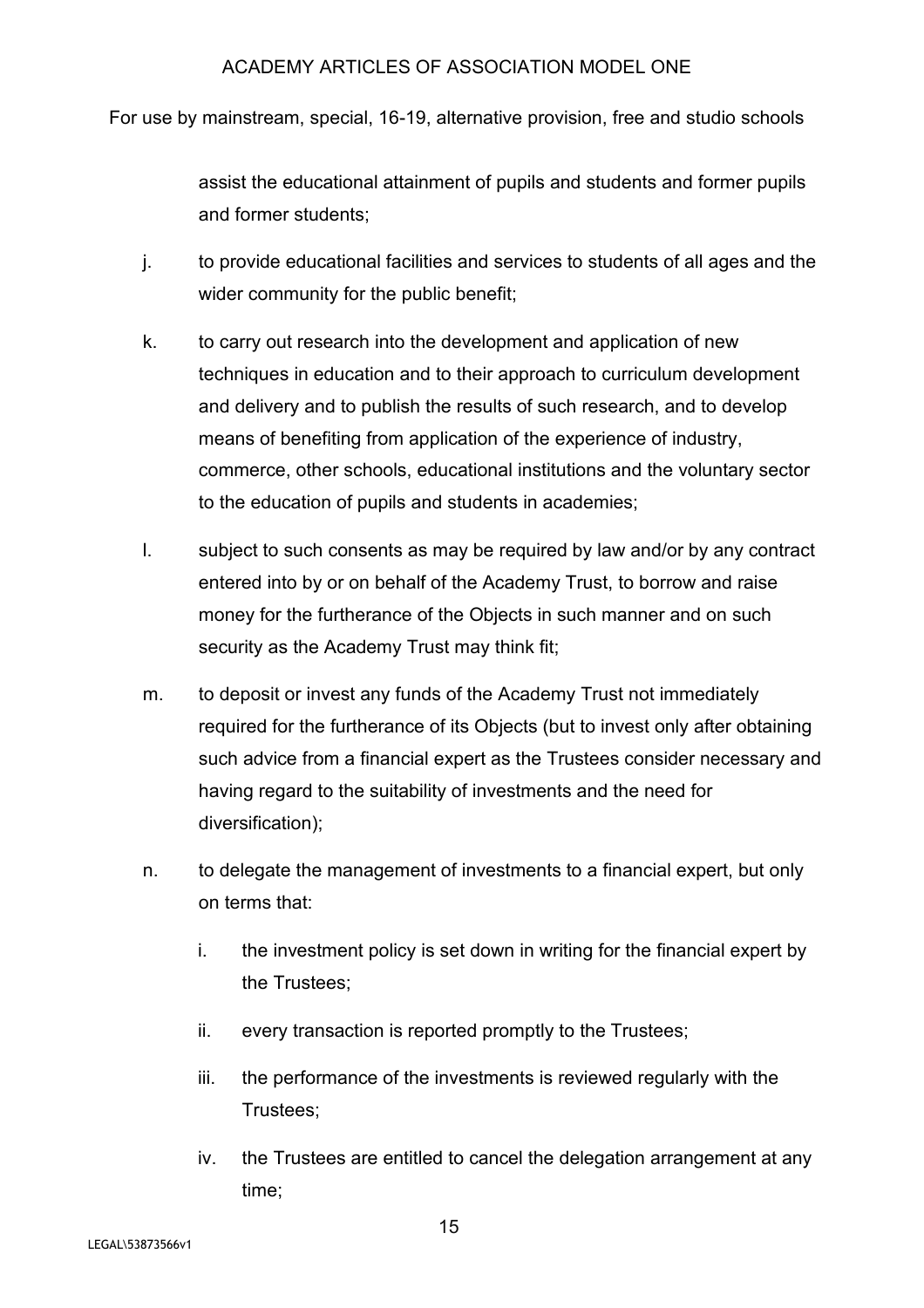For use by mainstream, special, 16-19, alternative provision, free and studio schools

- v. the investment policy and the delegation arrangement are reviewed at least once a year;
- vi. all payments due to the financial expert are on a scale or at a level which is agreed in advance and are notified promptly to the Trustees on receipt; and
- vii. the financial expert must not do anything outside the powers of the Trustees;
- o. to arrange for investments or other property of the Academy Trust to be held in the name of a nominee company acting under the control of the Trustees or of a financial expert acting under their instructions, and to pay any reasonable fee required;
- p. to provide indemnity arrangements to Trustees in accordance with, and subject to the conditions of section 232 to 235 of the Companies Act 2006, section 189 of the Charities Act 2011 or any other provision of law applicable to charitable companies and any such indemnity is limited accordingly;
- q. not used;
- r. to establish subsidiary companies to carry on any trade or business for the purpose of raising funds for the Academy Trust; and
- s. to do all such other lawful things as are necessary for or are incidental to or conducive to the achievement of the Objects.

# **Use of income and property**

6.1 The income and property of the Academy Trust shall be applied solely towards the promotion of the Objects.

6.2 None of the income or property of the Academy Trust may be paid or transferred directly or indirectly by way of dividend bonus or otherwise by way of profit to any Member of the Academy Trust. Nonetheless a Member of the Academy Trust who is not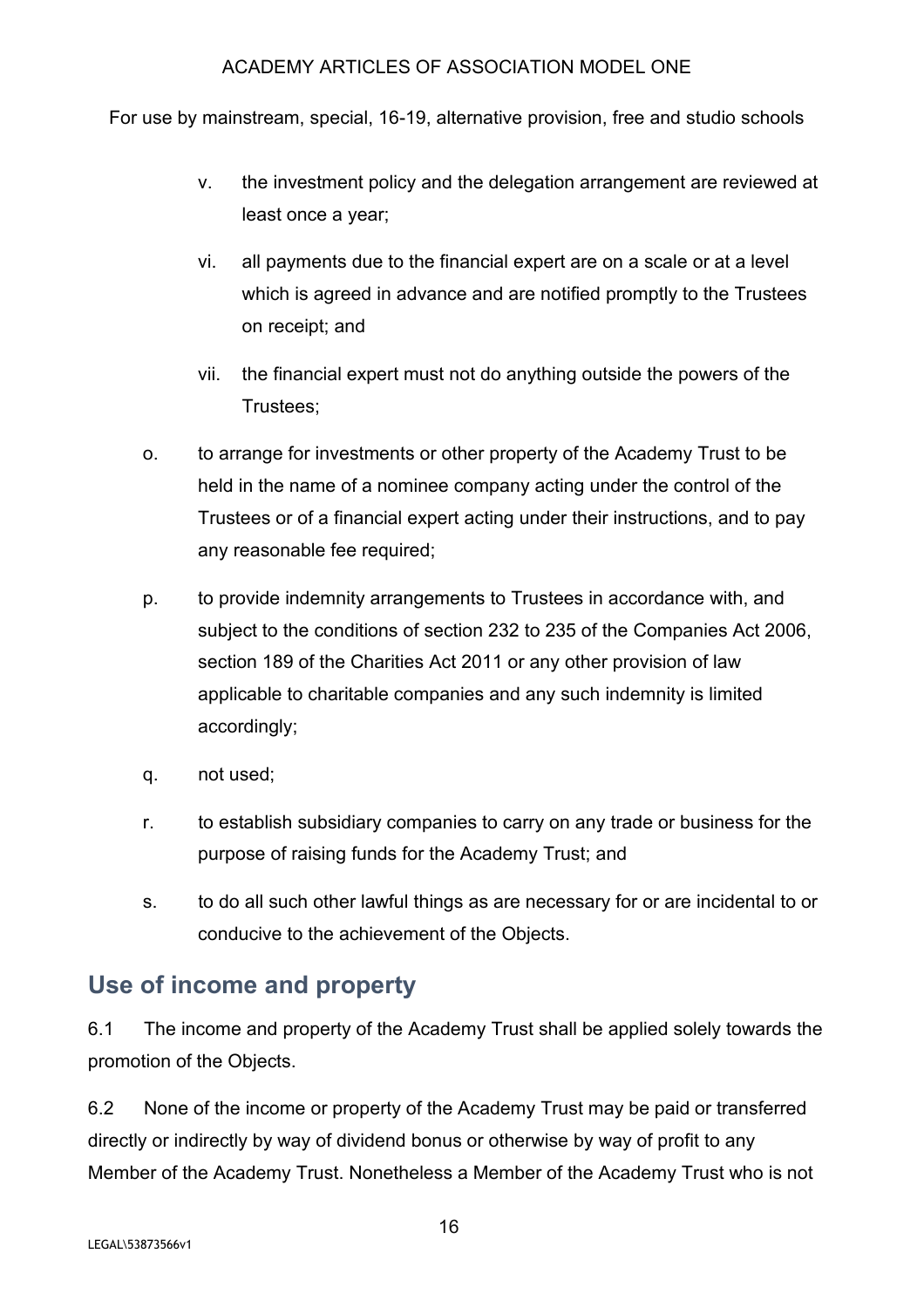For use by mainstream, special, 16-19, alternative provision, free and studio schools

also a Trustee<sup>2</sup> may:

- a. benefit as a beneficiary of the Academy Trust;
- b. be paid reasonable and proper remuneration for any goods or services supplied to the Academy Trust;
- c. be paid rent for premises let by the Member to the Academy Trust if the amount of the rent and other terms of the letting are reasonable and proper; and
- d. be paid interest on money lent to the Academy Trust at a reasonable and proper rate, such rate not to exceed 2% per annum below the base lending rate of a UK clearing bank selected by the Trustees, or 0.5%, whichever is the higher.

6.2A. The Trustees may only rely upon the authority provided by Article 6.2 to allow a benefit to a Member if each of the following conditions is satisfied:

- a. the remuneration or other sums paid to the Member does not exceed an amount that is reasonable in all the circumstances;
- b. the Trustees are satisfied that it is in the interests of the Academy Trust to contract with that Member rather than with someone who is not a Member. In reaching that decision the Trustees must balance the advantage of contracting with a Member against the disadvantages of doing so; and
- c. the reason for their decision is recorded by the Trustees in the minute book3.

# **Trustees benefiting from indemnity arrangements**

6.3 A Trustee may benefit from any indemnity arrangement purchased at the

<sup>&</sup>lt;sup>2</sup> A Member who is also a Trustee is subject to the restrictions on trustee benefits in articles  $6.3 - 6.9$ .

<sup>&</sup>lt;sup>3</sup> This wording largely replicates the procedure for authorising a benefit to Trustees as set out in Article 6.8. Whilst the procedure for authorising a benefit to Trustees is also subject to a statutory framework under the Companies Act 2006, which is not applicable to Members, the Department nonetheless recommends that, in order to aid transparency and ensure good financial governance, this process is followed.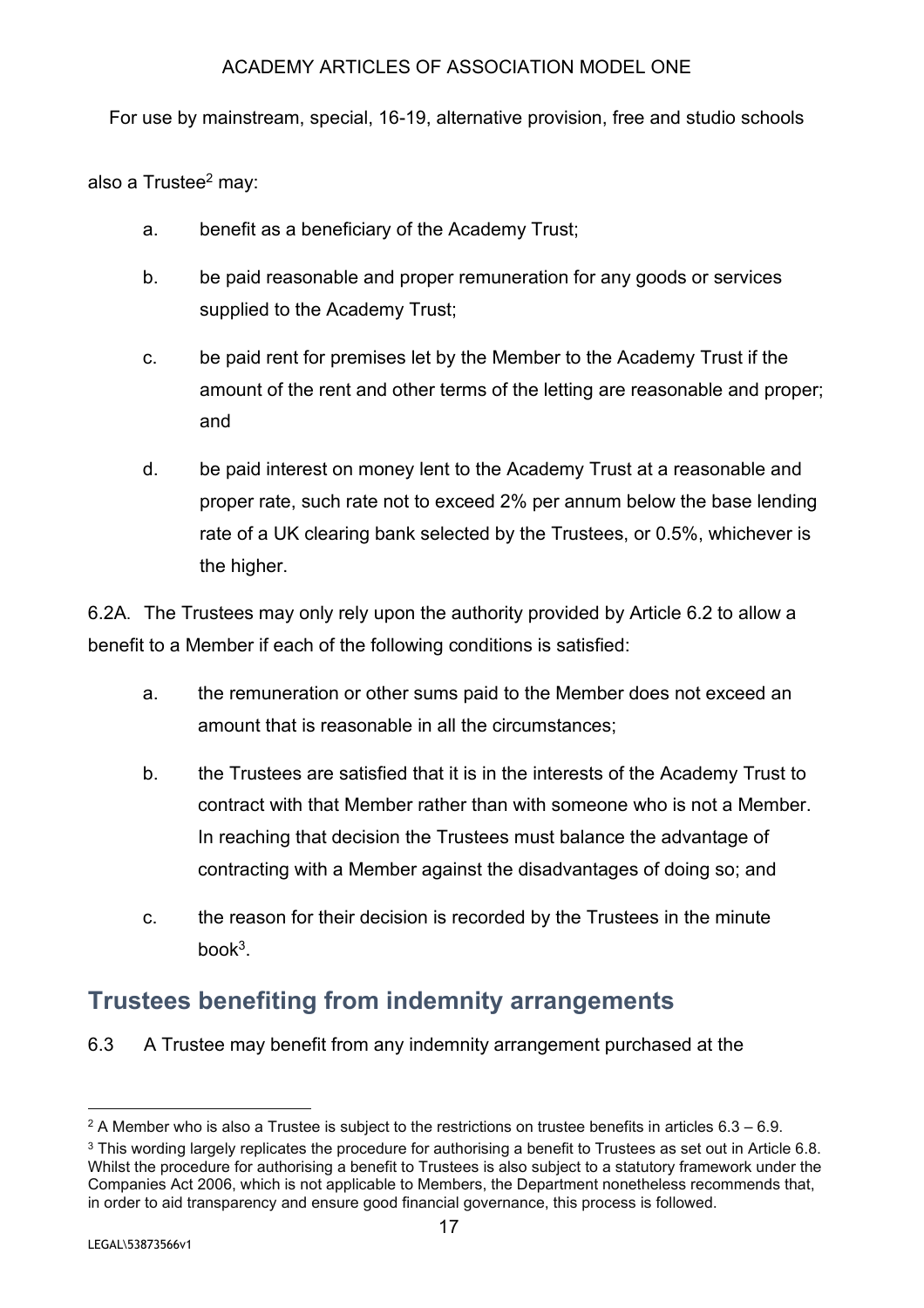For use by mainstream, special, 16-19, alternative provision, free and studio schools

Academy Trust's expense or any arrangement so agreed with the Secretary of State to cover the liability of the Trustees which by virtue of any rule of law would otherwise attach to them in respect of any negligence, default or breach of trust or breach of duty of which they may be guilty in relation to the Academy Trust, provided that any such arrangement shall not extend to: (i) any claim arising from any act or omission which the Trustees (or any of them) knew to be a breach of trust or breach of duty or which was committed by the Trustees (or any of them) in reckless disregard to whether it was a breach of trust or breach of duty or not; and (ii) the costs of any unsuccessful defence to a criminal prosecution brought against the Trustees (or any of them) in their capacity as directors of the Academy Trust. Further, this Article does not authorise a Trustee to benefit from any indemnity arrangement that would be rendered void by any provision of the Companies Act 2006, the Charities Act 2011 or any other provision of law.

6.4 A public company, which has shares listed on a recognised stock exchange and of which any one Trustee holds no more than 1% of the issued capital of that company, may receive fees, remuneration or other benefit in money or money's worth from the Academy Trust.

# **Trustees' reasonable expenses and restrictions on benefits and payments**

6.5 A Trustee may at the discretion of the Trustees be reimbursed from the property of the Academy Trust for reasonable expenses properly incurred by them when acting on behalf of the Academy Trust, but excluding expenses in connection with foreign travel.

6.6 No Trustee may:

- a. buy any goods or services from the Academy Trust;
- b. sell goods, services, or any interest in land to the Academy Trust;
- c. be employed by, or receive any remuneration from the Academy Trust (other than the Chief Executive Officer to the extent they are a Trustee whose employment and/or remuneration is subject to the procedure and conditions in Article 6.8);
- d. or receive any other financial benefit from the Academy Trust;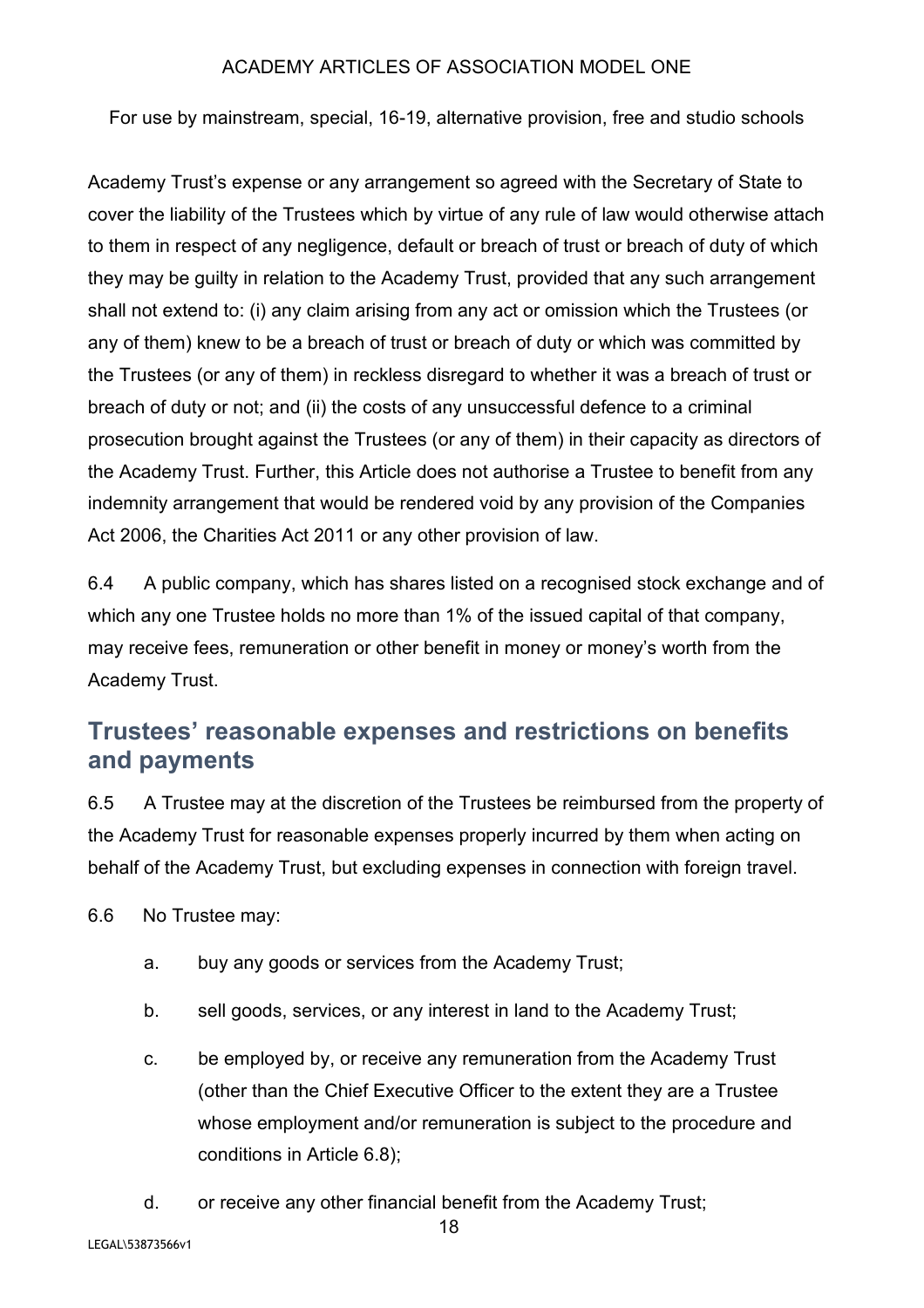For use by mainstream, special, 16-19, alternative provision, free and studio schools

unless:

- e. the payment is permitted by Article 6.7 and the Trustees follow the procedure and observe the conditions set out in Article 6.8; or
- f. the Trustees obtain the prior written approval of the Charity Commission and fully comply with any procedures it prescribes.
- 6.7 Subject to Article 6.8, a Trustee may:
	- a. receive a benefit from the Academy Trust in the capacity of a beneficiary of the Academy Trust;
	- b. be employed by the Academy Trust or enter into a contract for the supply of goods or services to the Academy Trust, other than for acting as a Trustee;
	- c. receive interest on money lent to the Academy Trust at a reasonable and proper rate not exceeding 2% per annum below the base rate of a clearing bank to be selected by the Trustees, or 0.5%, whichever is the higher; and
	- d. receive rent for premises let by the Trustee to the Academy Trust if the amount of the rent and the other terms of the lease are reasonable and proper.

6.8 The Academy Trust and its Trustees may only rely upon the authority provided by Article 6.7 if each of the following conditions is satisfied:

- a. the remuneration or other sums paid to the Trustee does not exceed an amount that is reasonable in all the circumstances;
- b. the Trustee is absent from the part of any meeting at which there is discussion of:
	- i. their employment, remuneration, or any matter concerning the contract, payment or benefit; or
	- ii. their performance in the employment, or their performance of the contract; or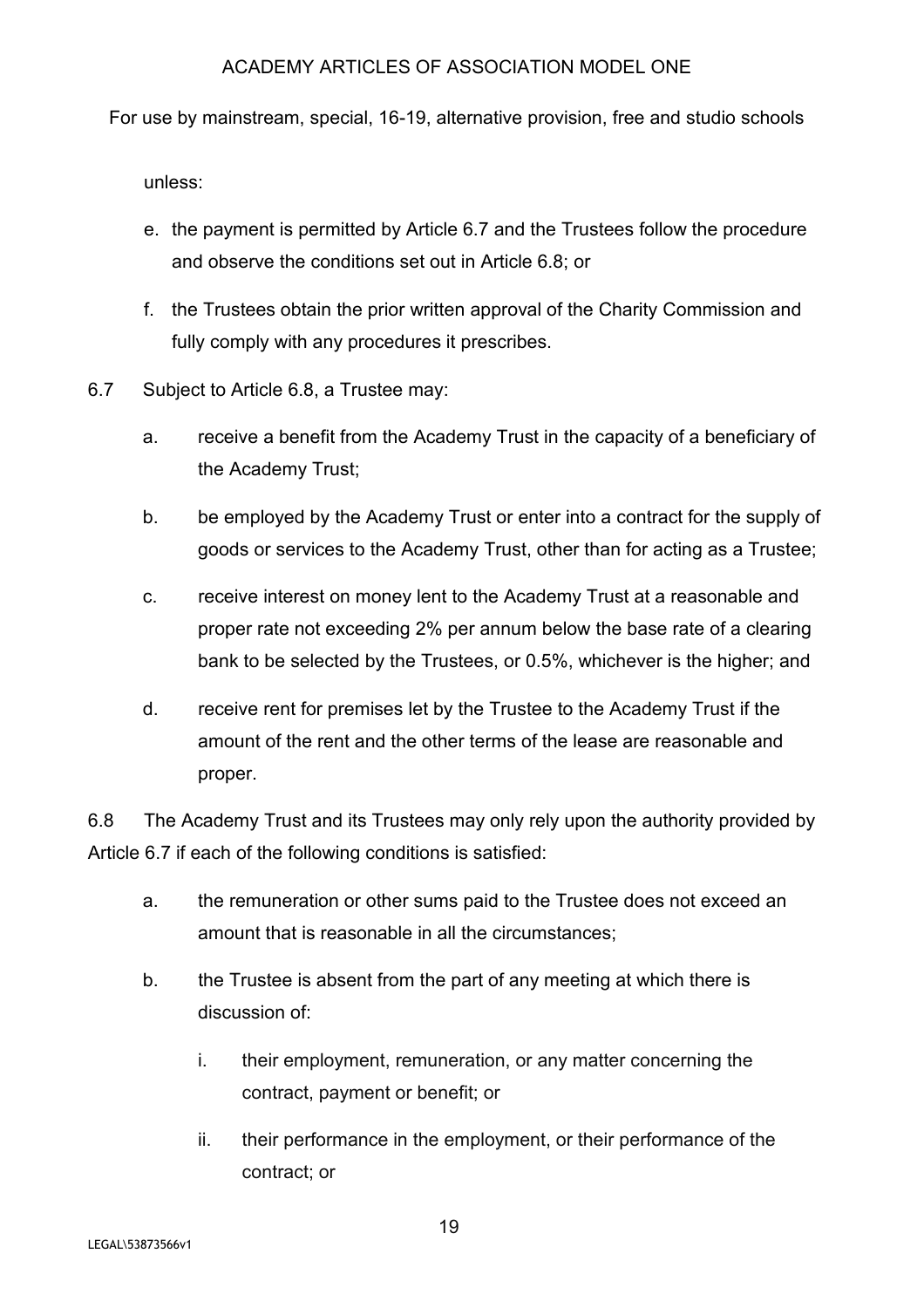For use by mainstream, special, 16-19, alternative provision, free and studio schools

- iii. any proposal to enter into any other contract or arrangement with them or to confer any benefit upon them that would be permitted under Article 6.7; or
- iv. any other matter relating to a payment or the conferring of any benefit permitted by Article 6.7;
- c. the Trustee does not vote on any such matter and is not to be counted when calculating whether a quorum of Trustees is present at the meeting;
- d. save in relation to employing or contracting with the Chief Executive Officer (to the extent they are a Trustee), the other Trustees are satisfied that it is in the interests of the Academy Trust to employ or to contract with that Trustee rather than with someone who is not a Trustee. In reaching that decision the Trustees must balance the advantage of employing a Trustee against the disadvantages of doing so (especially the loss of the Trustee's services as a result of dealing with the Trustee's conflict of interest);
- e. the reason for their decision is recorded by the Trustees in the minute book; and
- f. a majority of the Trustees then in office have received no such payments or benefit.

6.8A The provision in Article 6.6(c) that no Trustee may be employed by or receive any remuneration from the Academy Trust (other than the Chief Executive Officer to the extent they are a Trustee) does not apply to an employee of the Academy Trust who is subsequently elected or appointed as a Trustee save that this Article shall only allow such a Trustee to receive remuneration or benefit from the Academy Trust in their capacity as an employee of the Academy Trust and provided that the procedure as set out in Articles 6.8(b) and 6.8(c) is followed.

- 6.9 In Articles 6.2-6.4 and 6.6-6.8A:
	- a. "Academy Trust" shall include any company in which the Academy Trust:
		- holds more than 50% of the shares; or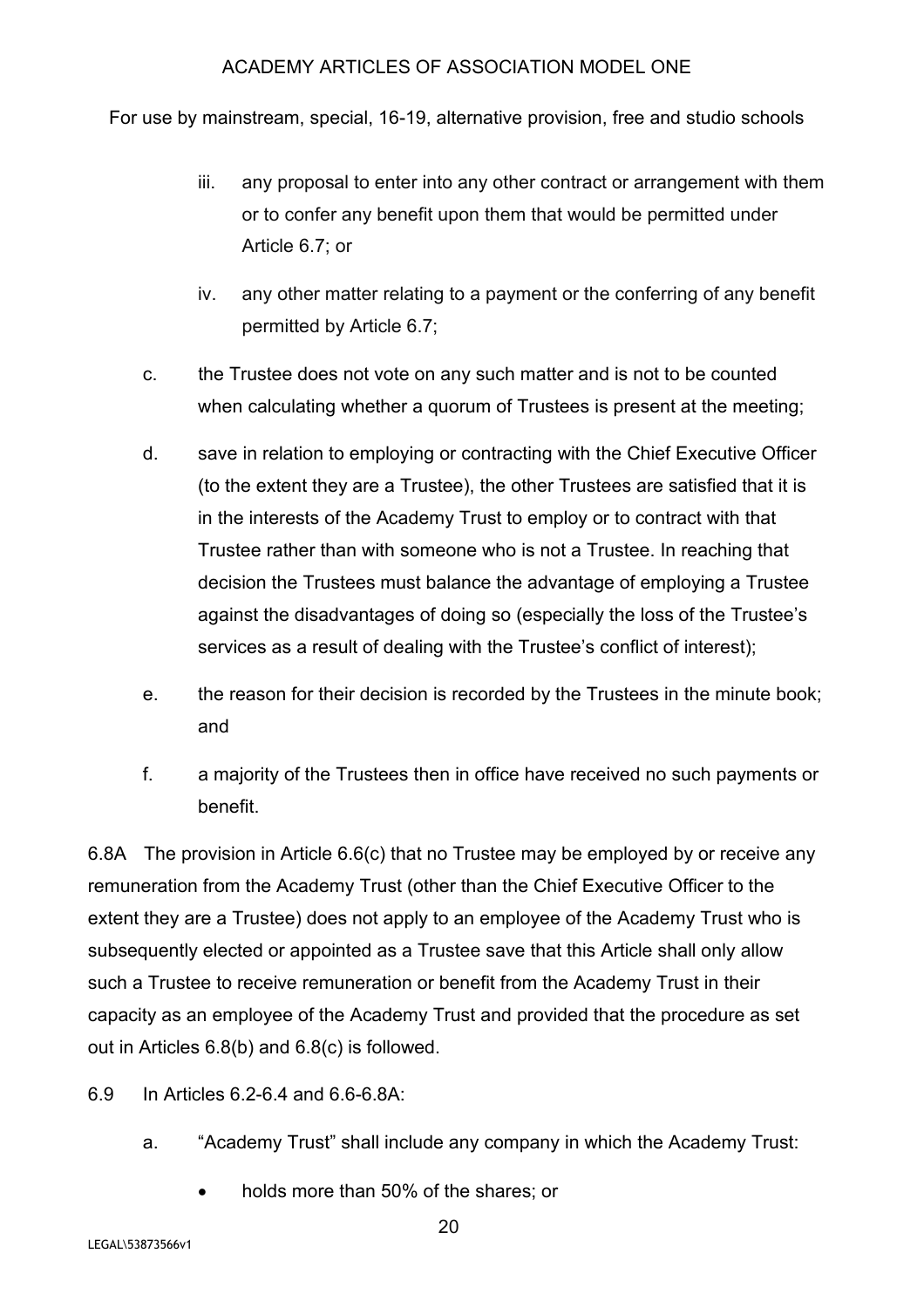For use by mainstream, special, 16-19, alternative provision, free and studio schools

- controls more than 50% of the voting rights attached to the shares; or
- has the right to appoint one or more directors to the board of the company;
- b. "Trustee" shall include any child, stepchild, parent, grandchild, grandparent, brother, sister or spouse of the Trustee or any person living with the Trustee as their partner;
- c. the employment or remuneration of a Trustee includes the engagement or remuneration of any firm or company in which the Trustee is:
	- i. a partner;
	- ii. an employee;
	- iii. a consultant;
	- iv. a director;
	- v. a member; or
	- vi. a shareholder, unless the shares of the company are that of a public company which are listed on a recognised stock exchange and the Trustee holds less than 1% of the issued capital.

# **Liability of Academy Trust Members**

7. The liability of the Members of the Academy Trust is limited.

8. Every Member of the Academy Trust undertakes to contribute such amount as may be required (not exceeding £10) to the Academy Trust's assets if it should be wound up while they are a Member or within one year after they cease to be a Member, for payment of the Academy Trust's debts and liabilities before they cease to be a Member, and of the costs, charges and expenses of winding up, and for the adjustment of the rights of the contributors among themselves.

# **Arrangements for Academy Trust property on closure of trust**

9. If the Academy Trust is wound up or dissolved and after all its debts and liabilities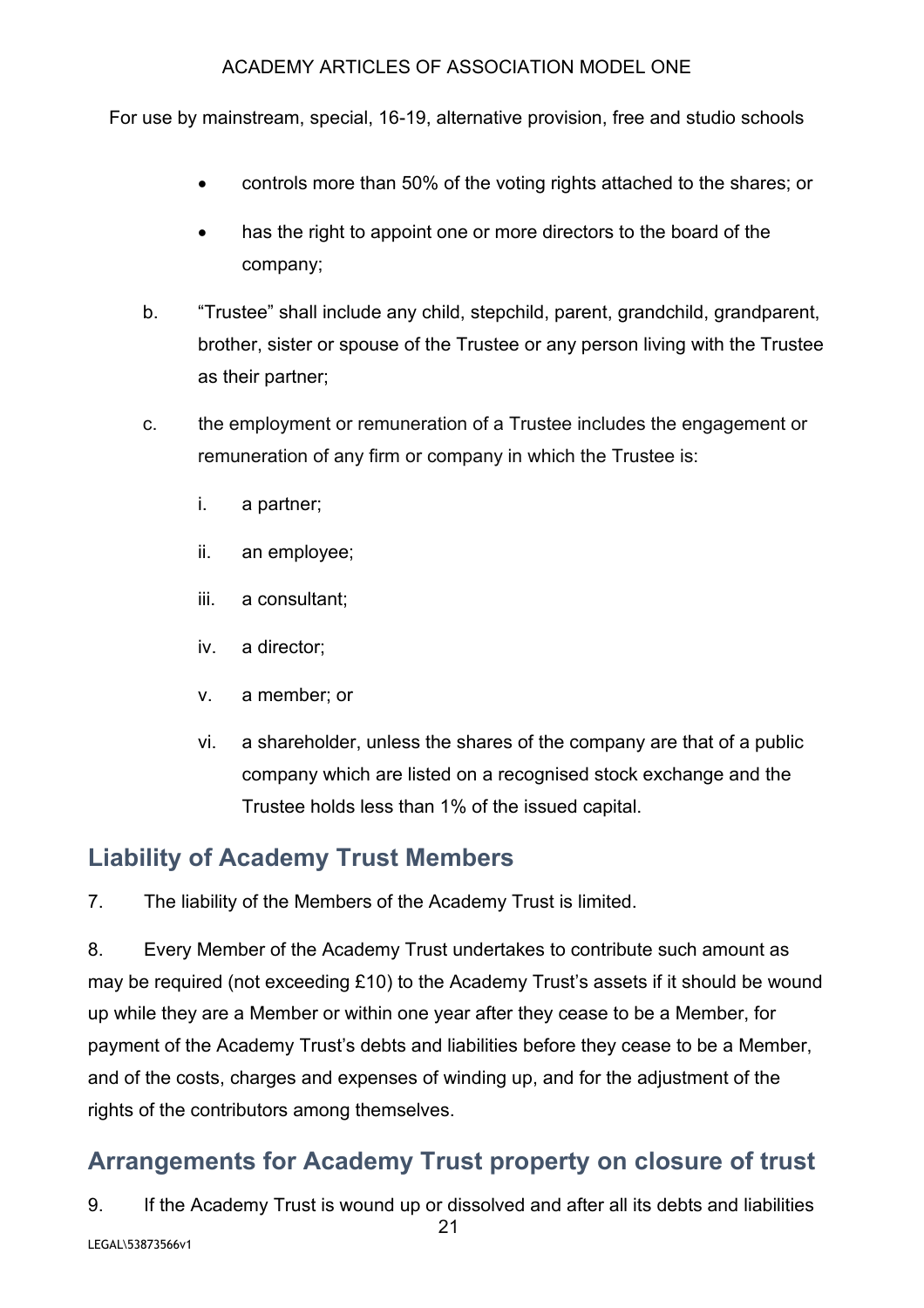For use by mainstream, special, 16-19, alternative provision, free and studio schools

(including any under section 2 of the Academies Act 2010) have been satisfied there remains any property it shall not be paid to or distributed among the Members of the Academy Trust (except for a Member which is itself a charity fulfilling the criteria set out below), but shall be given or transferred to some other charity or charities having objects similar to the Objects which prohibits the distribution of its or their income and property to an extent at least as great as is imposed on the Academy Trust by Article 6 above, chosen by the Members of the Academy Trust at or before the time of dissolution and if that cannot be done then to some other charitable object.

10. Not used.

# **Restrictions on alterations to articles to protect charitable company status**

11. No alteration or addition shall be made to or in the provisions of the Articles which would have the effect: (a) that the Academy Trust would cease to be a company to which section 60 of the Companies Act 2006 applies; or (b) that the Academy Trust would cease to be a charity.

## **Members**

- 12. The Members of the Academy Trust<sup>4</sup> shall comprise:
	- a. the signatories to the Memorandum (until such time as they cease to be a Member);
	- c. any person appointed under Article 15A,

provided that at any time the minimum number of Members shall not be less than three.

12A. An employee of the Academy Trust cannot be a Member of the Academy Trust.

12B. There must be a majority of Members who are not also Trustees.

<sup>4</sup> There must be at least three signatories to the Memorandum of Association. The Department's strong preference, wherever possible, is for academy trusts to have at least five members. Having more members increases the range of perspectives represented and reduces the risk of concentrating power. It also ensures that Members can take decisions via special resolution (75% of members agree) without requiring unanimity, while minimising circumstances in which a split membership prevents decisions being taken by ordinary resolution (at least 51% of the Members are in favour).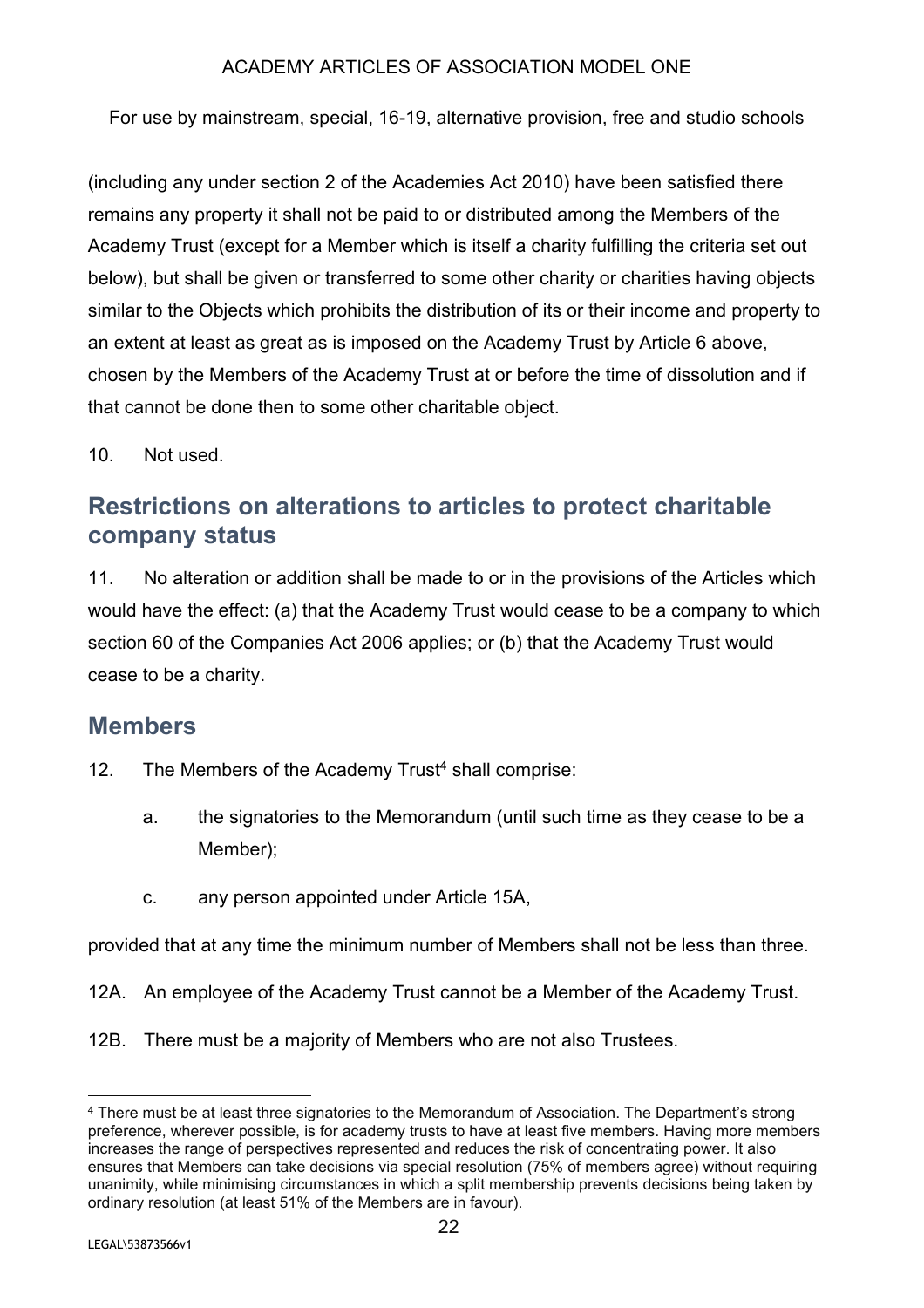For use by mainstream, special, 16-19, alternative provision, free and studio schools

## **Rights to remove Members**

13. Each person entitled to appoint Members in Article 12 shall have the right from time to time by written notice delivered to the Office to remove any Member appointed by them and to appoint a replacement Member to fill a vacancy whether resulting from such removal or otherwise.

14. If any of the persons entitled to appoint Members in Article 12:

- a. in the case of an individual, die or become legally incapacitated;
- b. in the case of a corporate entity, cease to exist and are not replaced by a successor institution;
- c. becomes insolvent or makes any arrangement or composition with their creditors generally; or
- d. ceases to themselves be a Member,

their right to appoint Members under these Articles shall vest in the remaining **Members** 

## **Disqualification and termination of membership**

- 15. A Member shall cease to be a Member if:
	- a. that Member (which is an individual) dies or becomes incapable by reason of illness or injury of managing and administering their own affairs;
	- b. that Member has been declared bankrupt and/or their estate has been seized from their possession for the benefit of their creditors and the declaration or seizure has not been discharged, annulled or reduced, or if they are the subject of a bankruptcy restrictions order or an interim order;
	- c. that Member is a corporate entity and:
		- i. ceases to exist;
		- ii. a resolution or order is made for the Member to be wound up or to enter into administration;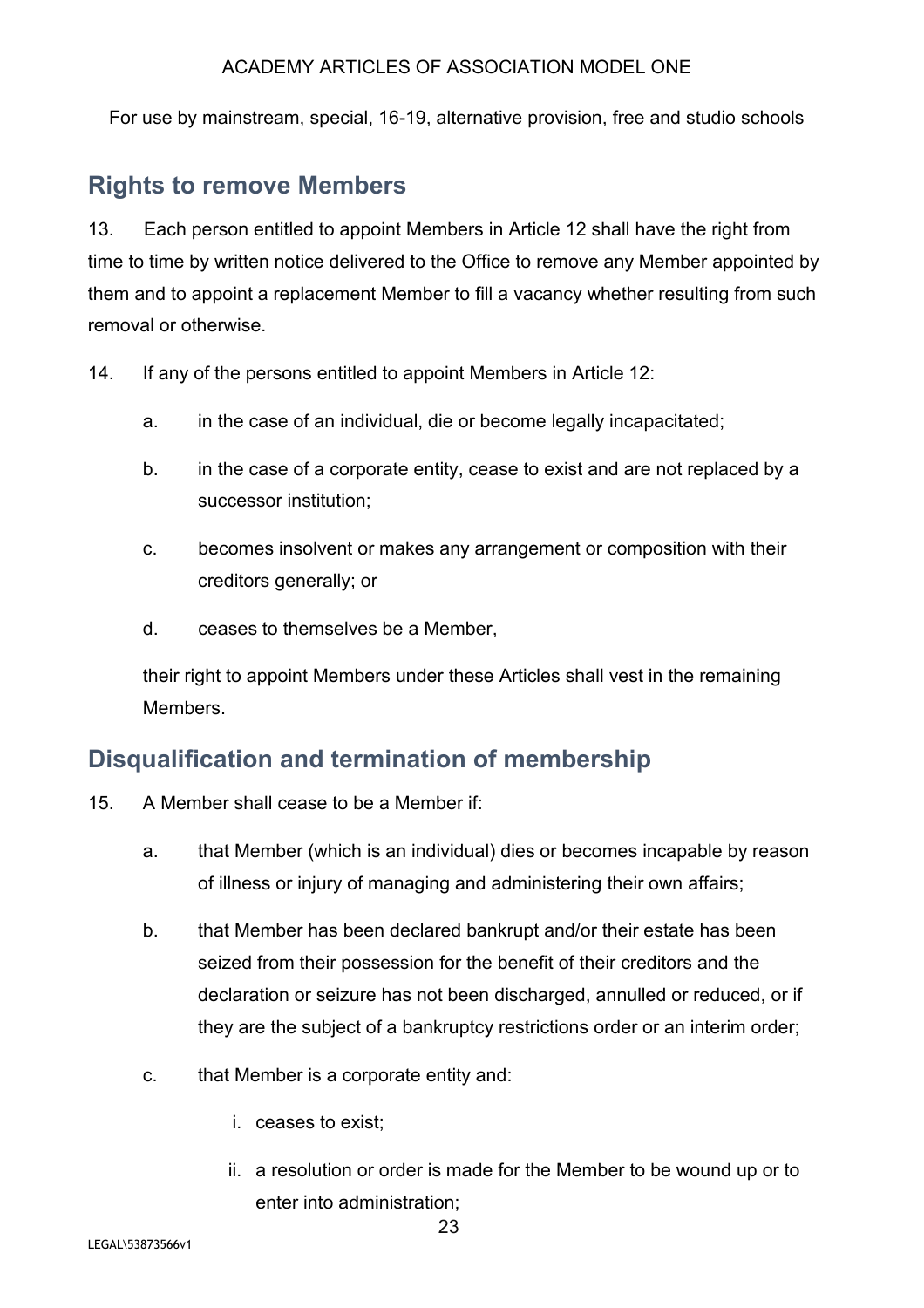For use by mainstream, special, 16-19, alternative provision, free and studio schools

- iii. enters into any arrangement or composition with its creditors; or
- iv. becomes insolvent;
- d. that Member has been convicted of a Serious Criminal Offence;
- e. that Member has not provided to the Chair a criminal records certificate at an enhanced disclosure level under section 113B of the Police Act 1997 or if such a certificate discloses information which the Chair considers would make that Member unsuitable for their role. If a dispute arises as to whether the Member should be disqualified, a referral shall be made to the Secretary of State to determine the matter. The determination of the Secretary of State shall be final;
	- f. that Member refuses to consent to any checks required by the Secretary of State under the provisions of the Funding Agreement or otherwise;
	- g. that Member is found to be unsuitable to be a Member by the Secretary of State under the provisions of the Funding Agreement;
	- h. that Member is employed by the Academy Trust;
	- i. that Member would be disqualified from being a Trustee of this Academy Trust for any other reason, regardless of whether they are also a Trustee.

15AA. Where, by virtue of these Articles a person becomes disqualified from holding, or continuing to hold office as a Member; and they are, or are proposed, to become such a Member, they shall upon becoming so disqualified give written notice of that fact to the Governance Professional.

# **Appointing and removing Members**

15A. The Members may agree by passing a special resolution to appoint such additional Members as they think fit.

16. In addition to Article 13, the Members may agree by passing a special resolution to remove any Member(s). The Member whose proposed removal is the subject of the resolution shall not be entitled to vote on that resolution.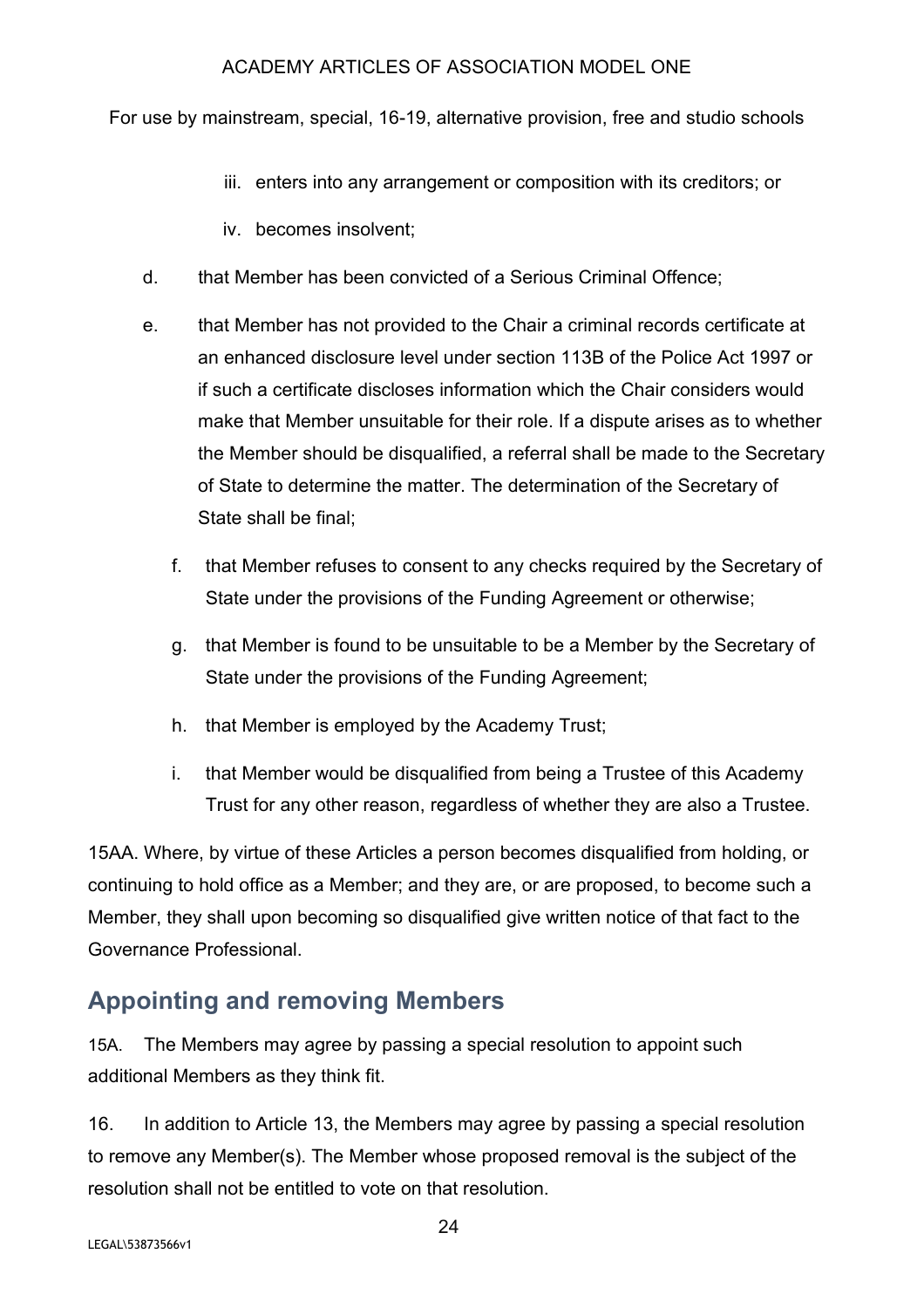For use by mainstream, special, 16-19, alternative provision, free and studio schools

## **Members and the charitable objects**

16A. In exercising their rights under these Articles and the Companies Act 2006, the Members shall not do anything or take any action which would cause the Academy Trust to contravene its Objects, and shall act in a way which they decide, in good faith, will be most likely to further the Objects of the Academy Trust.

## **Consent to become a Member**

17. Every person nominated to be a Member of the Academy Trust shall sign a written consent to become a Member and sign the register of Members on becoming a Member.

## **Member resignation**

18. Any Member may resign provided that after such resignation the number of Members is not less than three. A Member shall cease to be one immediately on the receipt by the Academy Trust of a notice in writing signed by the person or persons entitled to remove them under Articles 13 or 16 provided that no such notice shall take effect when the number of Members is less than three unless it contains or is accompanied by the appointment of a replacement Member.

## **General Meetings**

## **Annual General Meeting**

19. The Academy Trust shall hold an Annual General Meeting each Academy Financial Year in addition to any other meetings in that year, and shall specify the meeting as such in the notices calling it; and not more than fifteen months shall elapse between the date of one Annual General Meeting of the Academy Trust and that of the next. Provided that so long as the Academy Trust holds its first Annual General Meeting within eighteen months of its incorporation, it need not hold it in the year of its incorporation or the following year. The Annual General Meeting shall be held at such time and place as the Trustees shall appoint. All meetings other than the Annual General Meetings shall be called General Meetings.

# **Arrangements for General Meetings**

20. The Trustees may call General Meetings and, on the requisition of Members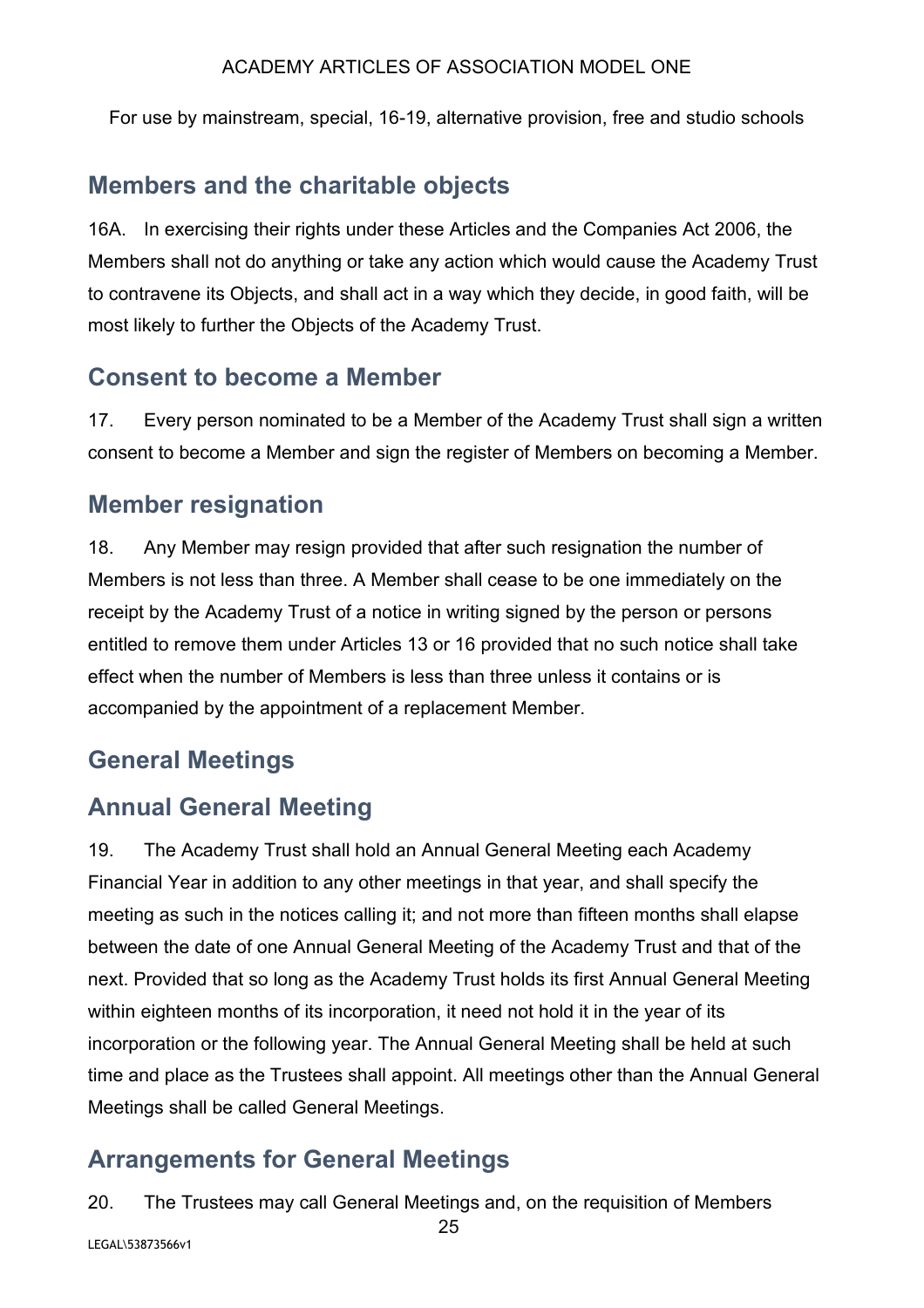For use by mainstream, special, 16-19, alternative provision, free and studio schools

pursuant to the provisions of the Companies Act 2006, shall forthwith proceed to convene a General Meeting in accordance with that Act. If there are not within the United Kingdom sufficient Trustees to call a General Meeting, any Trustee or any Member of the Academy Trust may call a General Meeting.

# **Notice of General Meetings**

21. General meetings shall be called by at least fourteen clear days' notice but may be called by shorter notice if it is so agreed by a majority in number of Members having a right to attend and vote and together representing not less than 90% of the total voting rights at that meeting.

21A. The notice shall specify the time and place of the meeting and the general nature of the business to be transacted and, in the case of an Annual General Meeting, shall specify the meeting as such. The notice shall also state that the Member is entitled to appoint a proxy. The notice shall be given to all the Members, to the Trustees and auditors.

22. The accidental omission to give notice of a meeting to, or the non-receipt of notice of a meeting by, any person entitled to receive notice shall not invalidate the proceedings at that meeting.

# **Proceedings at General Meetings**

23. No business shall be transacted at any meeting unless a quorum is present. A quorum is a majority of Members present in person or by proxy and entitled to vote upon the business to be transacted.

23A. A person may attend a General Meeting by telephone or by any suitable electronic means by which all those participating in the meeting are able to communicate with all other participants.

23B. A person so participating by telephone or other communication shall be deemed to be present in person at the meeting and shall be counted in a quorum and entitled to vote. A meeting shall be deemed to take place where the largest group of those participating is assembled or, if there is no group which is larger than any other group,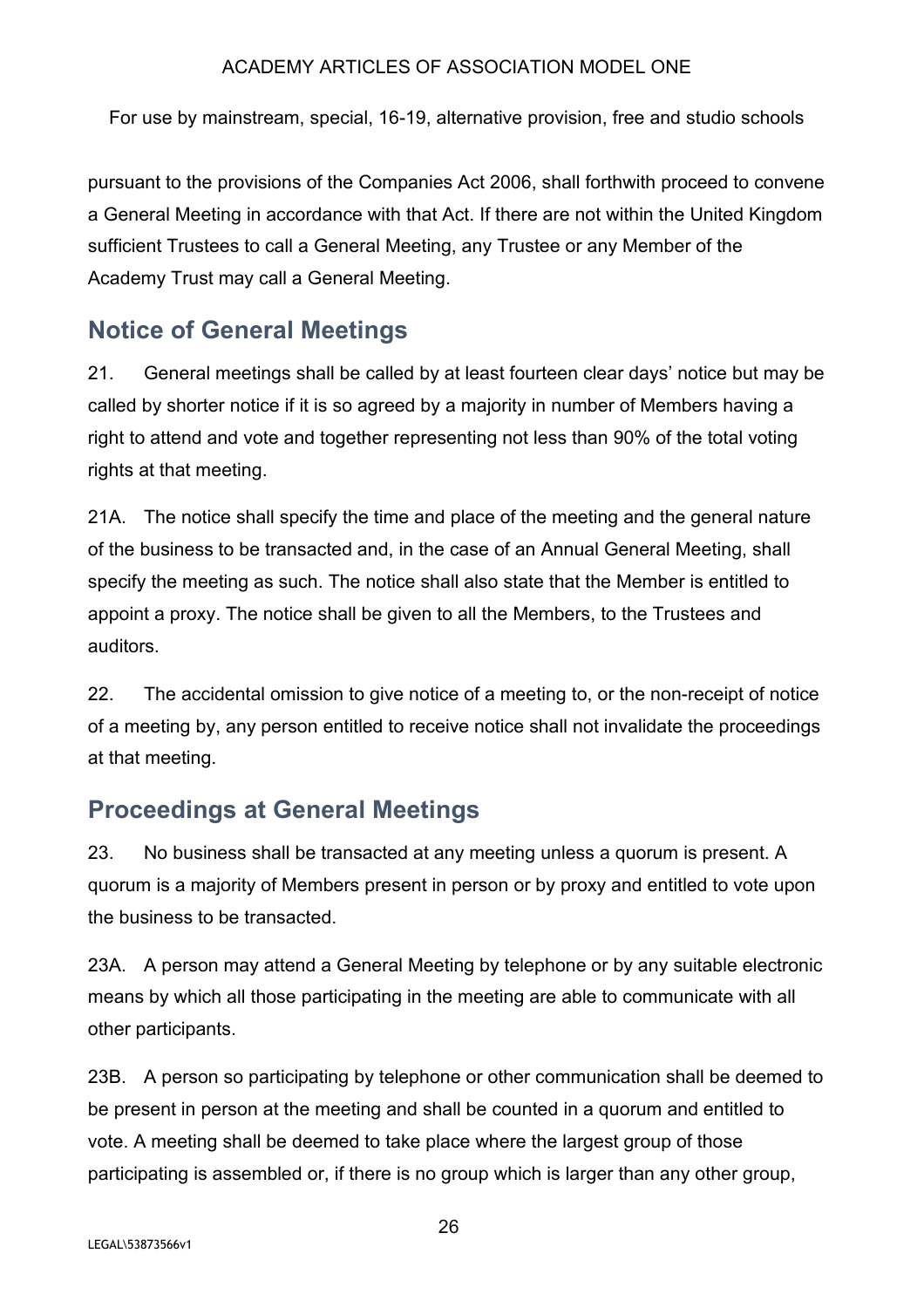For use by mainstream, special, 16-19, alternative provision, free and studio schools

where the chair of the meeting is located at that time.

24. If a quorum is not present within half an hour from the time appointed for the meeting, or if during a meeting a quorum ceases to be present, the meeting shall stand adjourned to the same day in the next week at the same time and place or to such time and place as the Trustees may determine.

25. The Members present and entitled to vote at the meeting shall elect by ordinary resolution one of their number to be the chair and such election shall be binding on all Members and Trustees present at the meeting.

26. Not used.

27. A Trustee shall, notwithstanding that they are not a Member, be entitled to attend and speak at any General Meeting or Annual General Meeting.

28. The chair may, with the consent of a majority of the Members at a meeting at which a quorum is present (and shall if so directed by the meeting), adjourn the meeting from time to time and from place to place, but no business shall be transacted at any adjourned meeting other than the business which might properly have been transacted at the meeting had the adjournment not taken place. When a meeting is adjourned for fourteen days or more, at least seven clear days' notice shall be given specifying the time, date and place of the adjourned meeting and the general nature of the business to be transacted. Otherwise it shall not be necessary to give any such notice.

29. A resolution put to the vote of the meeting shall be decided on a show of hands unless before, or on the declaration of the result of the show of hands, a poll is duly demanded. Subject to the provisions of the Companies Act 2006, a poll may be demanded:

- a. by the chair; or
- b. by at least two Members having the right to vote at the meeting; or
- c. by a Member or Members representing not less than one-tenth of the total voting rights of all the Members having the right to vote at the meeting.

27 LEGAL\53873566v1 30. Unless a poll is duly demanded a declaration by the chair that a resolution has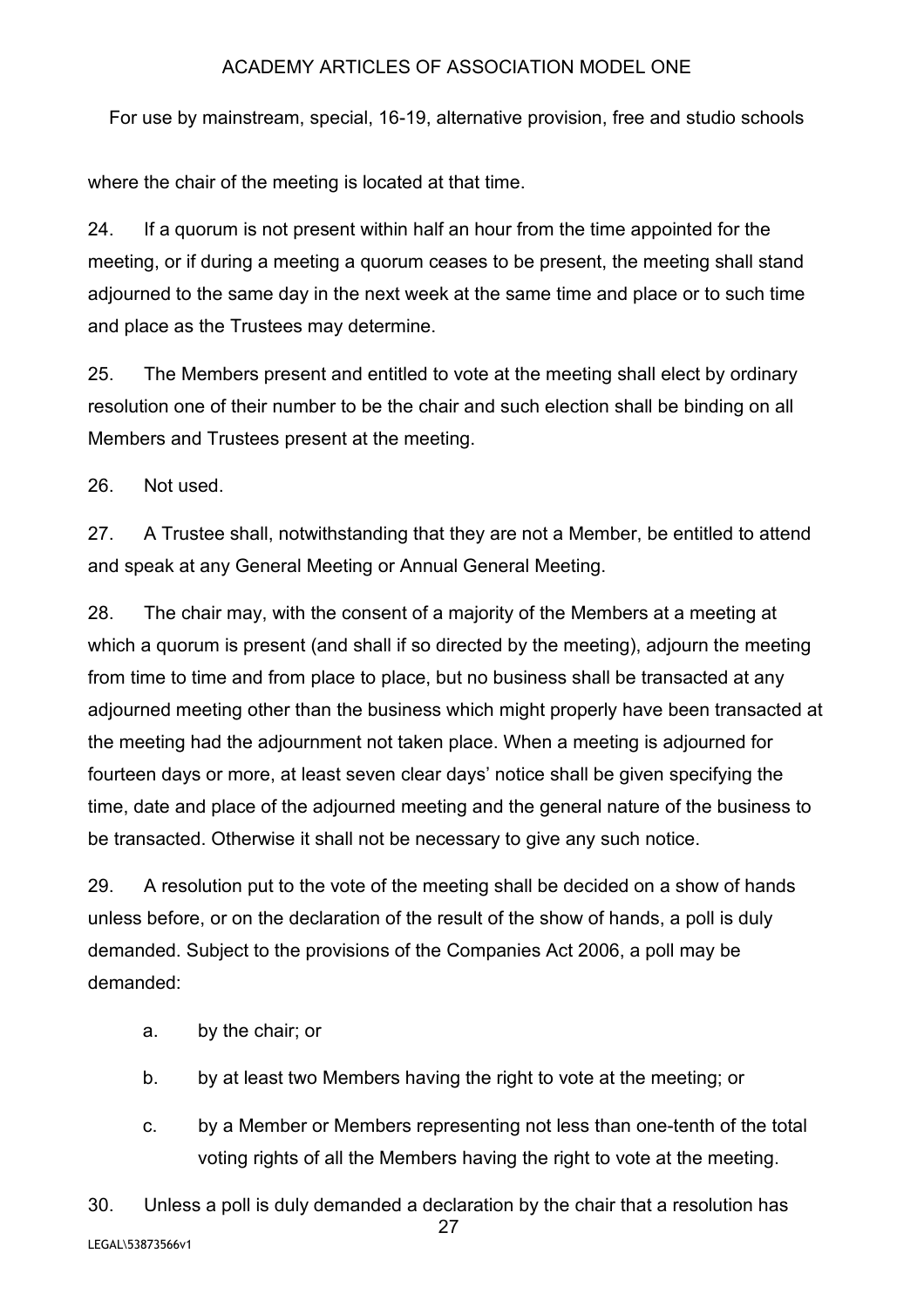For use by mainstream, special, 16-19, alternative provision, free and studio schools

been carried or carried unanimously, or by a particular majority, or lost, or not carried by a particular majority and an entry to that effect in the minutes of the meeting shall be conclusive evidence of the fact without proof of the number or proportion of the votes recorded in favour of or against such resolution.

31. The demand for a poll may be withdrawn, before the poll is taken, but only with the consent of the chair. The withdrawal of a demand for a poll shall not invalidate the result of a show of hands declared before the demand for the poll was made.

32. A poll shall be taken as the chair directs and they may appoint scrutineers (who need not be Members) and fix a time, date and place for declaring the results. The result of the poll shall be deemed to be the resolution of the meeting at which the poll was demanded.

33. A poll demanded on the election of the chair or on a question of adjournment shall be taken immediately. A poll demanded on any other question shall be taken either immediately or at such time, date and place as the chair directs not being more than thirty days after the poll is demanded. The demand for a poll shall not prevent the continuance of a meeting for the transaction of any business other than the question on which the poll is demanded. If a poll is demanded before the declaration of the result of a show of hands and the demand is duly withdrawn, the meeting shall continue as if the demand had not been made.

34. No notice need be given of a poll not taken immediately if the time, date and place at which it is to be taken are announced at the meeting at which it is demanded. In other cases at least seven clear days' notice shall be given specifying the time, date and place at which the poll is to be taken.

35. A resolution in writing, which includes a resolution in electronic form, agreed by such number of Members as required if it had been proposed at a General Meeting shall be as effectual as if it had been passed at a General Meeting duly convened and held provided that a copy of the proposed resolution has been sent to every Member. The resolution may consist of several instruments in the like form each agreed by one or more Members.

28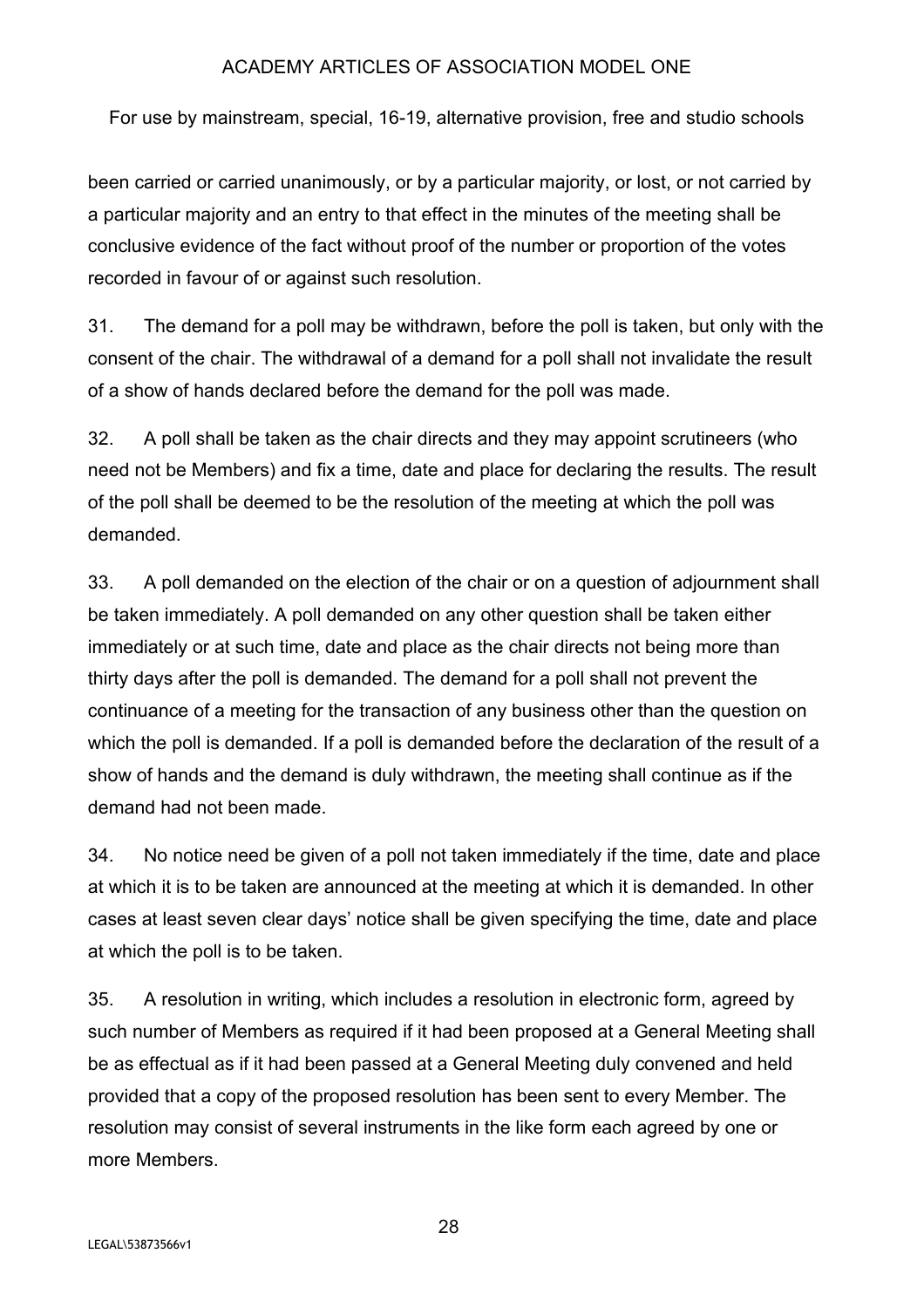For use by mainstream, special, 16-19, alternative provision, free and studio schools

## **Votes of Members**

36. On the show of hands every Member present in person shall have one vote. On a poll every Member present in person or by proxy shall have one vote.

37. Not used.

38. No Member shall be entitled to vote at any General Meeting unless all moneys then payable by them to the Academy Trust have been paid.

39. No objections shall be raised to the qualification of any person to vote at any General Meeting except at the meeting or adjourned meeting at which the vote objected to is tendered, and every vote not disallowed at the meeting shall be valid. Any objection made in due time shall be referred to the chair whose decision shall be final and conclusive.

## **Voting by proxy**

40. An instrument appointing a proxy shall be in writing, signed by or on behalf of the appointer and shall be in the following form (or in a form as near thereto as circumstances allow or in any other form which is usual or which the Trustees may approve):

> "I/We, …….., of ………, being a Member/Members of the above named Academy Trust, hereby appoint …… of ……, or in their absence, …….. of ....... as my/our proxy to attend, speak and vote in my/our name[s] and on my/our behalf at the annual general meeting/ general meeting of the Academy Trust to be held on …..20[ ], and at any adjournment thereof.

Signed on ..... 20[ 1"

41. Where it is desired to afford Members an opportunity of instructing the proxy how they shall act the instrument appointing a proxy shall be in the following form (or in a form as near thereto as circumstances allow or in any other form which is usual or which the Trustees may approve):

> "I/We, ……., of ……., being a Member/Members of the above named Academy Trust, hereby appoint …. of ……., or in their absence, ….. of ……, as my/our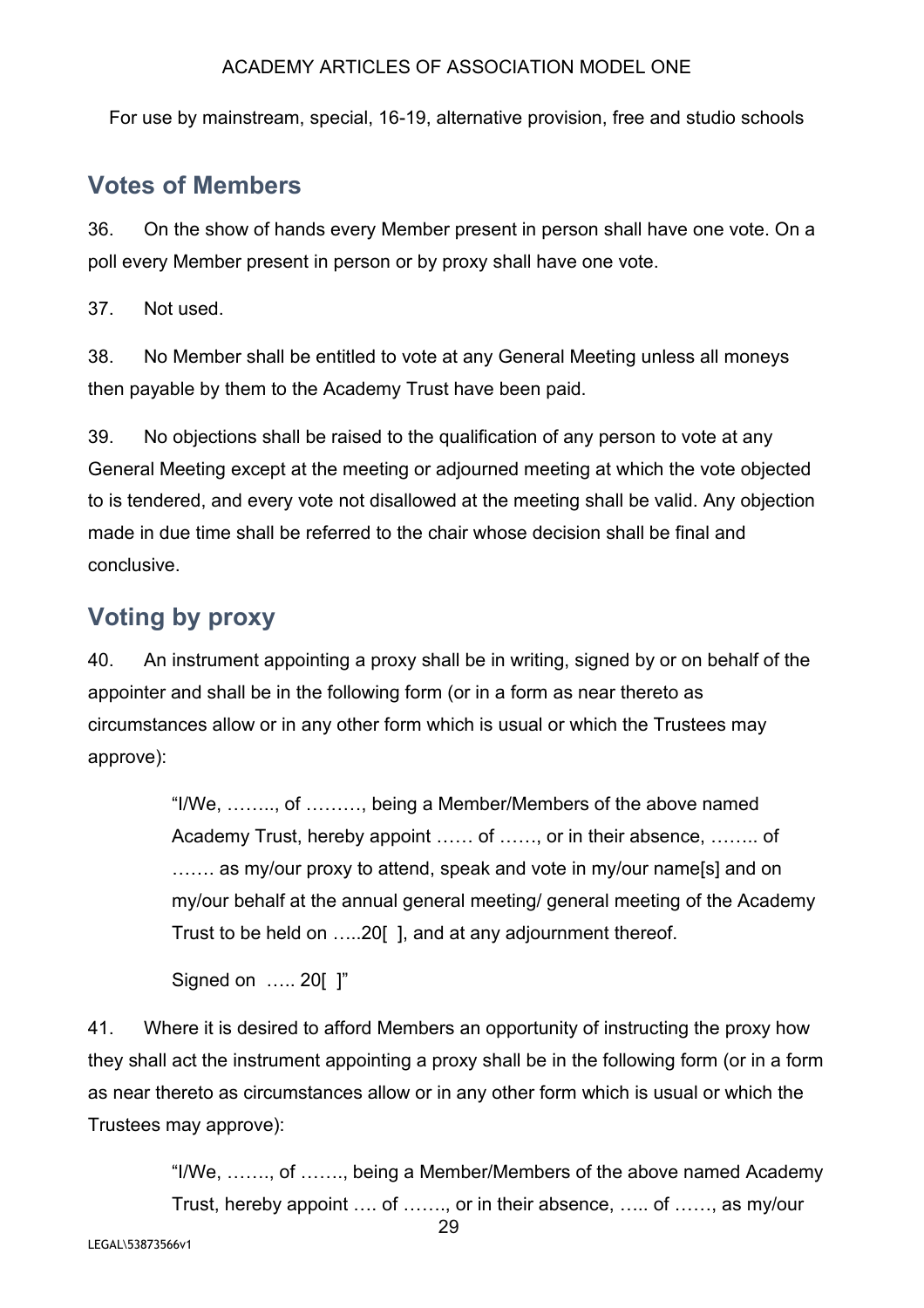For use by mainstream, special, 16-19, alternative provision, free and studio schools

proxy to attend, speak and vote in my/our name[s] and on my/our behalf at the annual general meeting/ general meeting of the Academy Trust, to be held on .... 20 [], and at any adjournment thereof.

This form is to be used in respect of the resolutions mentioned below as follows:

Resolution No. 1 \*for \* against

Resolution No. 2 \*for \* against.

Strike out whichever is not desired.

Unless otherwise instructed, the proxy may vote as they think fit or abstain from voting.

Signed on 20[ ]"

42. The instrument appointing a proxy and any authority under which it is signed or a copy of such authority certified by a notary or in some other way approved by the Trustees may:

- a. be deposited at the Office or at such other place within the United Kingdom as is specified in the notice convening the meeting or in any instrument of proxy sent out by the Academy Trust in relation to the meeting not less than 48 hours before the time for holding the meeting or adjourned meeting at which the person named in the instrument proposes to vote; or
- b. in the case of a poll taken more than 48 hours after it is demanded, be deposited as aforesaid after the poll has been demanded and not less than 24 hours before the time appointed for the taking of the poll; or
- c. where the poll is not taken forthwith but is taken not more than 48 hours after it was demanded, be delivered at the meeting at which the poll was demanded to the chair or to the Governance Professional or to any Trustee,

and an instrument of proxy which is not deposited or delivered in a manner so permitted shall be invalid.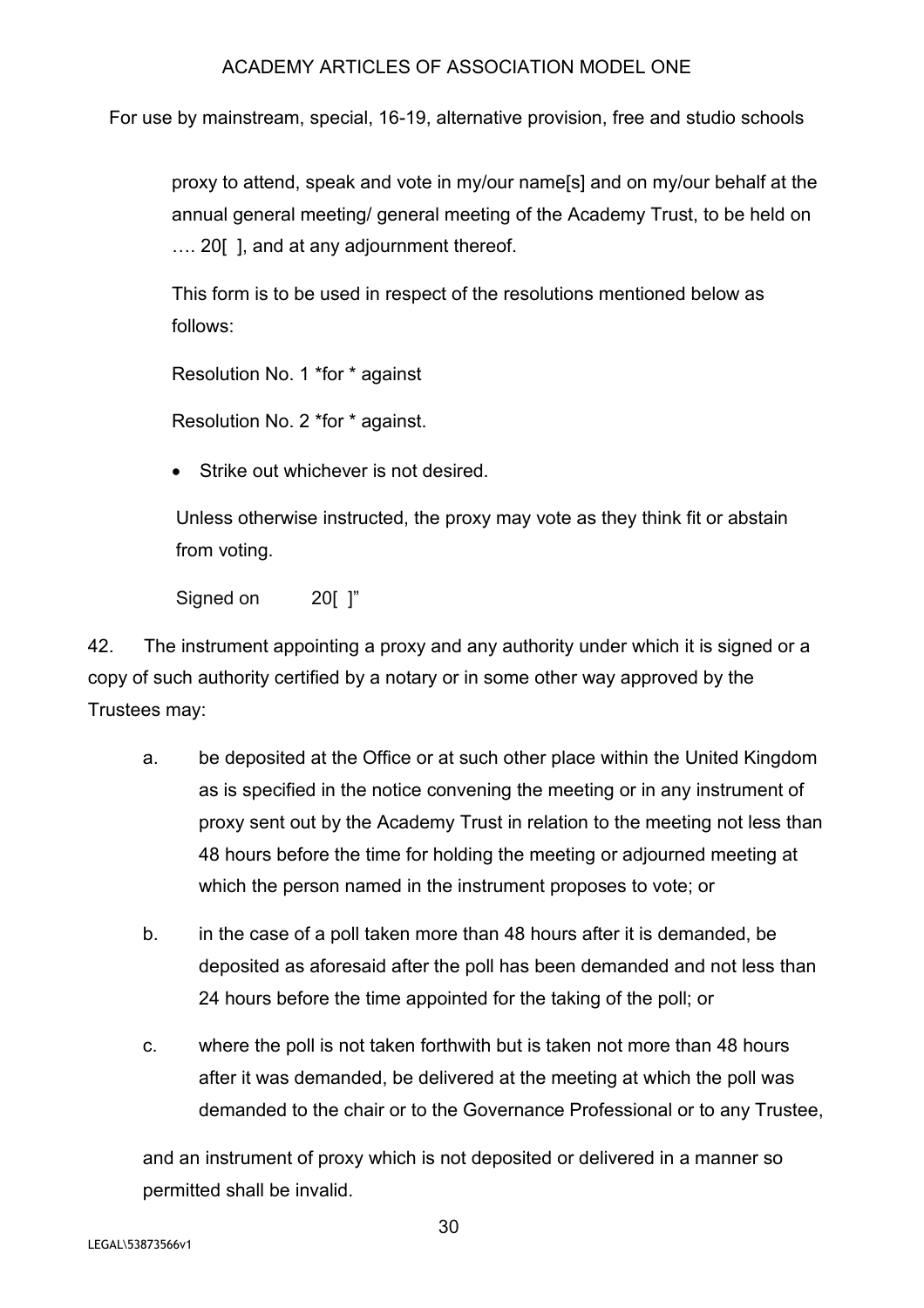For use by mainstream, special, 16-19, alternative provision, free and studio schools

43. A vote given or poll demanded by proxy or by the duly authorised representative of a corporation shall be valid notwithstanding the previous determination of the authority of the person voting or demanding a poll unless notice of the determination was received by the Academy Trust at the Office or at such other place at which the instrument of proxy was duly deposited before the commencement of the meeting or adjourned meeting at which the vote given or the poll demanded or (or in the case of a poll taken otherwise than on the same day as the meeting or adjourned meeting) the time appointed for taking the poll.

44. Any organisation which is a Member of the Academy Trust may by resolution of its board of directors or other governing body authorise such person as it thinks fit to act as its representative at any meeting of the Academy Trust, and the person so authorised shall be entitled to exercise the same powers on behalf of the organisation which they represent as that organisation could exercise if it were an individual Member of the Academy Trust.

## **Trustees**

45. The number of Trustees shall be not less than three but (unless otherwise determined by ordinary resolution) shall not be subject to any maximum.

46. Subject to Articles 48-49 and 53, the Academy Trust shall have the following Trustees:

- a. up to 9 Trustees, appointed under Article 50; and
- b. a minimum of two Parent Trustees elected or appointed under Articles 53- 56 in the event that no Local Governing Bodies are established under Article 100a or if no provision is made for at least two Parent Local Governors on each established Local Governing Body pursuant to Article 101A.

47. The Academy Trust may also have any Co-opted Trustee appointed under Article 58.

48. The first Trustees shall be those persons named in the statement delivered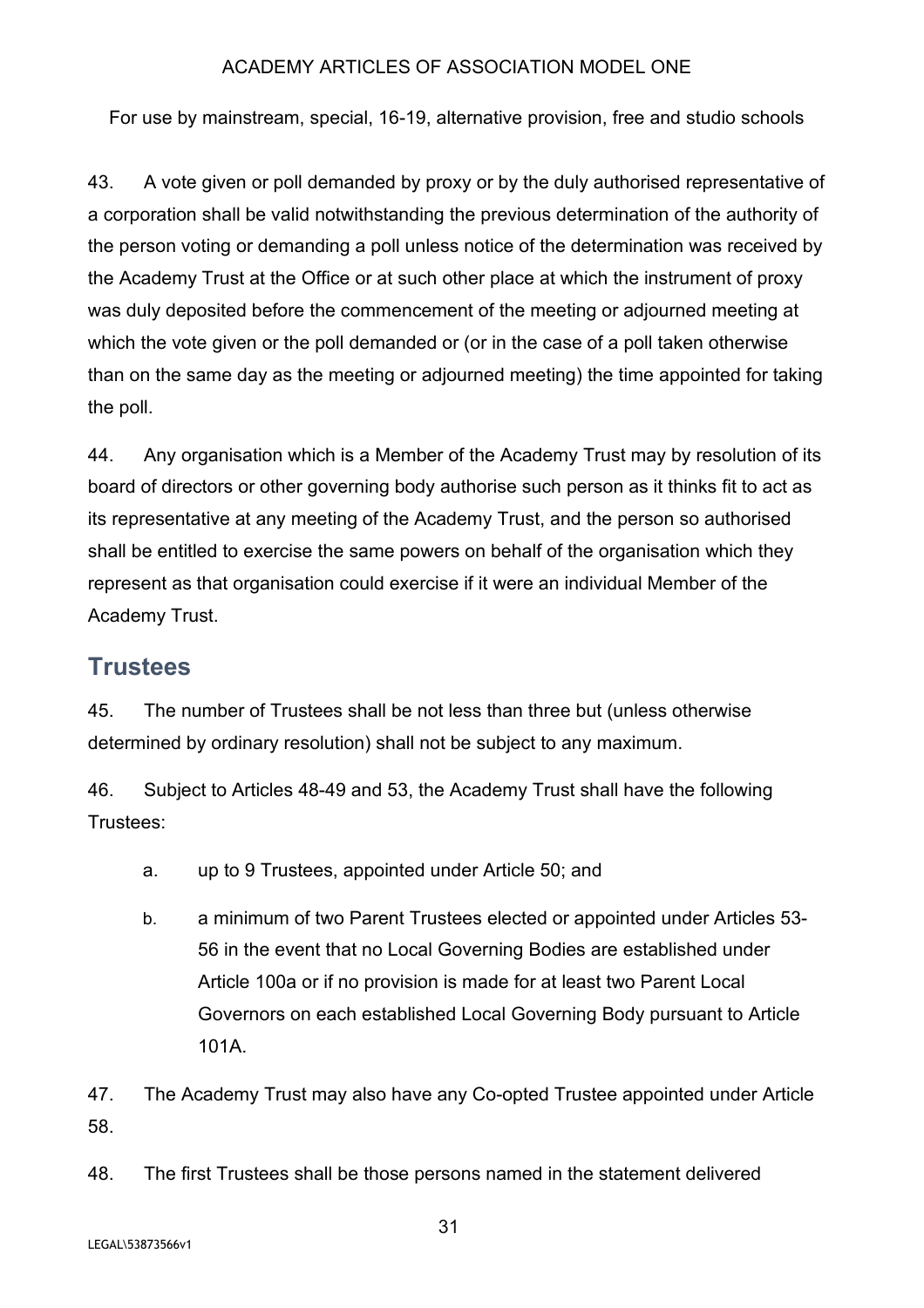For use by mainstream, special, 16-19, alternative provision, free and studio schools

pursuant to sections 9 and 12 of the Companies Act 2006.

49. Future Trustees shall be appointed or elected, as the case may be, under these Articles. Where it is not possible for such a Trustee to be appointed or elected due to the fact that an Academy has not yet been established, then the relevant Article or part thereof shall not apply.

# **Appointment of Trustees**

50. The Members may appoint by ordinary resolution up to 9 Trustees.

50A. Not used.

50B. The total number of Trustees including the Chief Executive Officer if they so choose to act as Trustee under Article 57 who are employees of the Academy Trust shall not exceed one third of the total number of Trustees<sup>5</sup>.

51. Not used.

52. Not used.

# **Parent Trustees**

53. In circumstances where the Trustees have not appointed Local Governing Bodies in respect of the Academies as envisaged in Article 100a or if no provision is made for at least two Parent Local Governors on each established Local Governing Body pursuant to Article 101A there shall be a minimum of two Parent Trustees and otherwise such number as the Members shall decide who shall be appointed or elected in accordance with Articles 54 - 56.

# **Election of Parent Trustees and Parent Local Governors**

54. Parent Trustees and Parent Local Governors shall be elected or, if the number of Parents standing for election is less than the number of vacancies, appointed (in accordance with the terms of reference determined by the Trustees from time to time).

<sup>5</sup> Whilst the members can decide whether to appoint the trust's CEO/Principal as a trustee, the Department's strong preference is for no other employees to serve as trustees in order to retain clear lines of accountability through the trust's single executive leader.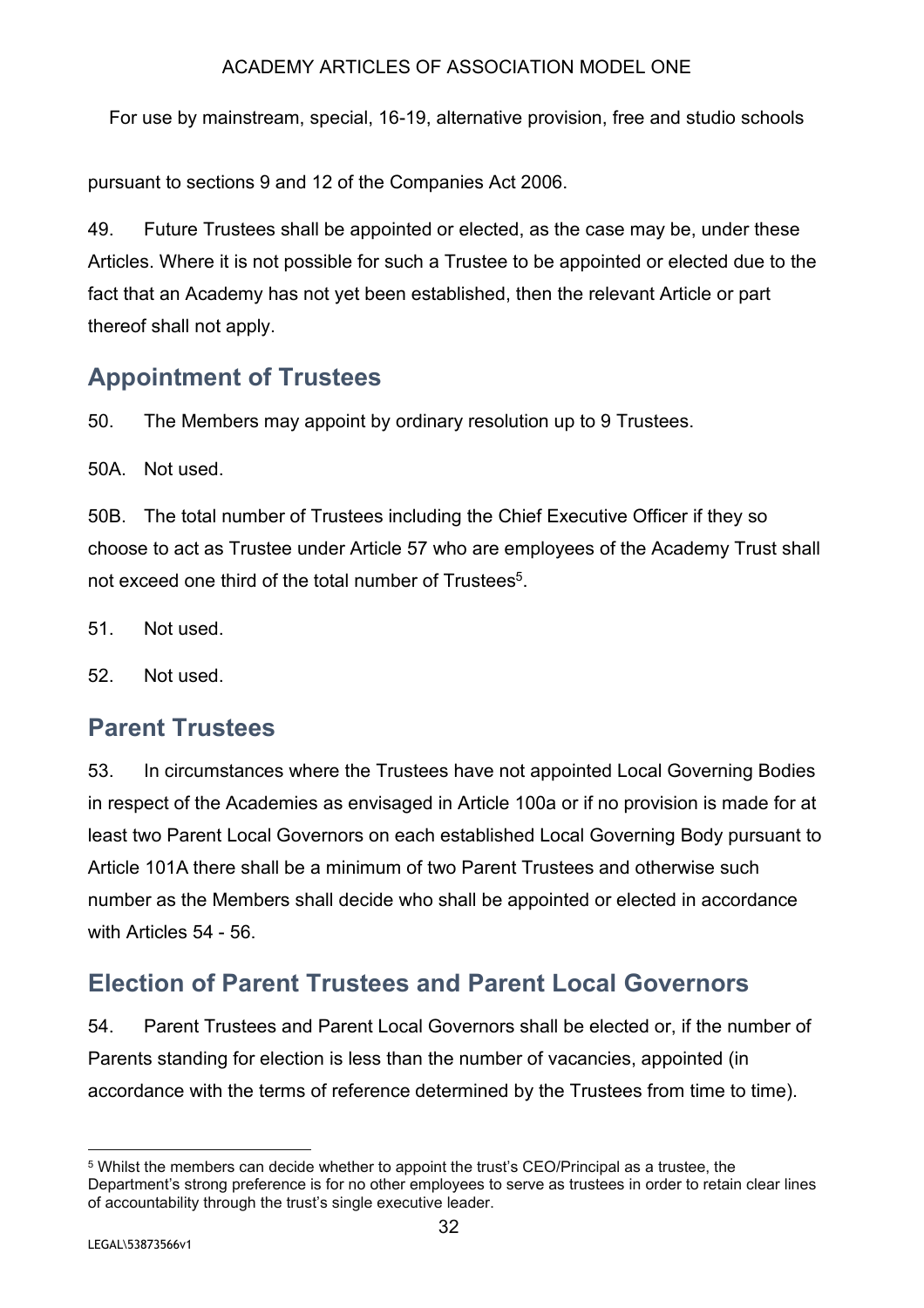For use by mainstream, special, 16-19, alternative provision, free and studio schools

The elected or appointed Parent Trustees must be a Parent of a registered pupil at one or more of the Academies at the time when they are elected or appointed. The elected (or, if the number of Parents standing for election is less than the number of vacancies, appointed) Parent Local Governors of the Local Governing Body must be a Parent of a registered pupil at one or more of the Academies overseen by the Local Governing Body at the time when they are elected or appointed.

54AA In the case of 16-19 Academies, references to 'a Parent of a registered pupil at one or more of the Academies' in Article 54 shall be deemed to be references to 'a Parent of a registered student at that 16-19 Academy' or, in circumstances where no Parent of a registered student at the 16-19 Academy is willing or able to act as a Parent Trustee or a Parent Local Governor, references to 'a Parent of a registered pupil at one or more of the Academies' shall be deemed to be references to 'a Parent of a child of above compulsory school age but not above the age of 19.

54A. The number of Parent Trustees and Parent Local Governors required shall be made up by Parent Trustees and Parent Local Governors appointed by the Trustees if the number of Parents standing for election is less than the number of vacancies.

55. The Trustees shall make all necessary arrangements for, and determine all other matters relating to, an election of the Parent Trustees or Parent Local Governors, including term dates and any question of whether a person is a Parent of a registered pupil at one of the Academies. Any election of the Parent Trustees or Parent Local Governors which is contested shall be held by secret ballot. For the purposes of any election of Parent Local Governors, any Parent of a registered pupil at the Academies overseen by the Local Governing Body shall be eligible to vote.

56. In appointing a Parent Trustee or Parent Local Governor the Trustees shall appoint a person who is the Parent of a registered pupil at an Academy as described in Articles 54 and 54AA; or where the Trustees are exercising their power to appoint a Parent Trustee or Parent Local Governor and it is not reasonably practical to appoint a Parent as described in Articles 54 and 54AA, then the Trustees may appoint a person who is the Parent of a child within the age range of at least one of the Academies or, in the case of an appointment to a Local Governing Body, the age range of at least one of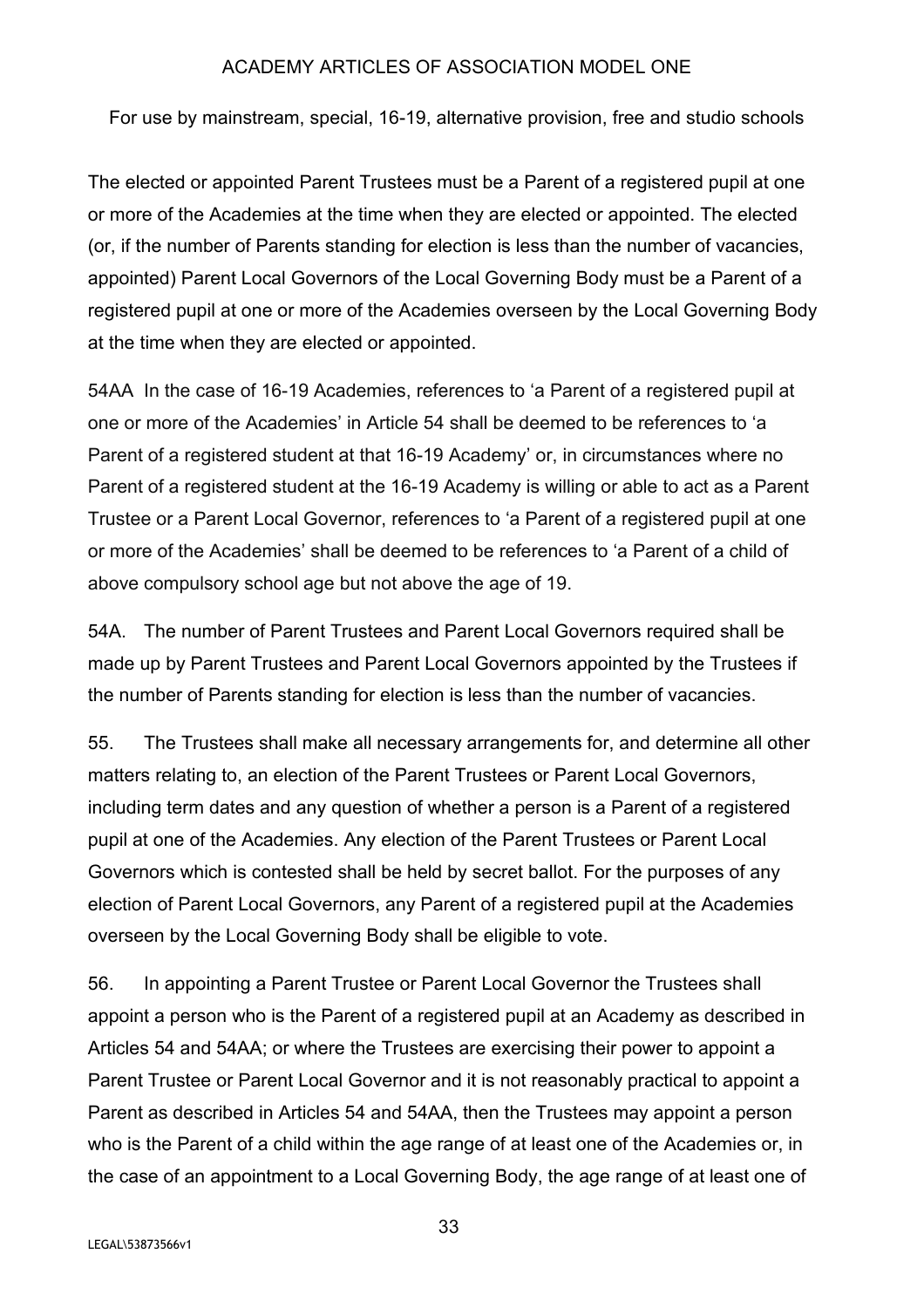For use by mainstream, special, 16-19, alternative provision, free and studio schools

the Academies overseen by that Local Governing Body.

# **Chief Executive Officer as Trustee**

57. Providing that the Chief Executive Officer agrees so to act, the Members may by ordinary resolution appoint the Chief Executive Officer as a Trustee<sup>6</sup>.

# **Co-opted Trustees**

58. The Trustees may appoint Co-opted Trustees. A 'Co-opted Trustee' means a person who is appointed to be a Trustee by being Co-opted by Trustees who have not themselves been so appointed. The Trustees may not co-opt an employee of the Academy Trust as a Co-opted Trustee if thereby the number of Trustees who are employees of the Academy Trust would exceed one third of the total number of Trustees including the Chief Executive Officer to the extent they are a Trustee.

 $59 - 63$  Not used.

# **Term of office**

64. The term of office for any Trustee shall be four years, save that:

- a. This time limit shall not apply to any post which is held ex officio.
- b. The term of office may be shorter than four years for any Trustee except for Parent Trustees, if the Members (or in the case of a Co-opted Trustee, the Trustees) determine this at the time of appointment of such Trustee.

Subject to remaining eligible to be a particular type of Trustee, any Trustee may be reappointed or re-elected.

# **Resignation and removal**

65. A Trustee may resign their office by notice to the Academy Trust (but only if at

 $6$  Members should carefully consider the benefits and risks of appointing the CEO/Principal as a trustee. seeking evidence to support their decisions. Any CEO/Principal serving as trustee should be excluded from discussions about salary and performance and others where there may be a conflict of interest. In accordance with their charitable duties, trustees must exercise independent judgement at all times, challenge proposals and seek evidence from a range of sources to support robust decision-making.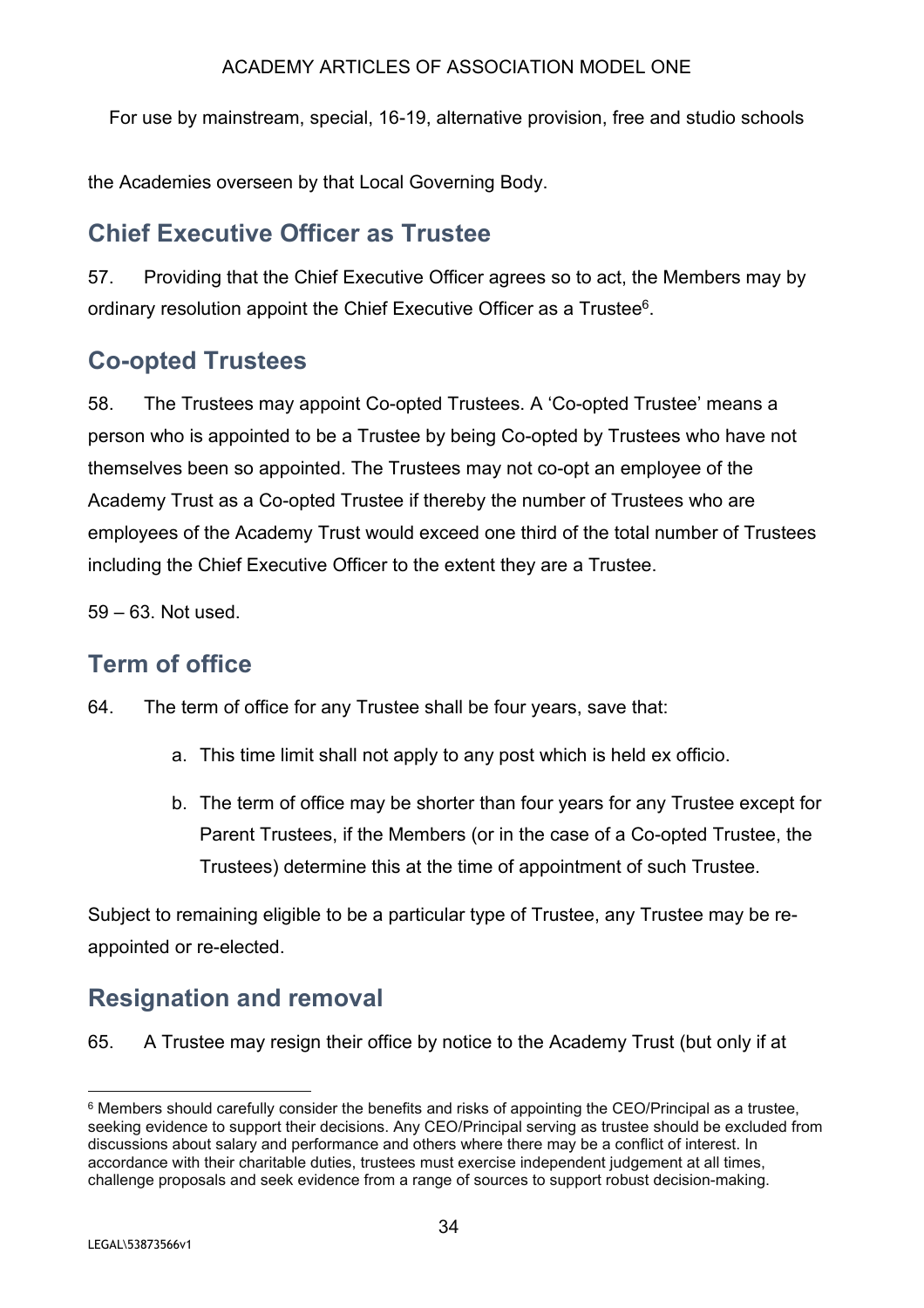For use by mainstream, special, 16-19, alternative provision, free and studio schools

least three Trustees will remain in office when the notice of resignation is to take effect).

66. A Trustee may be removed by the person or persons who appointed or elected them, or otherwise by ordinary resolution of the Members in accordance with the Companies Act 2006.

67. Either the Trustee resigning, or those removing the Trustee shall give written notice thereof to the Governance Professional.

# **Disqualification of Trustees**

68. A Trustee must be aged 18 or over at the date of election or appointment. No current pupil or current student of any of the Academies shall be a Trustee.

69. A Trustee shall cease to hold office if they become incapable by reason of illness or injury of managing or administering their own affairs.

70. A Trustee shall cease to hold office if they are absent without the permission of the Trustees from all their meetings held within a period of six months and the Trustees resolve that the Trustee's office be vacated.

71. A person shall be disqualified from holding or continuing to hold office as a Trustee if:

- a. they have been declared bankrupt and/or their estate has been seized from their possession for the benefit of their creditors and the declaration or seizure has not been discharged, annulled or reduced; or
- b. they are the subject of a bankruptcy restrictions order or an interim order.

72. A person shall be disqualified from holding or continuing to hold office as a Trustee at any time when they are subject to a disqualification order or a disqualification undertaking under the Company Directors Disqualification Act 1986 or to an order made under section 429(2)(b) of the Insolvency Act 1986 (failure to pay under county court administration order).

73. A Trustee shall cease to hold office if they cease to be a Trustee by virtue of any provision in the Companies Act 2006, or are disqualified from acting as a trustee by virtue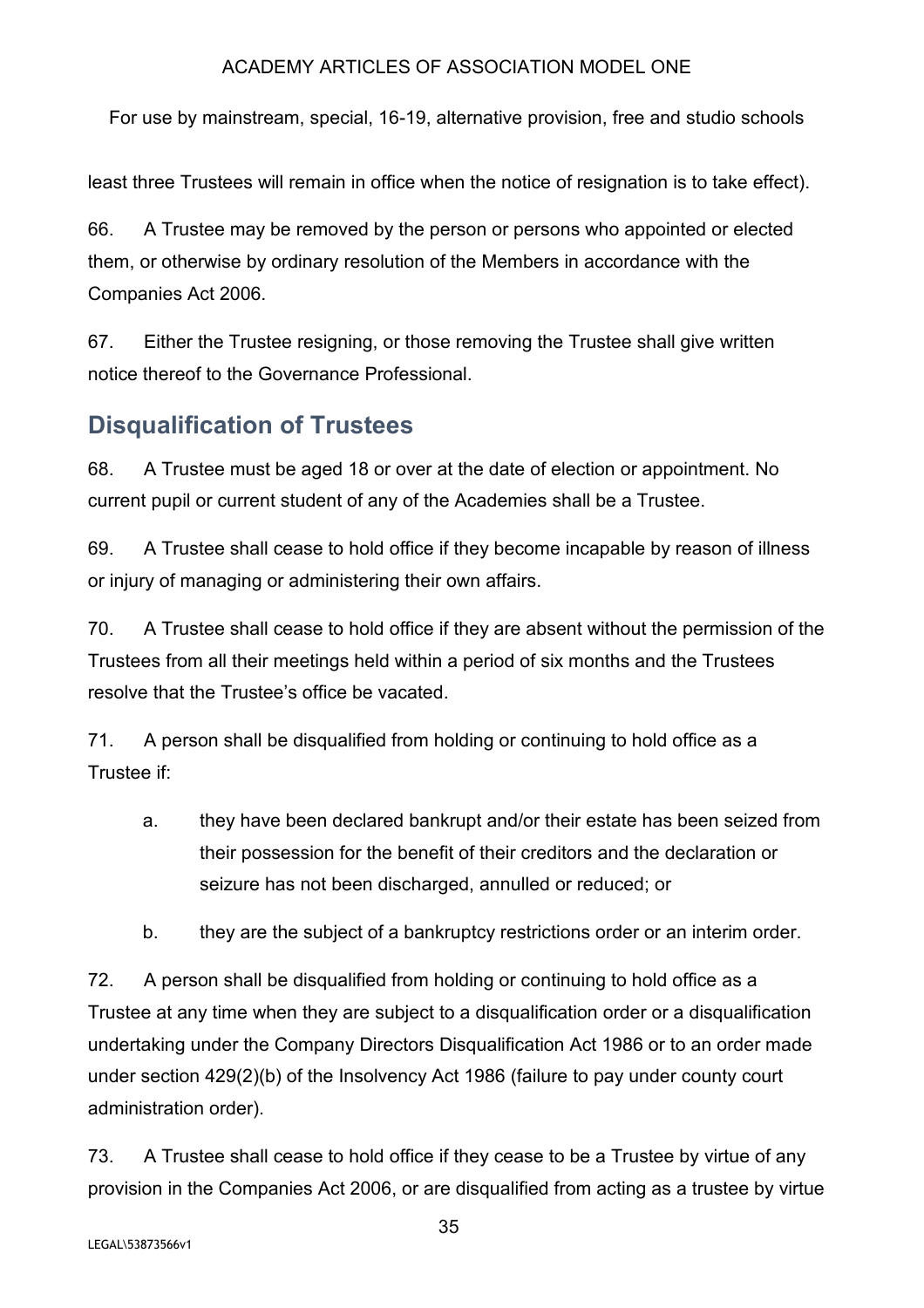For use by mainstream, special, 16-19, alternative provision, free and studio schools

of section 178 of the Charities Act 2011 (or any statutory re-enactment or modification of that provision).

74. A person shall be disqualified from holding or continuing to hold office as a Trustee if they have been removed from the office of charity trustee or trustee for a charity by an order made by the Charity Commission or the High Court on the grounds of any misconduct or mismanagement in the administration of the charity for which they were responsible or to which they were privy, or which their conduct contributed to or facilitated.

75. Not used.

76. Not used.

77. A person shall be disqualified from holding or continuing to hold office as a Trustee where they have, at any time, been convicted of a Serious Criminal Offence.

78. After the first Academy has opened, a person shall be disqualified from holding or continuing to hold office as a Trustee if that person does not provide the Chair with a criminal records certificate at an enhanced disclosure level under section 113B of the Police Act 1997 or if such a certificate discloses information which the Chair considers would make that person unsuitable for their role. If a dispute arises as to whether a person shall be disqualified, a referral shall be made to the Secretary of State to determine the matter. The determination of the Secretary of State shall be final.

78A A person (including the Chair) shall be disqualified from holding or continuing to hold office as a Trustee if that person:

- a. refuses to consent to any checks required by the Secretary of State under the provisions of the Funding Agreement, the Education (Independent School Standards) Regulations 2014 or otherwise; or
- b. is found to be unsuitable to be a Trustee by the Secretary of State under the provisions of the Funding Agreement or the Education (Independent School Standards) Regulations 2014.
- 79. Where, by virtue of these Articles a person becomes disqualified from holding, or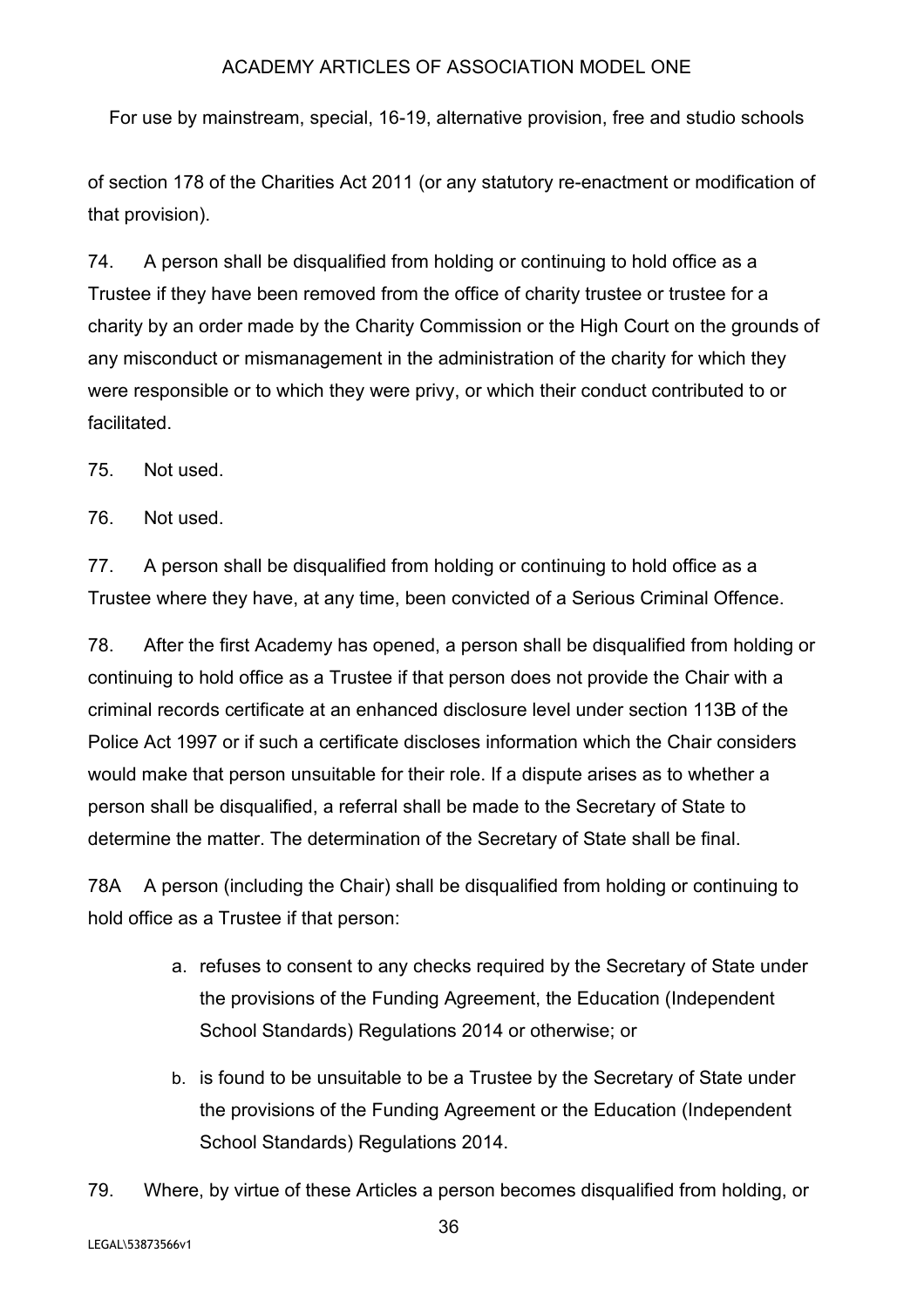For use by mainstream, special, 16-19, alternative provision, free and studio schools

continuing to hold office as a Trustee; and they are, or are proposed, to become such a Trustee, they shall upon becoming so disqualified give written notice of that fact to the Governance Professional.

# **Disqualification of those on committees including Local Governing Bodies**

80. Articles 68 to 74, Articles 77 to 78, Article 79 and Articles 97 to 98 also apply to any member of any committee or delegate of the Trustees including a Local Governing Body who is not a Trustee.

## **Governance Professional to the Trustees**

81. The Trustees must appoint a Governance Professional. The Governance Professional shall be appointed by the Trustees for such term, at such remuneration and upon such conditions as they may think fit; and any Governance Professional so appointed may be removed by them. The Governance Professional shall not be a Trustee, or the Chief Executive Officer*.* Notwithstanding this Article, the Trustees may, where the Governance Professional fails to attend a meeting of theirs, appoint any one of their number or any other person to act as Governance Professional for the purposes of that meeting. The Governance Professional may, but need not be, the appointed company secretary of the Academy Trust.

# **Chair and Vice-Chair of the Trustees**

82. The Trustees shall each school year elect a Chair and a Vice-Chair from among their number. A Trustee who is employed by the Academy Trust shall not be eligible for election as Chair or Vice-Chair.

83. Subject to Article 84, the Chair or Vice-Chair shall hold office as such until a successor has been elected in accordance with Article 85.

84. The Chair or Vice-Chair may at any time resign their office by giving notice in writing to the Governance Professional. The Chair or Vice-Chair shall cease to hold office if they:

a. cease to be a Trustee;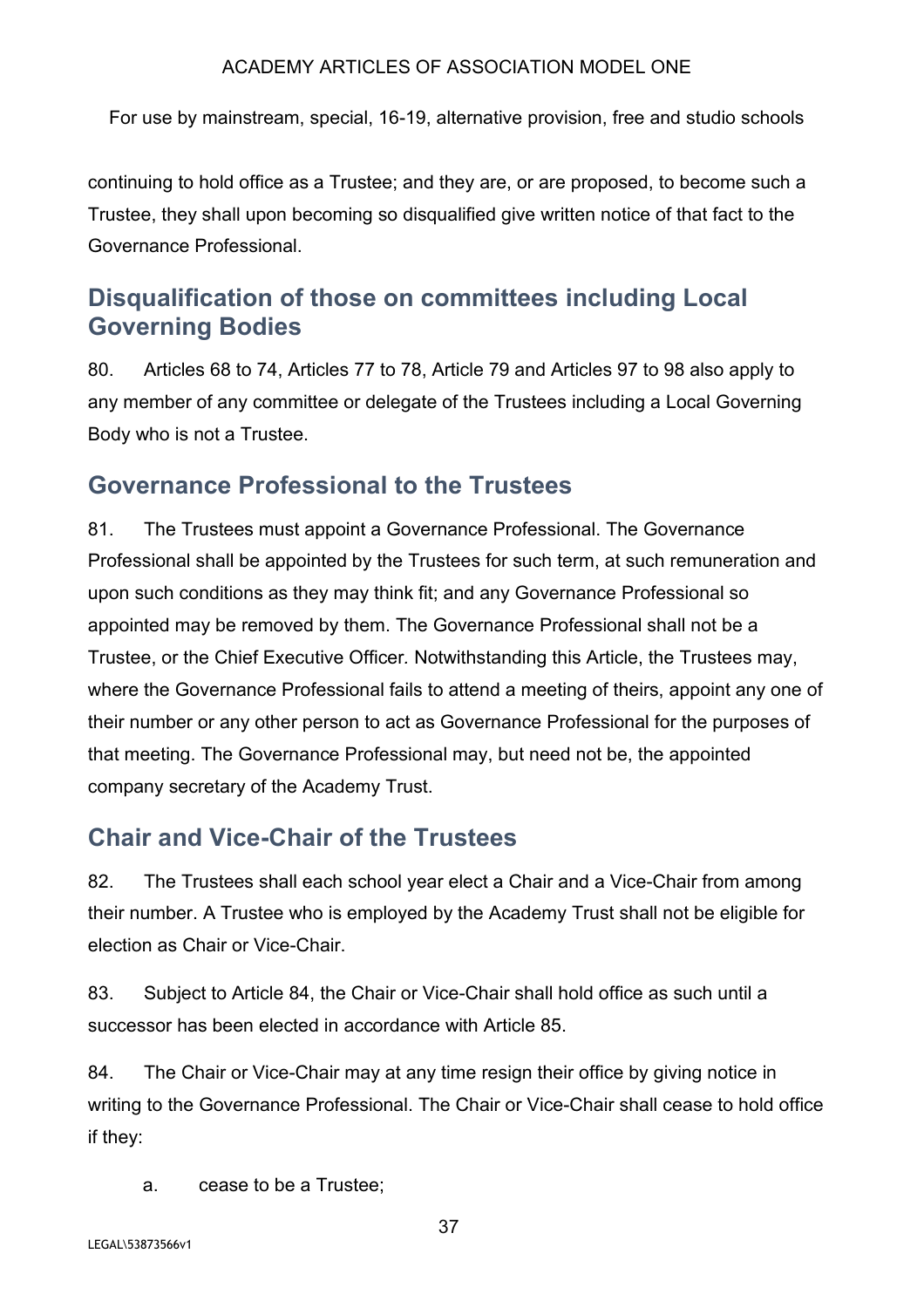For use by mainstream, special, 16-19, alternative provision, free and studio schools

- b. are employed by the Academy Trust;
- c. are removed from office in accordance with these Articles; or
- d. in the case of the Vice-Chair, they are elected in accordance with these Articles to fill a vacancy in the office of Chair.

85. Where by reason of any of the matters referred to in Article 84, a vacancy arises in the office of Chair or Vice-Chair, the Trustees shall at their next meeting elect one of their number to fill that vacancy.

86. Where the Chair is absent from any meeting or there is at the time a vacancy in the office of the Chair, the Vice-Chair shall act as the Chair for the purposes of the meeting.

87-89. Not used.

90. The Trustees may remove the Chair or Vice-Chair from office in accordance with these Articles.

91. A resolution to remove the Chair or Vice-Chair from office which is passed at a meeting of the Trustees shall not have effect unless:

- a. it is confirmed by a resolution passed at a second meeting of the Trustees held not less than fourteen days after the first meeting; and
- b. the matter of the Chair's or Vice-Chair's removal from office is specified as an item of business on the agenda for each of those meetings.

92. Before the Trustees resolve at the relevant meeting on whether to confirm the resolution to remove the Chair or Vice-Chair from office, the Trustee or Trustees proposing their removal shall at that meeting state their reasons for doing so and the Chair or Vice-Chair shall be given an opportunity to make a statement in response.

# **Powers of the Trustees**

93. Subject to provisions of the Companies Act 2006, the Articles and to any directions given by special resolution, the business of the Academy Trust shall be managed by the Trustees who may exercise all the powers of the Academy Trust. No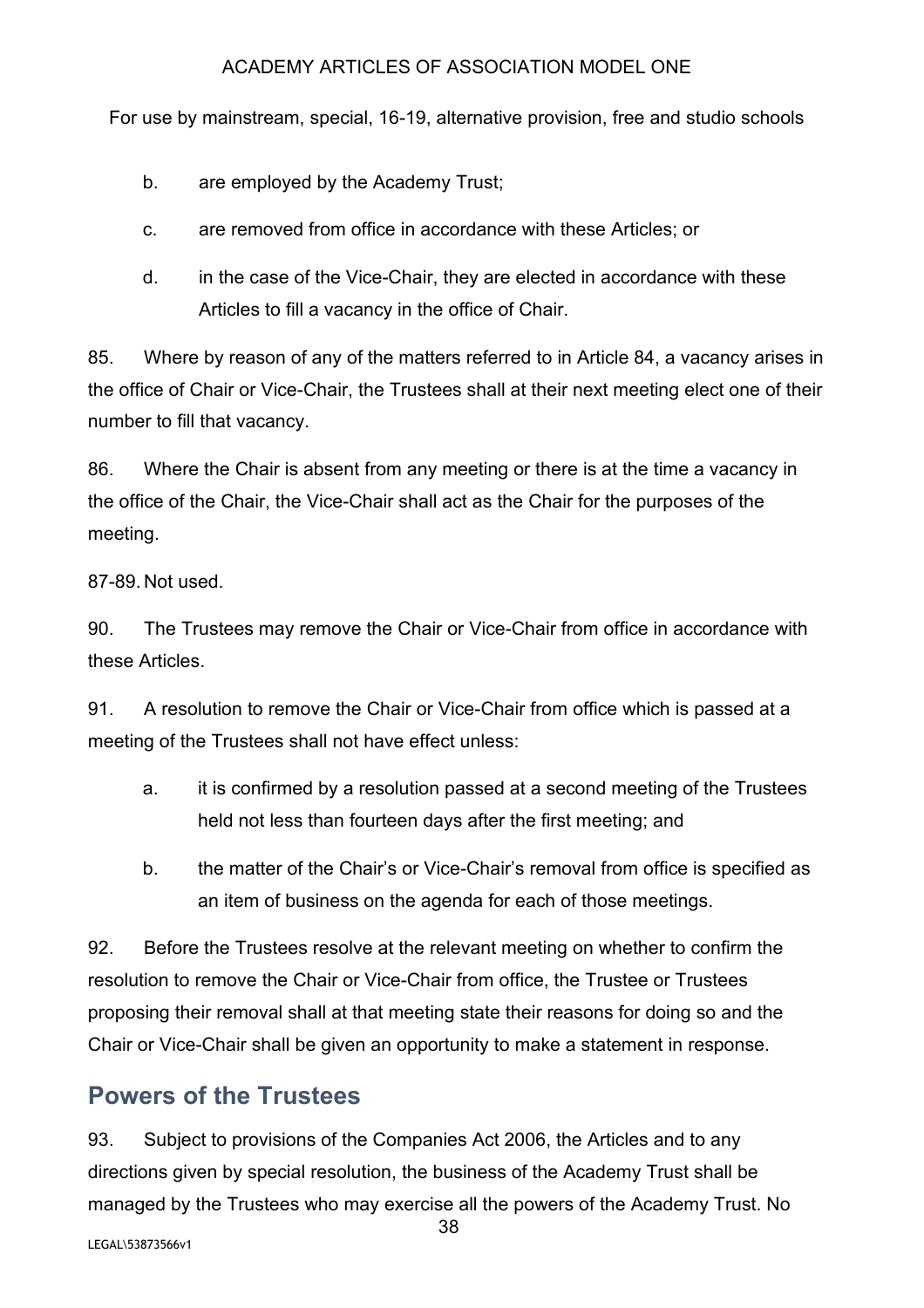For use by mainstream, special, 16-19, alternative provision, free and studio schools

alteration of the Articles and no such direction shall invalidate any prior act of the Trustees which would have been valid if that alteration had not been made or that direction had not been given. The powers given by this Article shall not be limited by any special power given to the Trustees by the Articles and a meeting of Trustees at which a quorum is present may exercise all the powers exercisable by the Trustees.

94. In addition to all powers hereby expressly conferred upon them and without detracting from the generality of their powers under the Articles the Trustees shall have the following powers, namely:

- a. to expend the funds of the Academy Trust in such manner as they shall consider most beneficial for the achievement of the Objects and to invest in the name of the Academy Trust such part of the funds as they may see fit and to direct the sale or transposition of any such investments and to expend the proceeds of any such sale in furtherance of the Objects; and
- b. to enter into contracts on behalf of the Academy Trust.

95. In the exercise of their powers and functions, the Trustees may consider any advice given by the Chief Executive Officer to the extent they are not a Trustee and any other executive officer.

96. Any bank account in which any money of the Academy Trust is deposited shall be operated by the Trustees in the name of the Academy Trust. All cheques and orders for the payment of money from such an account shall be signed by at least two signatories authorised by the Trustees.

# **Conflicts of interest**

97. Any Trustee who has or can have any direct or indirect duty or personal interest (including but not limited to any Personal Financial Interest) which conflicts or may conflict with their duties as a Trustee shall disclose that fact to the Trustees as soon as they become aware of it. A Trustee must be absent from any discussions of the Trustees in which it is possible that a conflict will arise between their duty to act solely in the interests of the Academy Trust and any duty or personal interest (including but not limited to any Personal Financial Interest).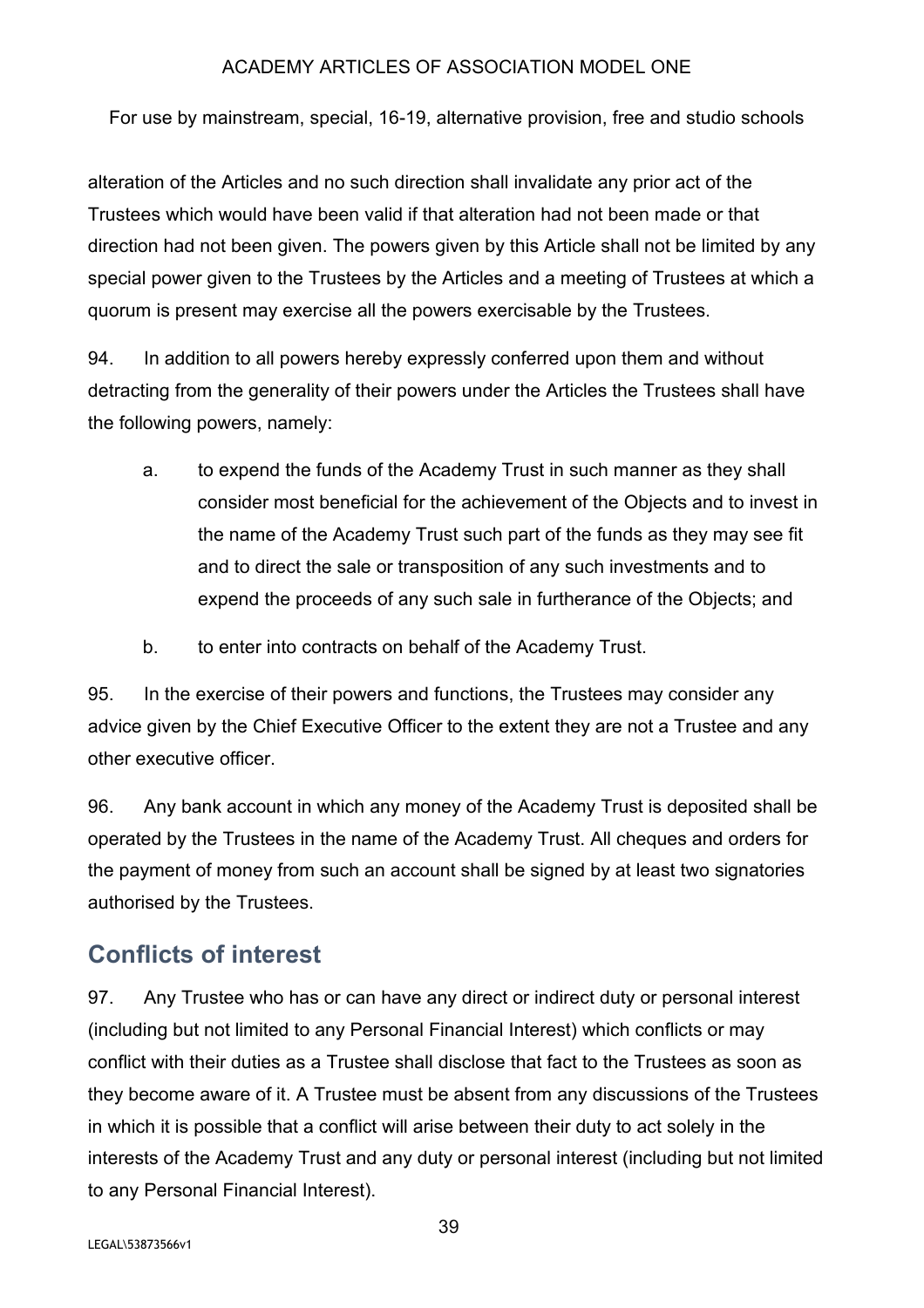For use by mainstream, special, 16-19, alternative provision, free and studio schools

98. For the purpose of Article 97, a Trustee has a Personal Financial Interest in the employment or remuneration of, or the provision of any other benefit to, that Trustee as permitted by and as defined by Articles 6.5-6.8A.

# **The minutes**

99. The minutes of the proceedings of a meeting of the Trustees shall be recorded and kept for the purpose by the person acting as Governance Professional for the purposes of the meeting; and shall be signed (subject to the approval of the Trustees) at the same or next subsequent meeting by the person acting as chair thereof.

# **Committees**

100. Subject to these Articles, the Trustees:

- a. may appoint committees to be known as Local Governing Bodies for each Academy (and the same Local Governing Body may be appointed for more than one Academy); and
- b. may establish any other committee.

101. Subject to these Articles, the constitution, membership and proceedings of any committee shall be determined by the Trustees. The establishment, terms of reference, constitution and membership of any committee of the Trustees shall be reviewed at least once in every twelve months. The membership of any committee of the Trustees may include persons who are not Trustees, provided that (with the exception of the Local Governing Bodies) a majority of members of any such committee shall be Trustees. Except in the case of a Local Governing Body, no vote on any matter shall be taken at a meeting of a committee of the Trustees unless the majority of members of the committee present are Trustees.

101A. The Trustees shall ensure that any Local Governing Body shall include at least two Parent Local Governors.

102. Not used.

103. Not used.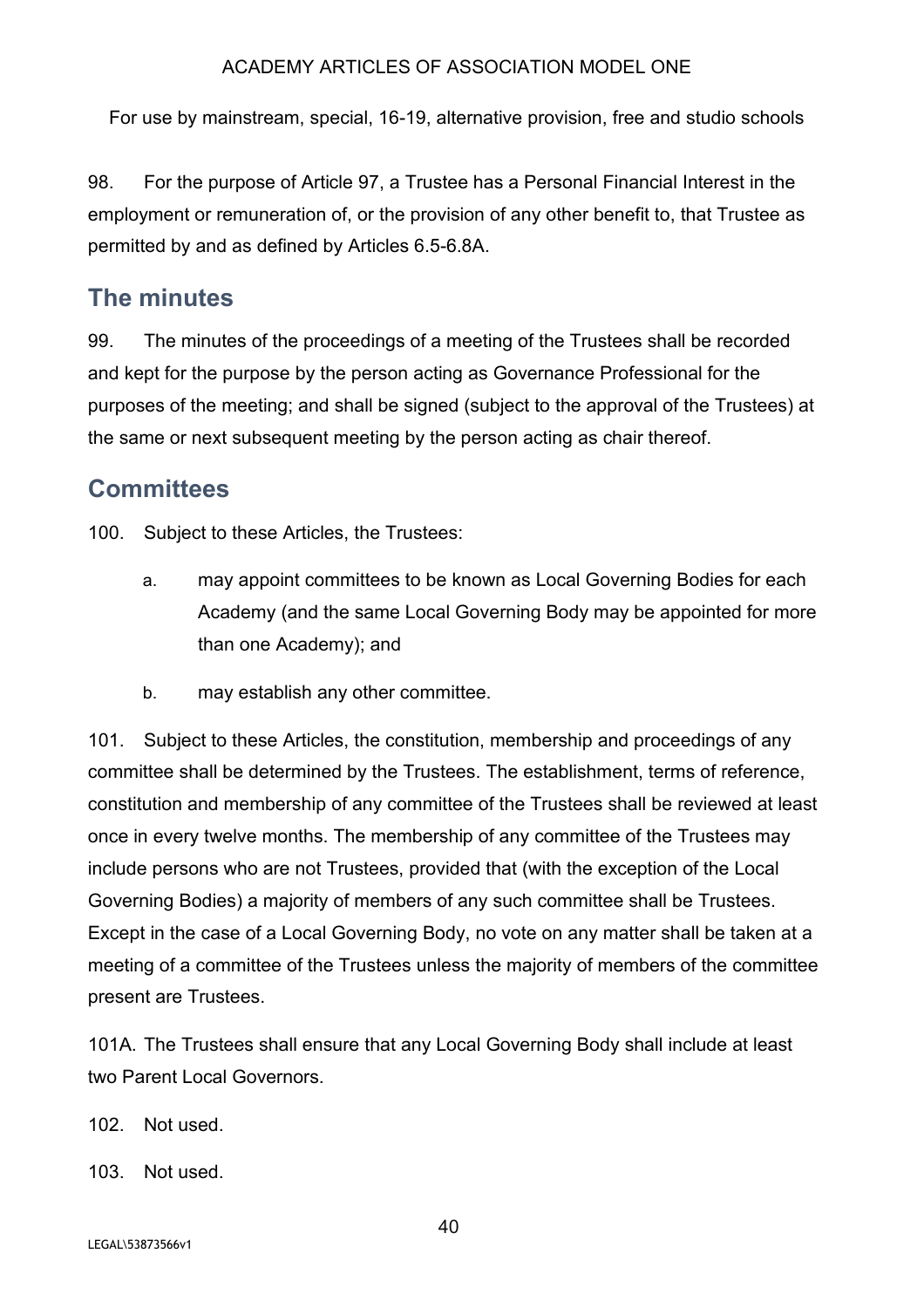For use by mainstream, special, 16-19, alternative provision, free and studio schools

104. The functions, duties and proceedings of the Local Governing Bodies or committees shall be subject to regulations made by the Trustees from time to time. Local Governing Bodies may also be established solely for the purpose of fulfilling an advisory function to the board of Trustees.

## **Delegation**

105. The Trustees may delegate any of their powers or functions (including the power to sub-delegate) to any Trustee, committee (including any Local Governing Body), the Chief Executive Officer or any other holder of an executive office. Any such delegation shall be made in writing and subject to any conditions the Trustees may impose, and may be revoked or altered.

105A. A Trustee, committee (including any Local Governing Body), the Chief Executive Officer or any other holder of an executive office to whom a power or function of the Trustees is delegated under Article 105 may further sub-delegate those powers or functions (or any of them) to a further person. Where any power or function of the Trustees is sub-delegated by any person to whom it has been delegated, that person must inform the Trustees as soon as reasonably practicable which powers and functions have been further delegated and to whom, and any such sub-delegation shall be made subject to any conditions the Trustees may impose, and may be revoked or altered by the Trustees.

106. Where any power or function of the Trustees has been exercised by any committee (including any Local Governing Body), any Trustee, the Chief Executive Officer any other holder of an executive office, or a person to whom a power or function has been sub-delegated under Article 105A, that person or committee shall report to the Trustees in respect of any action taken or decision made with respect to the exercise of that power or function at the meeting of the Trustees immediately following the taking of the action or the making of the decision.

# **Appointing and delegating to Chief Executive Officer and Principals**

107. The Trustees shall appoint the Chief Executive Officer and the Principals of the Academies. The Trustees may delegate such powers and functions as they consider are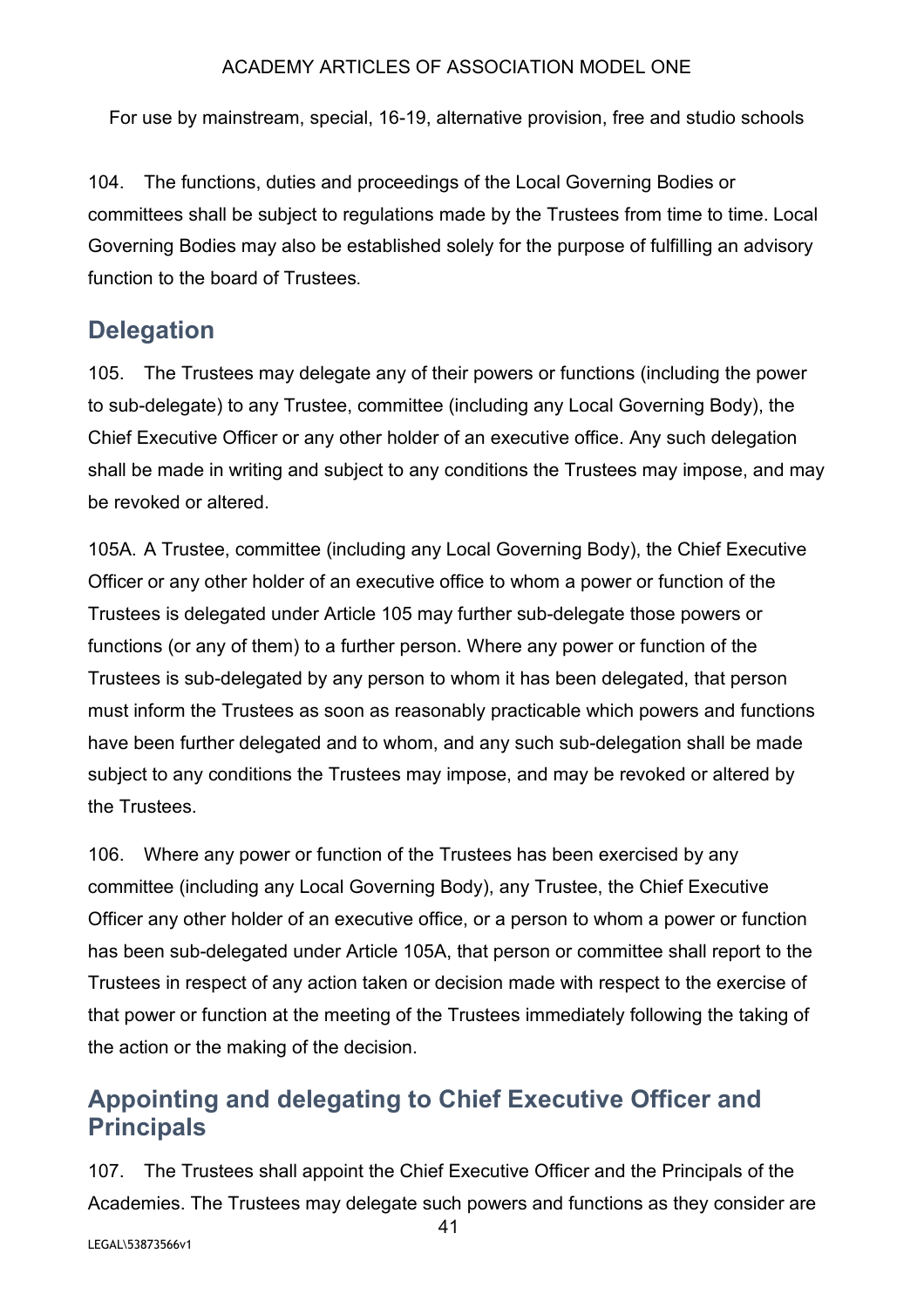For use by mainstream, special, 16-19, alternative provision, free and studio schools

required by the Chief Executive Officer and the Principals for the internal organisation, management and control of the Academies (including the implementation of all policies approved by the Trustees and for the direction of the teaching and curriculum at the Academies).

# **Meetings of the Trustees**

# **Proceedings at Trustee meetings**

108. Subject to these Articles, the Trustees may regulate their proceedings as they think fit.

109. The Trustees shall hold at least three meetings in every school year. Meetings of the Trustees shall be convened by the Governance Professional. In exercising the functions under this Article the Governance Professional shall comply with any direction:

- a. given by the Trustees; or
- b. given by the Chair, or in their absence, the Vice-Chair, so far as such direction is not inconsistent with any direction given as mentioned in (a).

110. Any three Trustees may, by notice in writing given to the Governance Professional, requisition a meeting of the Trustees; and it shall be the duty of the Governance Professional to convene such a meeting as soon as is reasonably practicable.

111. Each Trustee shall be given at least seven clear days before the date of a meeting:

- a. notice in writing thereof by the Governance Professional, and sent to each Trustee at the address provided by each Trustee from time to time; and
- b. a copy of the agenda for the meeting,

provided that where the Chair or, in their absence, the Vice-Chair, so determines on the ground that there are matters demanding urgent consideration, it shall be sufficient if the written notice of a meeting, and the copy of the agenda thereof are given within such shorter period as they direct.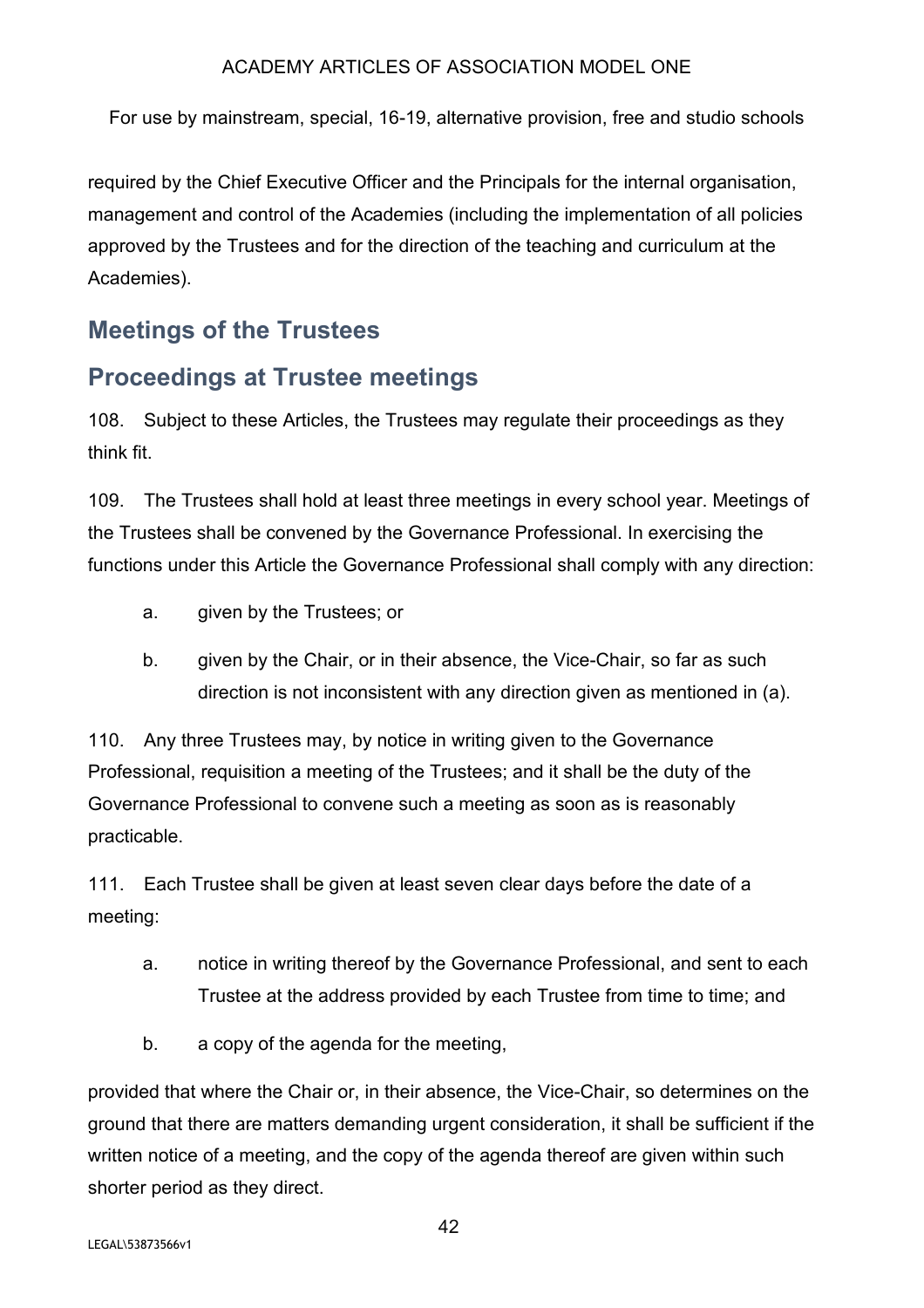For use by mainstream, special, 16-19, alternative provision, free and studio schools

112. The convening of a meeting and the proceedings conducted thereat shall not be invalidated by reason of any individual not having received written notice of the meeting or a copy of the agenda thereof.

113. A resolution to rescind or vary a resolution carried at a previous meeting of the Trustees shall not be proposed at a meeting of the Trustees unless the consideration of the rescission or variation of the previous resolution is a specific item of business on the agenda for that meeting.

114. A meeting of the Trustees shall be terminated forthwith if:

- a. the Trustees so resolve; or
- b. the number of Trustees present ceases to constitute a quorum for a meeting of the Trustees in accordance with Article 117, subject to Article 119.

115. Where in accordance with Article 114 a meeting is not held or is terminated before all the matters specified as items of business on the agenda for the meeting have been disposed of, a further meeting shall be convened by the Governance Professional as soon as is reasonably practicable, but in any event within seven days of the date on which the meeting was originally to be held or was so terminated.

116. Where the Trustees resolve in accordance with Article 114 to adjourn a meeting before all the items of business on the agenda have been disposed of, the Trustees shall before doing so determine the time and date at which a further meeting is to be held for the purposes of completing the consideration of those items, and they shall direct the Governance Professional to convene a meeting accordingly.

# **Quorum for Trustee meetings**

117. Subject to Article 119, the quorum for a meeting of the Trustees, and any vote on any matter thereat, shall be any three Trustees, or where greater, any one third (rounded up to a whole number) of the total number of Trustees holding office at the date of the meeting, who are in each case present at the meeting and entitled to vote on the matters to be resolved.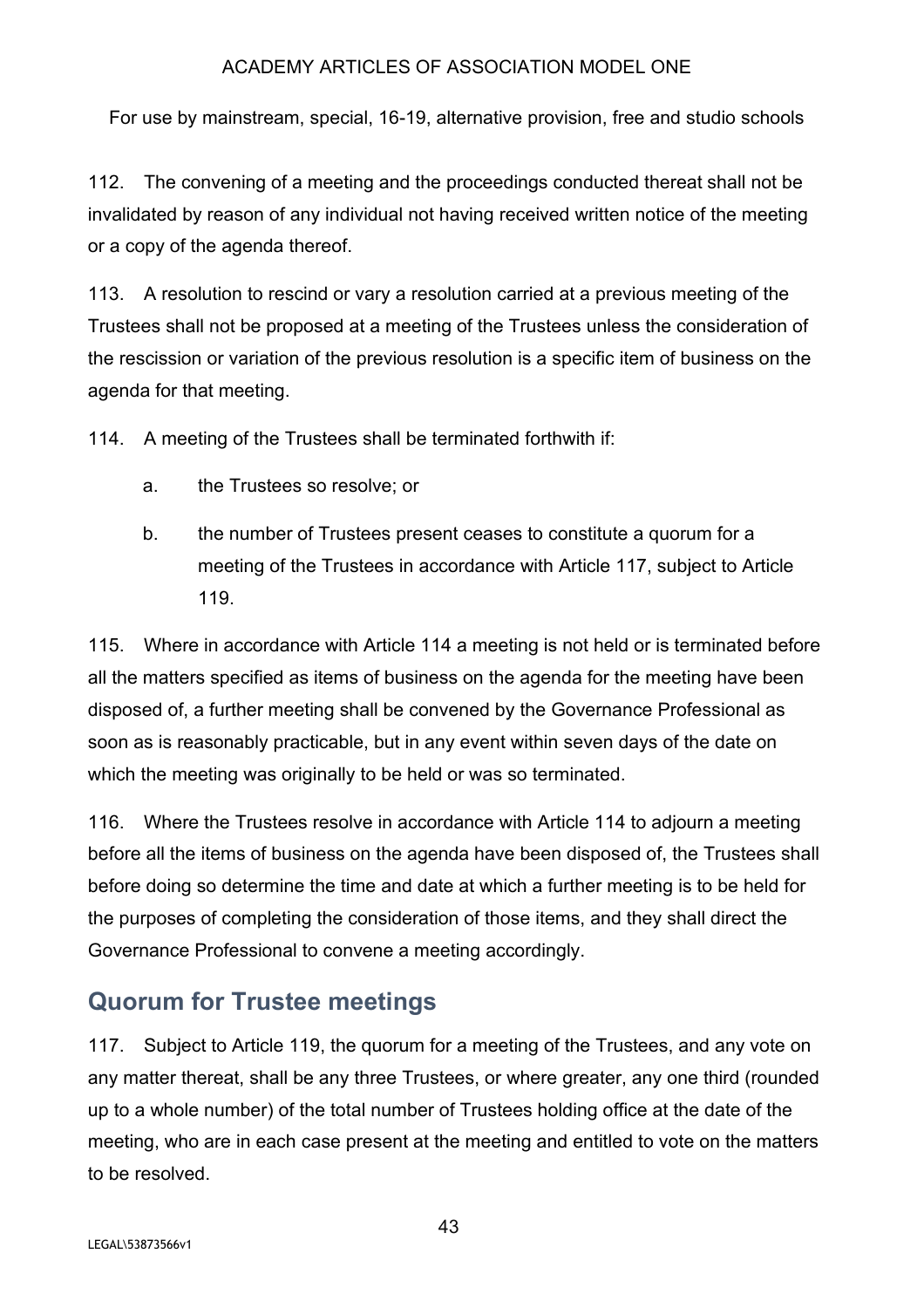For use by mainstream, special, 16-19, alternative provision, free and studio schools

118. The Trustees may act notwithstanding any vacancies in their number, but, if the numbers of Trustees is less than the number fixed as the quorum, the continuing Trustees may act only for the purpose of filling vacancies or of calling a General Meeting.

119. The quorum for the purposes of:

- a. any vote on the removal of a Trustee in accordance with Article 66; and
- b. any vote on the removal of the Chair of the Trustees in accordance with Article 90,

shall be any two-thirds (rounded up to a whole number) of the persons who are at the time Trustees present at the meeting and entitled to vote on those respective matters.

# **Voting at Trustee meetings**

120. Subject to these Articles, every question to be decided at a meeting of the Trustees shall be determined by a majority of the votes of the Trustees present and voting on the question. Every Trustee shall have one vote.

121. Subject to Articles 117-119, where there is an equal division of votes, the chair of the meeting shall have a casting vote in addition to any other vote they may have.

122. The proceedings of the Trustees shall not be invalidated by:

- a. any vacancy among their number; or
- b. any defect in the election, appointment or nomination of any Trustee.

123. A resolution in writing, which includes a resolution in electronic form, signed by all the Trustees entitled to receive notice of and vote at a meeting of Trustees or of a committee of Trustees, shall be valid and effective as if it had been passed at a meeting of Trustees or (as the case may be) a committee of Trustees duly convened and held. Such a resolution may consist of several documents in the same form, each signed or authenticated by one or more of the Trustees.

## **Making the minutes of Trustee meetings available**

124. Subject to Article 125, the Trustees shall ensure that a copy of: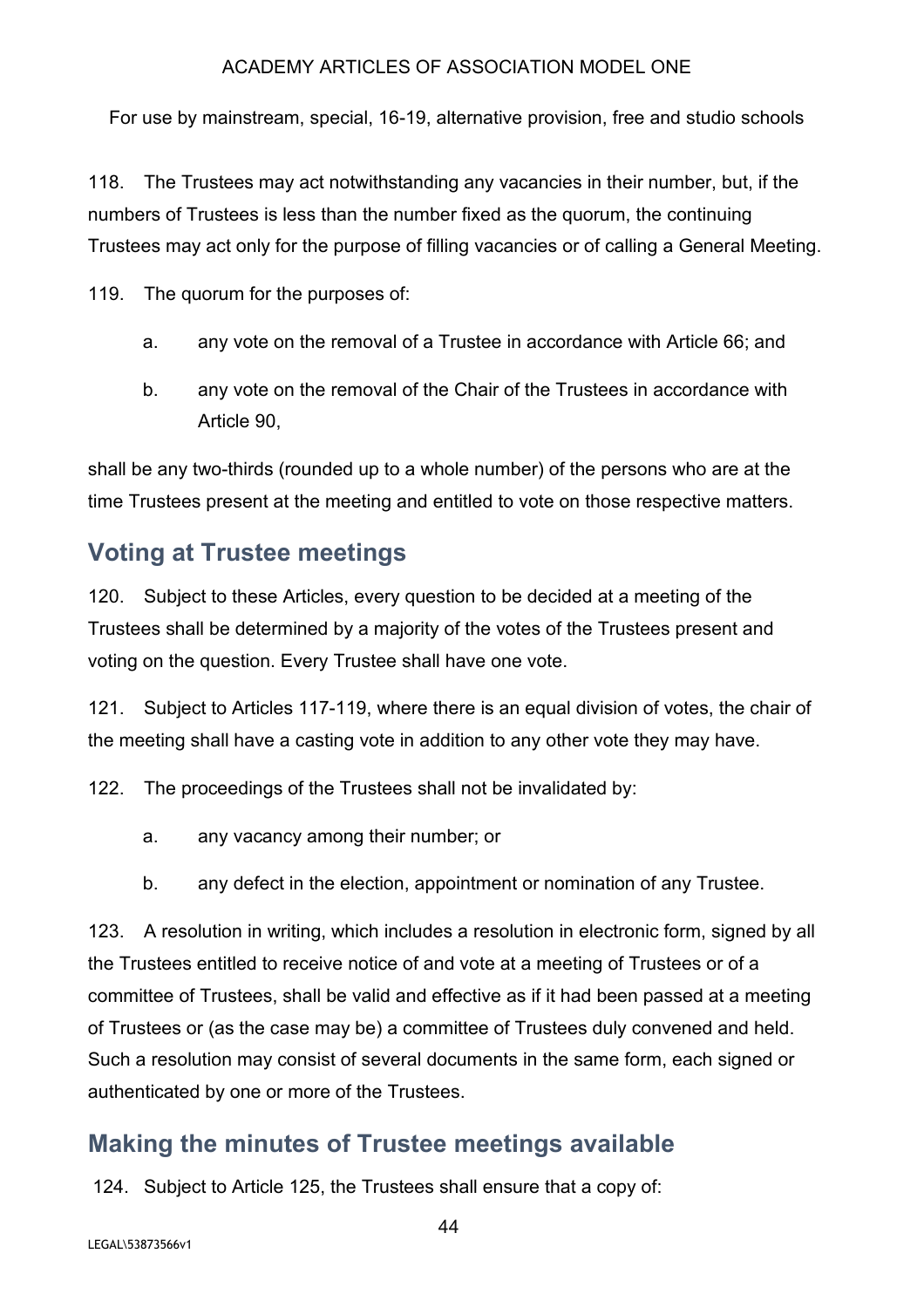For use by mainstream, special, 16-19, alternative provision, free and studio schools

- a. the agenda for every meeting of the Trustees;
- b. the draft minutes of every such meeting, if they have been approved by the person acting as chair of that meeting;
- c. the signed minutes of every such meeting; and
- d. any report, document or other paper considered at any such meeting,

are, as soon as is reasonably practicable, made available at every Academy to persons wishing to inspect them.

125. There may be excluded from any item required to be made available in pursuance of Article 124, any material relating to:

- a. a named teacher or other person employed, or proposed to be employed, at any Academy;
- b. a named pupil or named student at, or candidate for admission or referral to, any Academy; and
- c. any matter which, by reason of its nature, the Trustees are satisfied should remain confidential.

# **Participation at meetings**

126. Any Trustee shall be able to participate in meetings of the Trustees by telephone or by any suitable electronic means agreed by the Trustees and by which all those participating in the meeting are able to communicate with all other participants.

126A. A person so participating by telephone or other communication shall be deemed to be present in person at the meeting and shall be counted in a quorum and entitled to vote. Such a meeting shall be deemed to take place where the largest group of those participating is assembled or, if there is no group which is larger than any other group, where the chair of the meeting is located at that time.

# **Patrons and honorary officers**

127. The Trustees may from time to time appoint any person whether or not a Member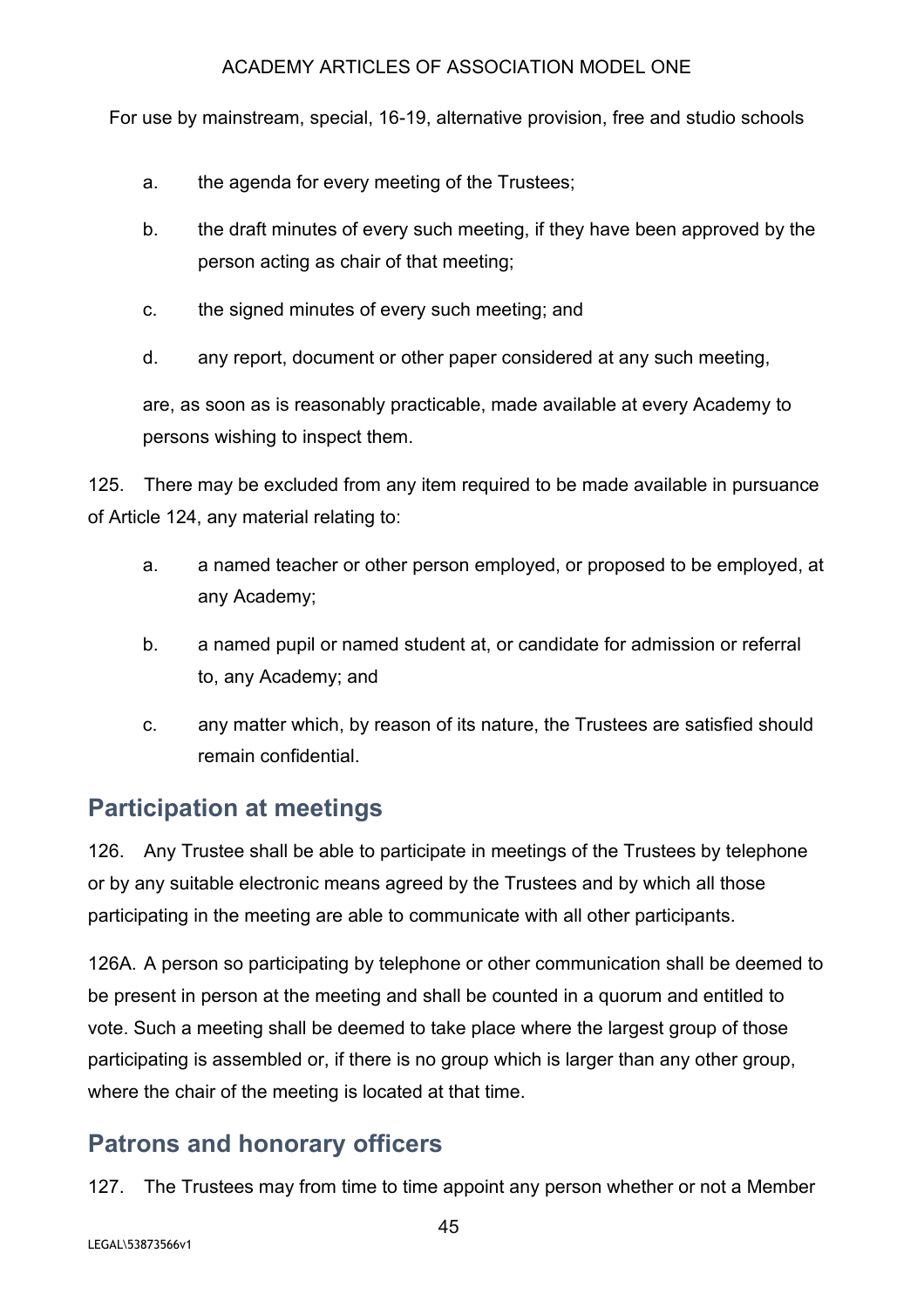For use by mainstream, special, 16-19, alternative provision, free and studio schools

of the Academy Trust to be a patron of the Academy Trust or to hold any honorary office and may determine for what period they are to hold such office.

# **The seal**

128. The seal, if any, shall only be used by the authority of the Trustees or of a committee of Trustees authorised by the Trustees. The Trustees may determine who shall sign any instrument to which the seal is affixed and unless otherwise so determined it shall be signed by a Trustee and by the Governance Professional or by a second Trustee.

# **Accounts**

129. Accounts shall be prepared in accordance with the relevant statement of recommended practice published by the Charity Commission from time to time (the "**Statement of Recommended Practice**") as if the Academy Trust was a non-exempt charity, and Parts 15 and 16 of the Companies Act 2006, and the Academy Trust shall file these with the Secretary of State and the Principal Regulator by 31 December each Academy Financial Year.

# **Annual Report**

130. The Trustees shall prepare the Annual Report in accordance with the Statement of Recommended Practice as if the Academy Trust was a non-exempt charity and shall file this with the Secretary of State and the Principal Regulator by 31 December each Academy Financial Year.

# **Confirmation statement**

131. The Trustees shall comply with their obligations under Part 24 of the Companies Act 2006 (or any statutory re-enactment or modification of that Act) with regard to the preparation and delivery of a confirmation statement to the Registrar of Companies.

# **Notices**

132. Any notice to be given to or by any person pursuant to the Articles (other than a notice calling a meeting of the Trustees) shall be in writing, which includes being given using electronic communications to an address for the time being notified for that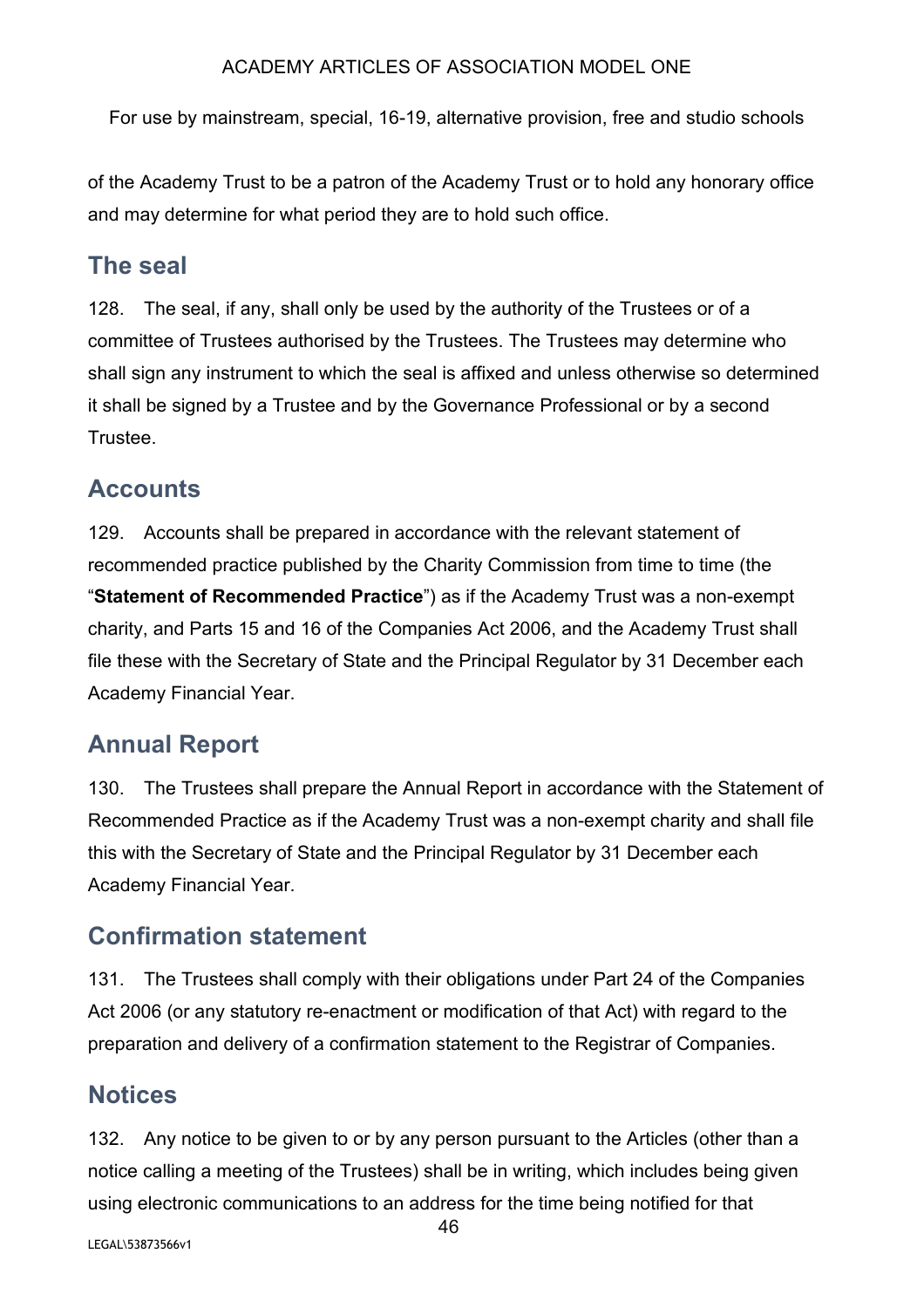For use by mainstream, special, 16-19, alternative provision, free and studio schools

purpose to the person giving the notice. In these Articles, "Address" in relation to electronic communications, includes a number or address used for the purposes of such communications.

133. A notice may be given by the Academy Trust to a Member either personally or by sending it by post in a prepaid envelope addressed to the Member at their registered address or by leaving it at that address or by giving it using electronic communications to an address for the time being notified to the Academy Trust by the Member. A Member whose registered address is not within the United Kingdom and who gives to the Academy Trust an address within the United Kingdom at which notices may be given to them, or an address to which notices may be sent using electronic communications, shall be entitled to have notices given to them at that address, but otherwise no such Member shall be entitled to receive any notice from the Academy Trust.

134. A Member present, either in person or by proxy, at any meeting of the Academy Trust shall be deemed to have received notice of the meeting and, where necessary, of the purposes for which it was called.

135. Proof that an envelope containing a notice was properly addressed, prepaid and posted shall be conclusive evidence that the notice was given. Proof that a notice contained in an electronic communication was sent in accordance with guidance issued by The Chartered Governance Institute UK & Ireland shall be conclusive evidence that the notice was given. A notice shall be deemed to be given at the expiration of 48 hours after the envelope containing it was posted or, in the case of a notice contained in an electronic communication, at the expiration of 48 hours after the time it was sent.

## **Indemnity**

136. Subject to the provisions of the Companies Act 2006 and Article 6.3, every Trustee or other officer or auditor of the Academy Trust shall be indemnified out of the assets of the Academy Trust against any liability incurred by them in that capacity in defending any proceedings, whether civil or criminal, in which judgment is given in favour or in which they are acquitted or in connection with any application in which relief is granted to them by the court from liability for negligence, default, breach of duty or breach of trust in relation to the affairs of the Academy Trust.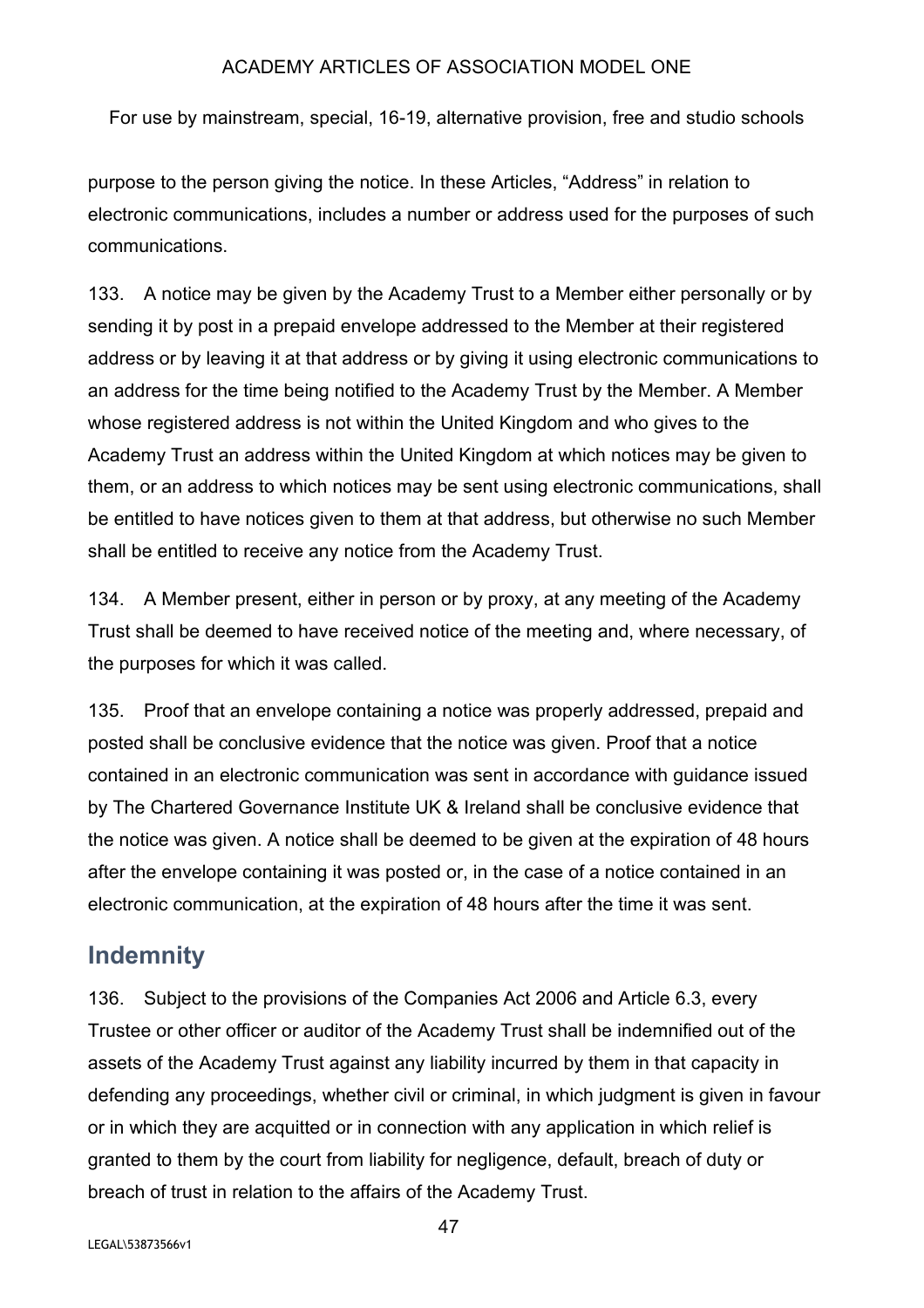For use by mainstream, special, 16-19, alternative provision, free and studio schools

## **Rules**

137. The Trustees may make such rules or bye laws as they may deem necessary or expedient or convenient for the proper conduct and management of the Academy Trust including, but not limited to, how they take decisions, including the procedure at meetings, and the means of recording and communicating such rules to Trustees and Members, insofar as such rules are not already regulated by the Articles.

138. The Academy Trust in general meetings shall have power to alter, add or to repeal the rules or bye laws. No rule or bye law shall be inconsistent with, or shall affect or repeal anything contained in the Articles.

## **Avoiding influenced company status**

139. Notwithstanding the number of Members from time to time, the maximum aggregate number of votes exercisable by Local Authority Associated Persons shall never exceed 19.9% of the total number of votes exercisable by Members in general meeting and the votes of the other Members having a right to vote at the meeting will be increased on a pro-rata basis.

140. No person who is a Local Authority Associated Person may be appointed or elected as a Trustee if, once the appointment or election had taken effect, the number of Trustees who are Local Authority Associated Persons would represent 20% or more of the total number of Trustees. Upon any resolution put to the Trustees, the maximum aggregate number of votes exercisable by any Trustees who are Local Authority Associated Persons shall represent a maximum of 19.9% of the total number of votes cast by the Trustees on such a resolution and the votes of the other Trustees having a right to vote at the meeting will be increased on a pro-rata basis.

141. No person who is a Local Authority Associated Person is eligible to be appointed or elected to the office of Trustee unless their appointment or election to such office is authorised by the local authority to which they are associated.

142. If at the time of either their becoming a Member of the Academy Trust or their first appointment or election to office as a Trustee any Member or Trustee was not a Local Authority Associated Person but later becomes so during their membership or tenure as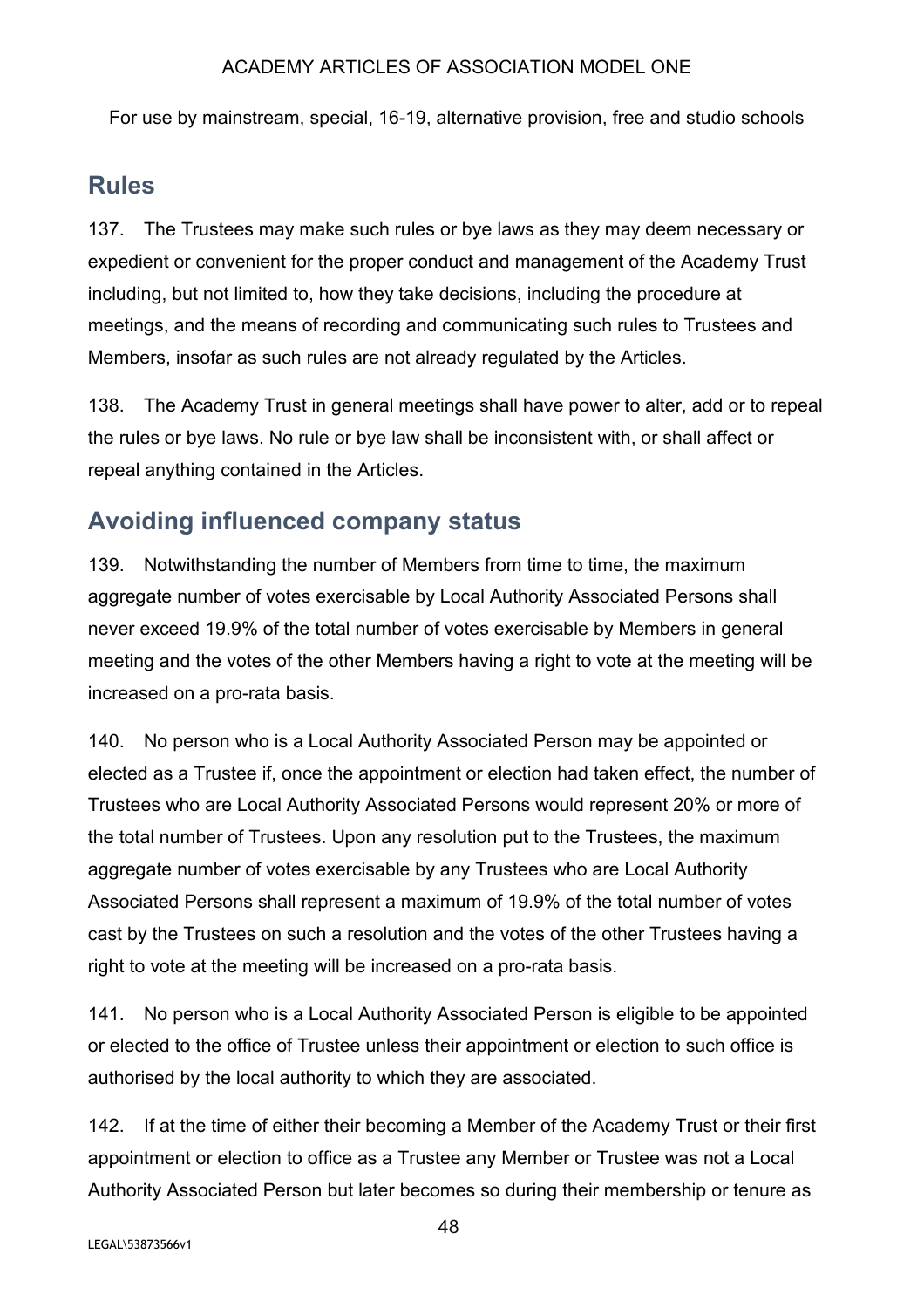For use by mainstream, special, 16-19, alternative provision, free and studio schools

a Trustee they shall be deemed to have immediately resigned their membership and/or resigned from their office as a Trustee as the case may be.

143. If at any time the number of Trustees or Members who are also Local Authority Associated Persons would (but for Articles 139 to 142 inclusive) represent 20% or more of the total number of Trustees or Members (as the case may be) then a sufficient number of the Trustees or Members (as the case may be) who are Local Authority Associated Persons shall be deemed to have resigned as Trustees or Members (as the case may be) immediately before the occurrence of such an event to ensure that at all times the number of such Trustees or Members (as the case may be) is never equal to or greater than 20% of the total number of Trustees or Members (as the case may be). Trustees or Members (as the case may be) who are Local Authority Associated Persons shall be deemed to have resigned in order of their appointment or election date the most recently appointed or elected resigning first.

144. The Members will each notify the Academy Trust and each other if at any time they believe that the Academy Trust or any of its subsidiaries has become subject to the influence of a local authority (as described in section 69 of the Local Government and Housing Act) 1989.